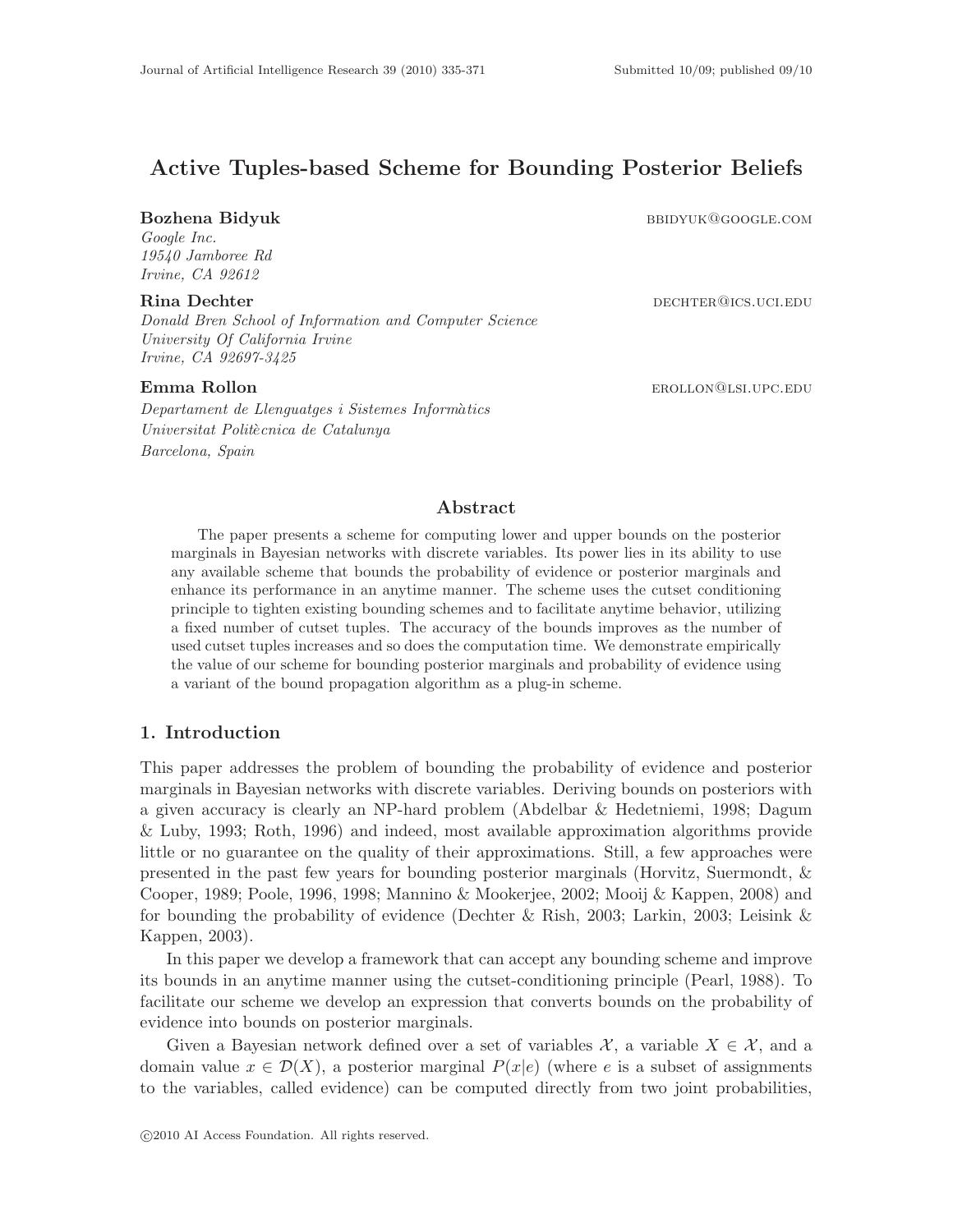$P(x, e)$  and  $P(e)$ :

$$
P(x|e) = \frac{P(x,e)}{P(e)}\tag{1}
$$

Given a set  $C = \{C_1, ..., C_p\} \subset \mathcal{X}$  of cutset variables (e.g., a loop-cutset), we can compute the probability of evidence by enumerating over all the cutset tuples  $c^i \in \mathcal{D}(C) = \prod_{i=1}^p D(C_i)$ using the formula:

$$
P(e) = \sum_{i=1}^{M} P(c^i, e)
$$
 (2)

where  $M = |\mathcal{D}(C)|$ . We can also compute the posterior marginals using the expression:

$$
P(x|e) = \sum_{i=1}^{M} P(x|c^i, e) P(c^i|e)
$$
\n(3)

The computation of  $P(c^i, e)$  for any assignment  $c = c^i$  is linear in the network size if C is a loop-cutset and it is exponential in w if C is a w-cutset (see definition in Section 2). The limitation of the cutset-conditioning method, as defined in Eq. (2) and (3), is that the number of cutset tuples M grows exponentially with the cutset size.

There are two basic approaches for handling the combinatorial explosion in the cutsetconditioning scheme. One is to sample over the cutset space and subsequently approximate the distribution  $P(C|e)$  from the samples, as shown by Bidyuk and Dechter (2007). The second approach, which we use here, is to enumerate h out of  $M$  tuples and bound the rest. We shall refer to the selected tuples as "active" tuples. A lower bound on  $P(e)$  can be obtained by computing exactly the quantities  $P(c^i, e)$  for  $1 \leq i \leq h$  resulting in a partial sum in Eq.  $(2)$ . This approach is likely to perform well if the selected h tuples contain most of the probability mass of  $P(e)$ . However, this approach cannot be applied directly to obtain the bounds on the posterior marginals in Eq. (3). Even a partial sum in Eq. (3) requires computing  $P(c^i|e)$  which in turn requires a normalization constant  $P(e)$ . We can obtain naive bounds on posterior marginals from Eq. (1) using  $P^{L}(e)$  and  $P^{U}(e)$  to denote available lower and upper bounds over joint probabilities:

$$
\frac{P^L(x,e)}{P^U(e)} \le P(x|e) \le \frac{P^U(x,e)}{P^L(e)}
$$

However, those bounds usually perform very poorly and often yield an upper bound  $>1$ .

Horvitz et. al (1989) were the first to propose a scheme for bounding posterior marginals based on a subset of cutset tuples. They proposed to select  $h$  highest probability tuples from  $P(c)$  and derived lower and upper bounds on the sum in Eq. (3) from the joint probabilities  $P(c^i, e)$  and priors  $P(c^i)$  for  $1 \leq i \leq h$ . Their resulting bounded conditioning algorithm was shown to compute good bounds on the posterior marginals of some variables in an Alarm network (with  $M = 108$ ). However, the intervals between lower and upper bound values increase as the probability of evidence becomes smaller because the prior distribution becomes a bad predictor of the high probability tuples in  $P(C|e)$  and  $P(c)$  becomes a bad upper bound for  $P(c, e)$ .

The expression we derive in this paper yields a significantly improved formulation which results in our *Active Tuples Bounds (ATB) framework*. The generated bounds facilitate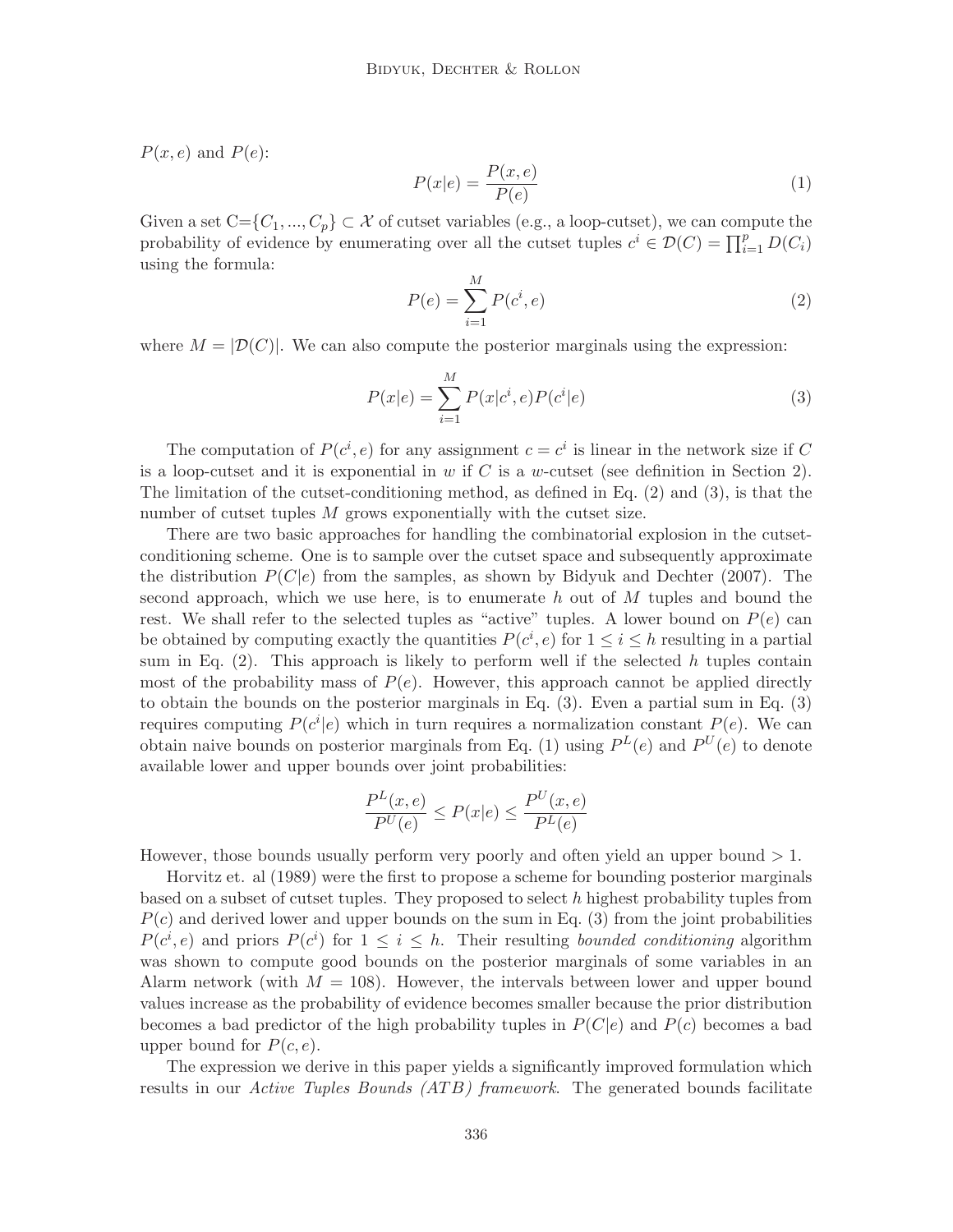anytime performance and are provably tighter than the bounds computed by bounded conditioning. In addition, our expression accommodates the use of any off-the-shelf scheme which bounds the probability of evidence. Namely,  $ATB$  accepts any algorithm for bounding  $P(e)$  and generates an algorithm that bounds the posterior marginals. Moreover, it can also tighten the input bounds on  $P(e)$ .

The time complexity of  $ATB$  is linear in the number of active (explored) cutset tuples h. If the complexity of bounding  $P(e)$  is  $O(T)$ , then bounding the probability mass of the unexplored tuples is  $O(T \cdot h \cdot (d-1) \cdot |C|)$  where  $|C|$  is the number of variables in the cutset and d is the maximum domain size.

We evaluate our framework experimentally, using a variant of *bound propagation*  $(BdP)$ (Leisink & Kappen, 2003) as the plug-in bounding scheme. BdP computes bounds by iteratively solving a linear optimization problem for each variable where the minimum and maximum of the objective function correspond to lower and upper bounds on the posterior marginals. The performance of  $BdP$  was demonstrated on the Alarm network, the Ising grid network, and on regular bipartite graphs. Since bound propagation is exponential in the Markov boundary size, and since it requires solving linear programming problems many times, its overhead as a plug-in scheme was too high and not cost-effective. We therefore utilize a variant of bound propagation called  $ABdP+$ , introduced by Bidyuk and Dechter (2006b), that trades accuracy for speed.

We use Gibbs cutset sampling (Bidyuk & Dechter, 2003a, 2003b) for finding highprobability cutset tuples. Other schemes, such as stochastic local search (Kask & Dechter, 1999) can also be used. The investigation into generating high-probability cutset tuples is outside the primary scope of the paper.

We show empirically that  $ATB$  using bound propagation is often superior to bound propagation alone when both are given comparable time resources. More importantly,  $ATB$ 's accuracy improves with time. We also demonstrate the power of  $ATB$  for improving the bounds on probability of evidence. While the latter is not the main focus of our paper, lower and upper bounds on the probability of evidence are contained in the expression for bounding posterior marginals.

The paper is organized as follows. Section 2 provides background on the previously proposed method of bounded conditioning. Section 3 presents and analyzes our  $ATB$  framework. Section 4 describes the implementation details of using bound propagation as an ATB plug-in and presents our empirical evaluation. Section 5 discusses related work, and Section 6 concludes.

### 2. Background

For background, we define key concepts and describe the bounded conditioning algorithm which inspired our work.

#### 2.1 Preliminaries

In this section, we define essential terminology and provide background information on Bayesian networks.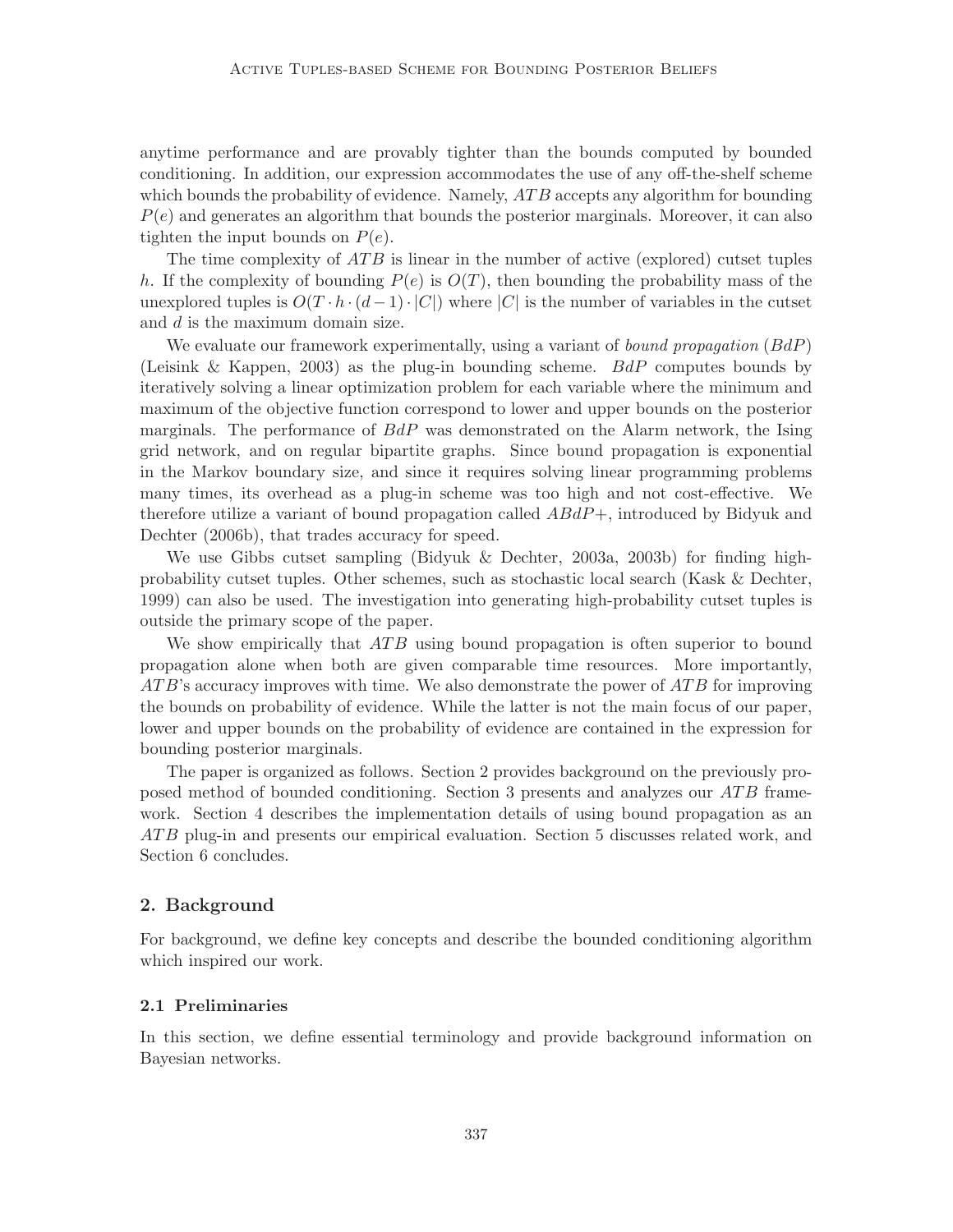DEFINITION 2.1 (graph concepts) A directed graph is a pair  $G = \langle V, \mathcal{E} \rangle$ , where  $V =$  $\{X_1, ..., X_n\}$  is a set of nodes and  $\mathcal{E} = \{(X_i, X_j) | X_i, X_j \in \mathcal{V}\}\$ is the set of edges. Given  $(X_i, X_j) \in \mathcal{E}, X_i$  is called a **parent** of  $X_j$ , and  $X_j$  is called a **child** of  $X_i$ . The set of  $X_i$ 's parents is denoted pa $(X_i)$ , or pa<sub>i</sub>, while the set of  $X_i$ 's children is denoted ch $(X_i)$ , or  $ch_i$ . The family of  $X_i$  includes  $X_i$  and its parents. The **moral graph** of a directed graph  $\mathcal G$  is the undirected graph obtained by connecting the parents of each of the nodes in  $\mathcal G$  and removing the arrows. A cycle-cutset of an undirected graph is a subset of nodes that, when removed, yields a graph without cycles. A loop in a directed graph  $\mathcal G$  is a subgraph of G whose underlying graph is a cycle (undirected). A directed graph is acyclic if it has no directed loops. A directed graph is **singly-connected** (also called a **poly-tree**), if its underlying undirected graph has no cycles. Otherwise, it is called **multiply-connected**.

DEFINITION 2.2 (loop-cutset) A vertex v is a sink with respect to a loop  $\mathcal L$  if the two edges adjacent to v in  $\mathcal L$  are directed into v. A vertex that is not a sink with respect to a loop  $\mathcal L$  is called an allowed vertex with respect to  $\mathcal L$ . A loop-cutset of a directed graph  $\mathcal G$ is a set of vertices that contains at least one allowed vertex with respect to each loop in G.

DEFINITION 2.3 (Bayesian network) Let  $\mathcal{X} = \{X_1, ..., X_n\}$  be a set of random variables over multi-valued domains  $\mathcal{D}(X_1),...,\mathcal{D}(X_n)$ . A Bayesian network  $\beta$  (Pearl, 1988) is a pair  $\langle \mathcal{G}, \mathcal{P} \rangle$  where G is a directed acyclic graph whose nodes are the variables X and  $\mathcal{P} = \{P(X_i|pa_i) \mid i = 1, ..., n\}$  is the set of conditional probability tables (CPTs) associated with each  $X_i$ . B represents a joint probability distribution having the product form:

$$
P(x_1, ..., x_n) = \prod_{i=1}^{n} P(x_i | pa(X_i))
$$

An evidence e is an instantiated subset of variables  $E \subset \mathcal{X}$ .

DEFINITION 2.4 (Markov blanket and Markov boundary) A Markov blanket of  $X_i$ is a subset of variables  $Y \subset \mathcal{X}$  such that  $X_i$  is conditionally independent of all other variables given Y. A Markov boundary of  $X_i$  is its minimal Markov blanket (Pearl, 1988).

In our following discussion we will identify Markov boundary  $X_i$  with the Markov blanket consisting of  $X_i$ 's parents, children, and parents of its children.

DEFINITION 2.5 (Relevant Subnetwork) Given evidence e, relevant subnetwork of  $X_i$  relative to e is a subnetwork of  $\mathcal B$  obtained by removing all descendants of  $X_i$  that are not observed and do not have observed descendants.

If the observations change, the Markov boundary of  $X_i$  will stay the same while its relevant subnetwork may change. As most inference tasks are defined relative to a specific set of observations e, it is often convenient to restrict attention to the Markov boundary of  $X_i$  in the relevant subnetwork of  $X_i$ .

The most common query over Bayesian networks is belief updating which is the task of computing the posterior distribution  $P(X_i|e)$  given evidence e and a query variable  $X_i \in \mathcal{X}$ . Another query is to compute probability of evidence  $P(e)$ . Both tasks are NPhard (Cooper, 1990). Finding approximate posterior marginals with a fixed accuracy is also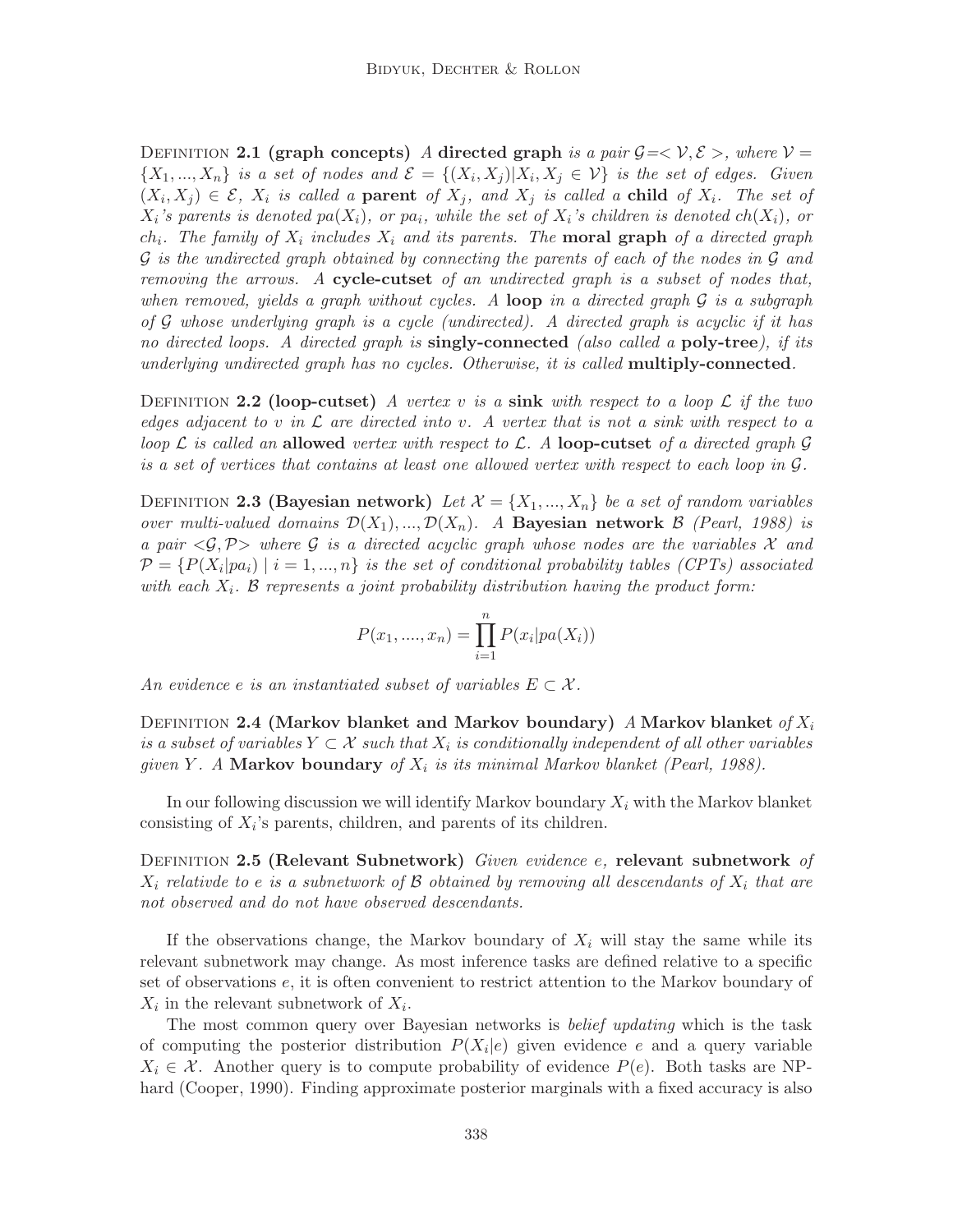NP-hard (Dagum & Luby, 1993; Abdelbar & Hedetniemi, 1998). When the network is a poly-tree, belief updating and other inference tasks can be accomplished in time linear in the size of the network. In general, exact inference is exponential in the induced width of the network's moral graph.

DEFINITION 2.6 (induced width) The width of a node in an ordered undirected graph is the number of the node's neighbors that precede it in the ordering. The width of an ordering o, denoted  $w(o)$ , is the width over all nodes. The induced width of an ordered graph,  $w^*(o)$ , is the width of the ordered graph obtained by processing the nodes from last to first.

DEFINITION 2.7 (w-cutset) A w-cutset of a Bayesian network  $\beta$  is a subset of variables C such that, when removed from the moral graph of the network, its induced width is  $\leq w$ .

Throughout the paper, we will consider a Bayesian network over a set of variables  $\mathcal{X},$ evidence variables  $E \subset \mathcal{X}$  and evidence  $E = e$ , and a cutset  $C = \{C_1, ..., C_n\} \subset \mathcal{X} \backslash E$ . Lower-case  $c = \{c_1, ..., c_p\}$  will denote an arbitrary instantiation of cutset C, and M =  $|\mathcal{D}(C)| = \prod_{C_i \in C} |\mathcal{D}(C_i)|$  will denote the number of different cutset tuples.

## 2.2 Bounded Conditioning

Bounded conditioning  $(BC)$  is an anytime scheme for computing posterior bounds in Bayesian networks proposed by Horvitz et. al (1989). It is derived from the loop-cutset conditioning method (see Eq. 3). Given a node  $X \in \mathcal{X}$  and a domain value  $x \in \mathcal{D}(X)$ , they derive bounds from the following formula:

$$
P(x|e) = \sum_{i=1}^{M} P(x|c^i, e)P(c^i|e) = \sum_{i=1}^{h} P(x|c^i, e)P(c^i|e) + \sum_{i=h+1}^{M} P(x|c^i, e)P(c^i|e) \tag{4}
$$

The hard-to-compute  $P(c^i|e)$  is replaced for  $i \leq h$  with a normalization formula:

$$
P(x|e) = \frac{\sum_{i=1}^{h} P(x|c^i, e) P(c^i, e)}{\sum_{i=1}^{h} P(c^i, e) + \sum_{i=h+1}^{M} P(c^i, e)} + \sum_{i=h+1}^{M} P(x|c^i, e) P(c^i|e)
$$
(5)

BC computes exactly  $P(c^i, e)$  and  $P(x|c^i, e)$  for the h cutset tuples and bounds the rest.

The lower bound is obtained from Eq. (5) by replacing  $\sum_{i=h+1}^{M} P(c^i, e)$  in the denominator with the sum of priors  $\sum_{i=h+1}^{M} P(c^i)$  and simply dropping the sum on the right:

$$
P_{BC}^{L}(x|e) \triangleq \frac{\sum_{i=1}^{h} P(x, c^{i}, e)}{\sum_{i=1}^{h} P(c^{i}, e) + \sum_{i=h+1}^{M} P(c^{i})}
$$
(6)

The upper bound is obtained from Eq. (5) by replacing  $\sum_{i=h+1}^{M} P(c^i, e)$  in the denominator with a zero, and replacing  $P(x|c^i, e)$  and  $P(c^i|e)$  for  $i > h$  with the upper bounds of 1 and a derived upper bound (not provided here) respectively:

$$
P_{BC}^U(x|e) \triangleq \frac{\sum_{i=1}^h P(x, c^i, e)}{\sum_{i=1}^h P(c^i, e)} + \frac{\sum_{i=h+1}^M P(c^i)}{\sum_{i=1}^h P^L(c^i|e) + 1 - \sum_{i=1}^h P^U(c^i|e)}
$$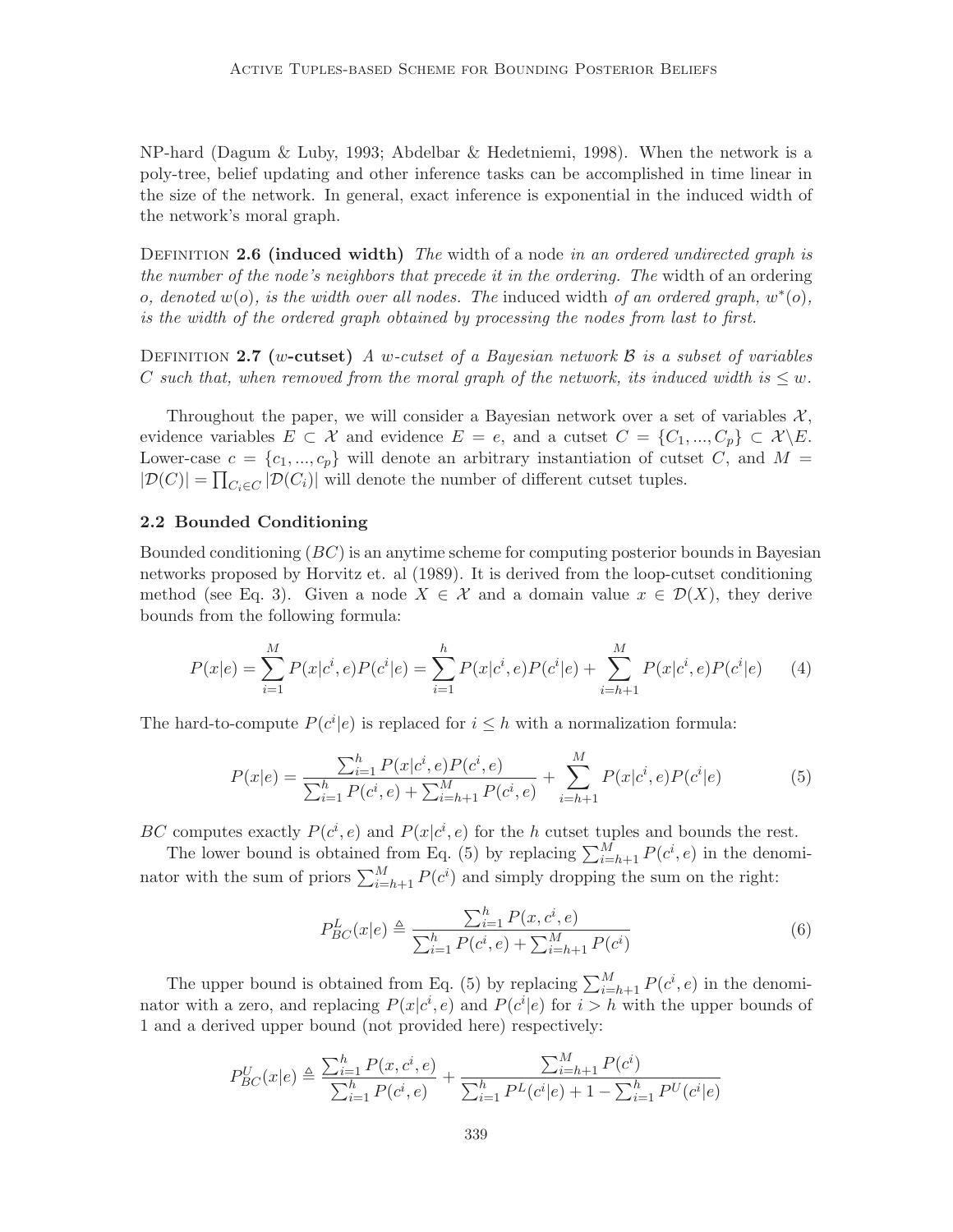Applying definitions for  $P^{L}(c^{i}|e) = \frac{P(c^{i},e)}{\sum_{k} P(c^{i},e) \sum_{k} P(c^{i},e)}$  $\frac{P(c^i, e)}{\sum_{i=1}^h P(c^i, e) + \sum_{i=h+1}^M P(c^i)}$  and  $P^U(c^i|e) = \frac{P(c^i, e)}{\sum_{i=1}^h P(c^i, e)}$  $\frac{F(c^i,e)}{\sum_{i=1}^h P(c^i,e)}$  from Horvitz et al. (1989), we get:

$$
P_{BC}^U(x|e) \triangleq \frac{\sum_{i=1}^h P(x, c^i, e)}{\sum_{i=1}^h P(c^i, e)} + \frac{(\sum_{i=h+1}^M P(c^i))(\sum_{i=1}^h P(c^i, e) + \sum_{i=h+1}^M P(c^i))}{\sum_{i=1}^h P(c^i, e)}
$$
(7)

The bounds expressed in Eq. (6) and (7) converge to the exact posterior marginals as  $h \to M$ . However, we can show that,

THEOREM 2.1 (bounded conditioning bounds interval) The interval between lower and upper bounds computed by bounded conditioning is lower bounded by the probability mass of prior distribution  $P(C)$  of the unexplored cutset tuples:

$$
\forall h, P_{BC}^U(x|e) - P_{BC}^L(x|e) \ge \sum_{i=h+1}^M P(c^i)
$$

PROOF. See Appendix A.  $\square$ 

#### 3. Architecture for Active Tuples Bounds

In this section, we describe our Active Tuples Bounds  $(ATB)$  framework. It builds on the same principles as bounded conditioning. Namely, given a cutset C and some method for generating h cutset tuples, the probabilities  $P(c, e)$  of the h tuples are evaluated exactly and the rest are upper and lower bounded. The worst bounds on  $P(c, e)$  are the lower bound of 0 and the upper bound of  $P(c)$ . ATB bounds can be improved by using a plug-in algorithm that computes tighter bounds on the participating joint probabilities. It always computes tighter bounds than bounded conditioning, even when using 0 and  $P(c)$  to bound  $P(c, e)$ .

For the rest of the section,  $c_{1:q} = \{c_1, ..., c_q\}$  with  $q < |C|$  denotes a generic partial instantiation of the first q variables in C, while  $c_{1:q}^i$  indicates a particular partial assignment.

Given h cutset tuples,  $0 \le h \le M$ , that we assume without loss of generality to be the first h tuples according to some enumeration order, a variable  $X \in \mathcal{X} \backslash E$  and  $x \in \mathcal{D}(X)$ , we can rewrite Eq. (3) as:

$$
P(x|e) = \frac{\sum_{i=1}^{M} P(x, c^i, e)}{\sum_{i=1}^{M} P(c^i, e)} = \frac{\sum_{i=1}^{h} P(x, c^i, e) + \sum_{i=h+1}^{M} P(x, c^i, e)}{\sum_{i=1}^{h} P(c^i, e) + \sum_{i=h+1}^{M} P(c^i, e)}
$$
(8)

The probabilities  $P(x, c^i, e)$  and  $P(c^i, e)$ ,  $1 \leq i \leq h$ , can be computed in polynomial time if C is a loop-cutset and in time and space exponential in  $w$  if C is a  $w$ -cutset. The question is how to compute or bound  $\sum_{i=h+1}^{M} P(x, c^i, e)$  and  $\sum_{i=h+1}^{M} P(c^i, e)$  in an efficient manner.

Our approach first replaces the sums over the tuples  $c^{h+1},...,c^M$  with a sum over a polynomial number (in  $h$ ) of partially-instantiated tuples. From that, we develop new expressions for lower and upper bounds on the posterior marginals as a function of the lower and upper bounds on the joint probabilities  $P(x, c_{1:q}, e)$  and  $P(c_{1:q}, e)$ . We assume in our derivation that there is an algorithm  $A$  that can compute those bounds, and refer to them as  $P^L_{\mathcal{A}}(x, c_{1:q}, e)$  (resp.  $P^L_{\mathcal{A}}(c_{1:q}, e)$ ) and  $P^U_{\mathcal{A}}(x, c_{1:q}, e)$  (resp.  $P^U_{\mathcal{A}}(c_{1:q}, e)$ ) respectively.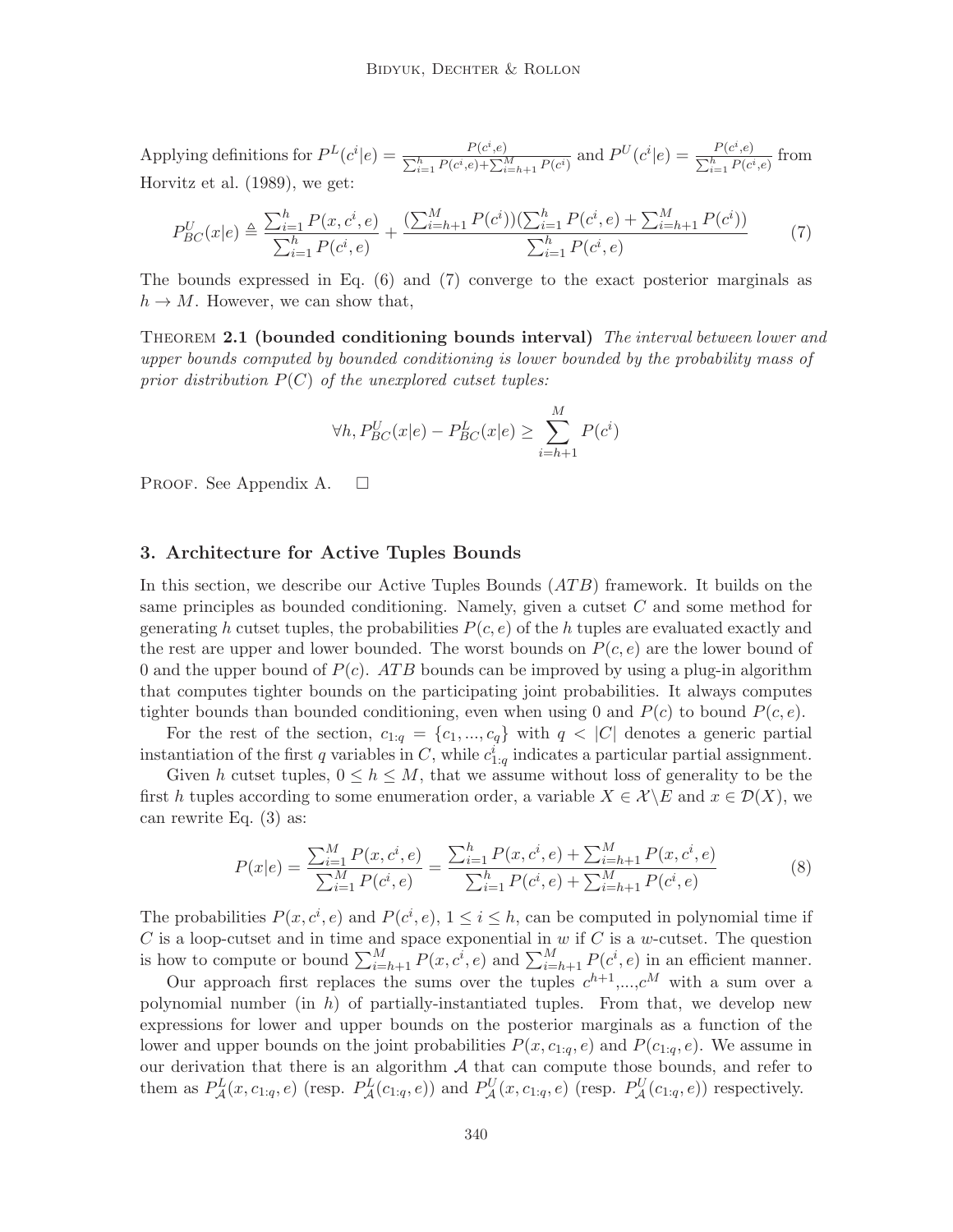

Figure 1: A search tree for cutset  $C = \{C_1, ..., C_4\}.$ 

#### 3.1 Bounding the Number of Processed Tuples

We will now formally define partially-insantiated tuples and replace the sum over the exponential number of uninstantiated tuples  $(h + 1$  through M) with a sum over polynomial number of partially-instantiated tuples  $(h + 1)$  through  $M'$  in Eq. 8.

Consider a fully-expanded search tree of depth |C| over the cutset search space expanded in the order  $C_1,...,C_n$ . A path from the root to the leaf at depth  $|C|$  corresponds to a full cutset tuple. We will call such a path an active path and the corresponding tuple an active tuple. We can obtain the *truncated search tree* by trimming all branches that are not on the active paths:

DEFINITION 3.1 (truncated search tree) Given a search tree T covering the search space H over variables  $\mathcal{Y} = \{Y_1, \ldots, Y_m\} \subseteq \mathcal{X}$ , a truncated search tree relative to a subset  $S = \{y^1, ..., y^t\} \subset \mathcal{D}(Y_1) \times ... \times \mathcal{D}(Y_m)$  of full assignments, is obtained by marking the edges on all the paths appearing in S and removing all unmarked edges and nodes except those emanating from marked nodes.

Let  $S = \{c^1, \ldots, c^h\}$ . Clearly, the leaves at depth  $q < |C|$  in the truncated search tree relative to S correspond to the partially instantiated cutset tuples  $c_{1:q}$  which are not extended to full cutset assignments.

EXAMPLE 3.1 Consider a Bayesian network B with cutset variables  $C = \{C_1, ..., C_4\}$ , domain values  $\mathcal{D}(C_1)=\mathcal{D}(C_3)=\mathcal{D}(C_4)=\{0,1\}, \mathcal{D}(C_2)=\{0,1,2\},$  and four fully-instantiated tuples  $\{0, 1, 0, 0\}$ ,  $\{0, 1, 0, 1\}$ ,  $\{0, 2, 1, 0\}$ ,  $\{0, 2, 1, 1\}$ . Figure 1 shows its truncated search tree, where the remaining partially instantiated tuples are  $\{0,0\}$ ,  $\{0,1,1\}$ ,  $\{0,2,0\}$ , and  $\{1\}$ .

**PROPOSITION 3.1** Let C be a cutset, d be the maximum domain size, and h be the number of generated cutset tuples. Then the number of partially-instantiated cutset tuples in the truncated search tree is bounded by  $O(h \cdot (d-1) \cdot |C|)$ .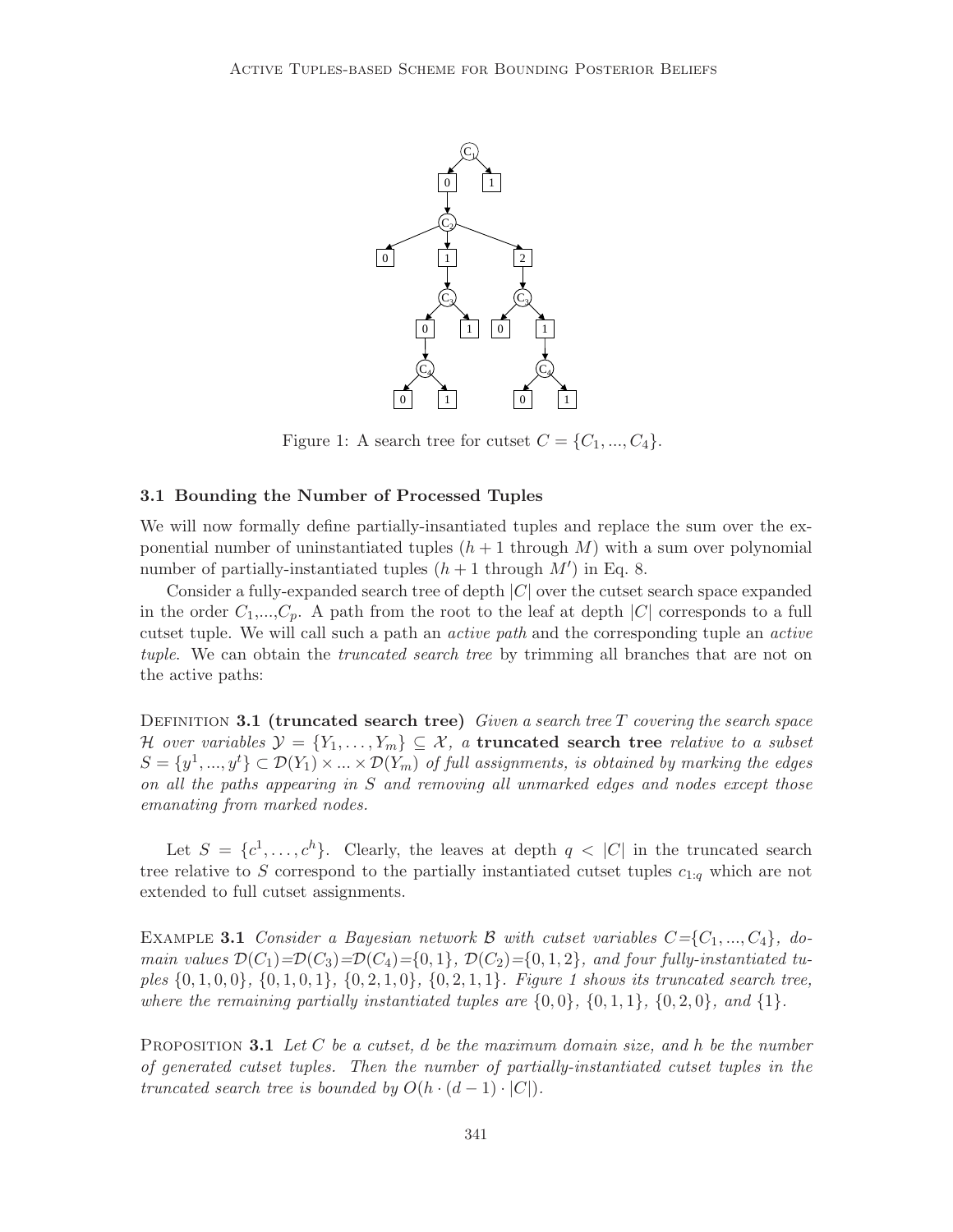PROOF. Since every node in the path from the root  $C_1$  to a leaf  $C_p$  can not have more than  $(d-1)$  emanating leaves, the theorem clearly holds.  $\square$ 

Let  $M'$  be the number of truncated tuples. We can enumerate the partially instantiated tuples, denoting the *j*-th tuple as  $c_1^j$  $j_{1:q_j}$ ,  $1 \leq j \leq M'$ , where  $q_j$  is the tuple's length. Clearly, the probability mass over the cutset tuples  $c^{h+1}$ , ...,  $c^M$  can be captured by a sum over the truncated tuples. Namely:

PROPOSITION 3.2

$$
\sum_{i=h+1}^{M} P(c^i, e) = \sum_{j=1}^{M'} P(c^j_{1:q_j}, e)
$$
\n(9)

$$
\sum_{i=h+1}^{M} P(x, c^i, e) = \sum_{j=1}^{M'} P(x, c^j_{1:q_j}, e)
$$
\n(10)

 $\Box$ 

Therefore, we can bound the sums over the tuples  $h+1$  through M in Eq. (8) by bounding a polynomial (in  $h$ ) number of partially-instantiated tuples as follows,

$$
P(x|e) = \frac{\sum_{i=1}^{h} P(x, c^i, e) + \sum_{j=1}^{M'} P(x, c^j_{1:q_j}, e)}{\sum_{i=1}^{h} P(c^i, e) + \sum_{j=1}^{M'} P(c^j_{1:q_j}, e)}
$$
(11)

#### 3.2 Bounding the Probability over the Truncated Tuples

In the following, we develop lower and upper bound expressions used by  $ATB$ .

#### 3.2.1 Lower Bounds

First, we decompose  $P(c_1^j)$  $j_{1:q_j}, e$ ,  $0 \leq j \leq M'$ , as follows. Given a variable  $X \in \mathcal{X}$  and a distinguished value  $x \in \mathcal{D}(X)$ :

$$
P(c_{1:q_j}^j, e) = \sum_{x' \in D(X)} P(x', c_{1:q_j}^j, e) = P(x, c_{1:q_j}^j, e) + \sum_{x' \neq x} P(x', c_{1:q_j}^j, e)
$$
(12)

Replacing  $P(c_1^j)$  $T_{1:q_j}, e$  in Eq. (11) with the right-hand side of Eq. (12), we get:

$$
P(x|e) = \frac{\sum_{i=1}^{h} P(x, c^{i}, e) + \sum_{j=1}^{M'} P(x, c^{j}_{1:q_{j}}, e)}{\sum_{i=1}^{h} P(c^{i}, e) + \sum_{j=1}^{M'} P(x, c^{j}_{1:q_{j}}, e) + \sum_{j=1}^{M'} \sum_{x' \neq x} P(x', c^{j}_{1:q_{j}}, e)}
$$
(13)

We will use the following two lemmas:

LEMMA 3.1 Given positive numbers  $a > 0$ ,  $b > 0$ ,  $\delta \ge 0$ , if  $a < b$ , then:  $\frac{a}{b} \le \frac{a+b}{b+\delta}$  $_{b+\delta}$  $\Box$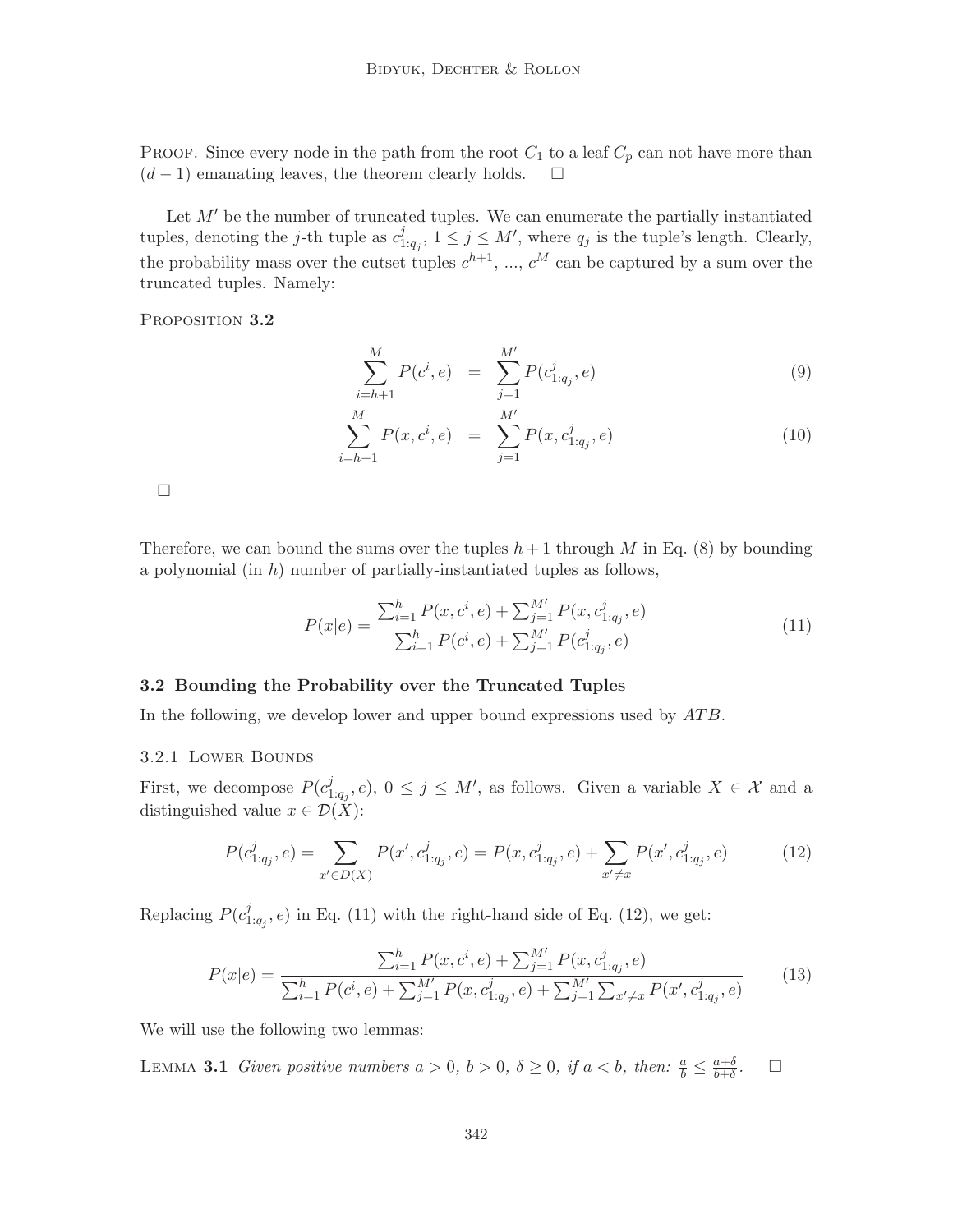LEMMA 3.2 Given positive numbers a, b,  $\delta$ ,  $\delta^L$ ,  $\delta^U$ , if  $a < b$  and  $\delta^L \leq \delta \leq \delta^U$ , then:

$$
\frac{a+\delta^L}{b+\delta^L} \leq \frac{a+\delta}{b+\delta} \leq \frac{a+\delta^U}{b+\delta^U}
$$

 $\Box$ 

The proof of both lemmas is straight forward.

Lemma 3.2 says that if the sums in the numerator and denominator have some component  $\delta$  in common, then replacing  $\delta$  with a larger value  $\delta^U$  in both the numerator and the denominator yields a larger fraction. Replacing  $\delta$  with a smaller value  $\delta^L$  in both places yields a smaller fraction.

Observe now that in Eq. (13) the sums in both the numerator and the denominator contain  $P(x, c_1^j)$  $L_{1:q_j}^j, e$ ). Hence, we can apply Lemma 3.2. We will obtain a lower bound by replacing  $P(x, c_1^j)$  $j_{1:q_j}, e$ ,  $1 \leq j \leq M'$ , in Eq. (13) with corresponding lower bounds in both numerator and denominator, yielding:

$$
P(x|e) \ge \frac{\sum_{i=1}^{h} P(x, c^i, e) + \sum_{j=1}^{M'} P_{\mathcal{A}}^{L}(x, c^j_{1:q_j}, e)}{\sum_{i=1}^{h} P(c^i, e) + \sum_{j=1}^{M'} P_{\mathcal{A}}^{L}(x, c^j_{1:q_j}, e) + \sum_{j=1}^{M'} \sum_{x' \ne x} P(x', c^j_{1:q_j}, e)}
$$
(14)

Subsequently, grouping  $P_{\mathcal{A}}^{L}(x, c_1^j)$  $\sum_{x'\neq x} P(x', c_1^j)$  and  $\sum_{x'\neq x} P(x', c_1^j)$  $P_{1:q_j}^j, e$  under one sum and replacing  $P_{\mathcal{A}}^{L}(x,c_1^j)$  $(x_1^j, e) + \sum_{x' \neq x} P(x', c_1^j)$  $T_{1:q_j}, e$ ) with its corresponding upper bound (increasing denominator), we obtain:

$$
P(x|e) \ge \frac{\sum_{i=1}^{h} P(x, c^i, e) + \sum_{j=1}^{M'} P_{\mathcal{A}}^{L}(x, c^j_{1:q_j}, e)}{\sum_{i=1}^{h} P(c^i, e) + \sum_{j=1}^{M'} UB[P_{\mathcal{A}}^{L}(x, c^j_{1:q_j}, e) + \sum_{x' \ne x} P(x', c^j_{1:q_j}, e)]} \triangleq P_{\mathcal{A}}^{L}(x|e) \tag{15}
$$

where upper bound UB can be obtained as follows:

$$
UB[P_{\mathcal{A}}^{L}(x, c_{1:q_{j}}^{j}, e) + \sum_{x' \neq x} P(x', c_{1:q_{j}}^{j}, e)] \triangleq \min \left\{ \begin{array}{l} P_{\mathcal{A}}^{L}(x, c_{1:q_{j}}^{j}, e) + \sum_{x' \neq x} P_{\mathcal{A}}^{U}(x', c_{1:q_{j}}^{j}, e) \\ P_{\mathcal{A}}^{U}(c_{1:q_{j}}^{j}, e) \end{array} \right. \tag{16}
$$

The value  $\sum_{x'\neq x} P_{\mathcal{A}}^{U}(x', c_1')$  $j_{1:q_j}, e$  is, obviously, an upper bound of  $\sum_{x' \neq x} P(x', c_1')$  $_{1:q_j}^j, e$ ). The value  $P_{\mathcal{A}}^{U}(c_1^j)$  $\hat{P}^j_{1:q_j}, e$ ) is also an upper bound since  $P^L_{\cal A}(x, c^j_1)$  $\sum_{j=1:q_j}^{j}e_j + \sum_{x'\neq x} P(x',c_1^j)$  $j_{1:q_j}, e) \leq P(c_1^j)$  $_{1:q_j}^j,e)$  $\leq P^U_{\mathcal{A}}(c_1^j)$  $T_{1:q_j}, e$ ). Neither bound expression in Eq. (16) dominates the other. Thus, we compute the minimum of the two values.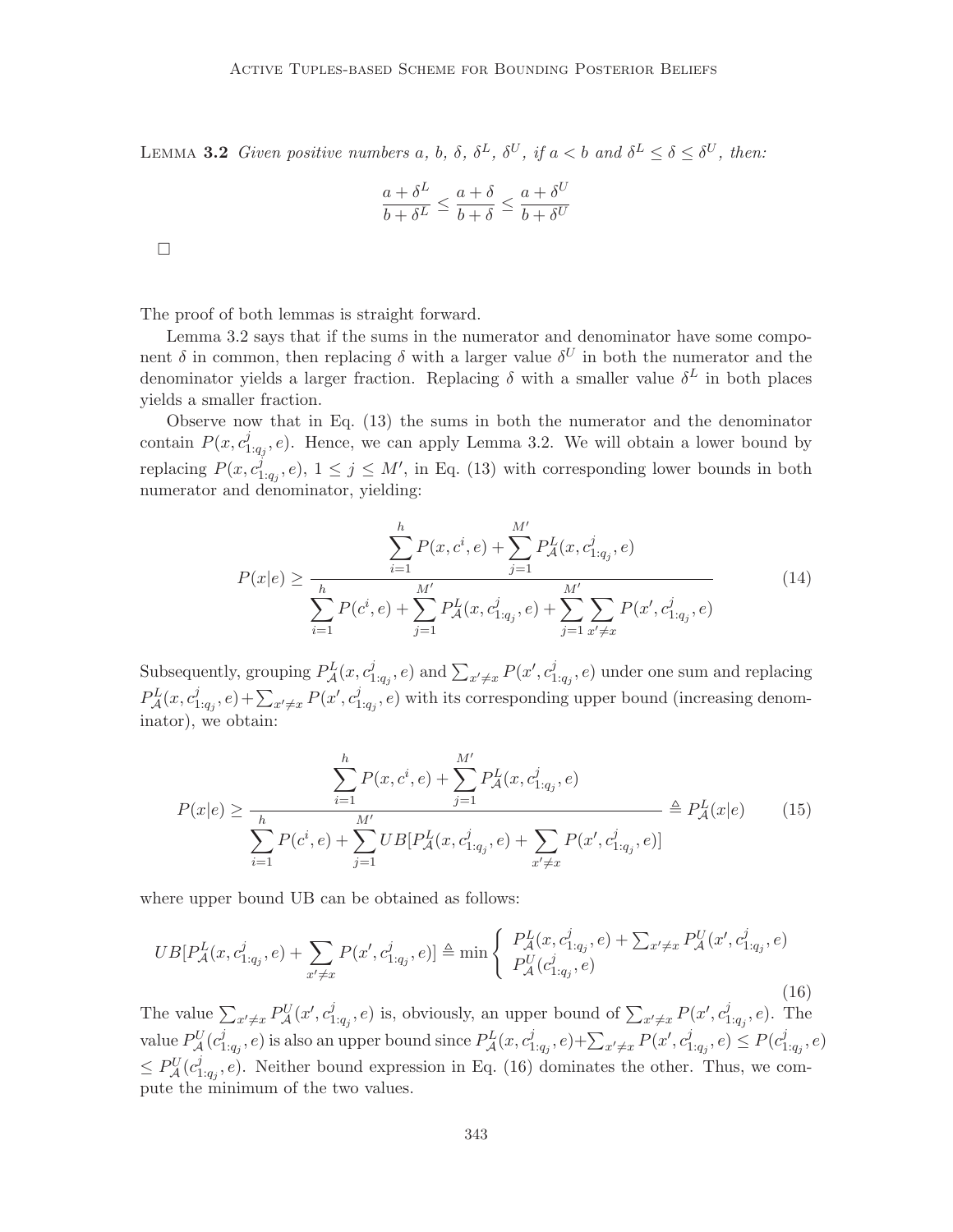Please note that the numerator in Eq. (15) above also provides an anytime lower bound on the joint probability  $P(x, e)$  and can be used to compute a lower bound on the probability of evidence. In general, a lower bound denoted  $P_{\mathcal{A}}^{L}(e)$  is obtained by:

$$
P(e) \ge \sum_{i=1}^{h} P(c^i, e) + \sum_{j=1}^{M'} P_{\mathcal{A}}^{L}(c^j_{1:q_j}, e) \triangleq P_{\mathcal{A}}^{L}(e)
$$
\n(17)

### 3.2.2 Upper Bound

The upper bound expression can be obtained in a similar manner. Since both numerator and denominator in Eq. (13) contain addends  $P(x, c_1)$  $\mathcal{L}_{1:q_j}^j, e$ , using Lemma 3.2 we replace each  $P(x, c_1^j)$  $p_{1:q_j}^j, e$ ) with an upper bound  $P_{\mathcal{A}}^U(x, c_1^j)$  $l_{1:q_j}^j, e)$  yielding:

$$
P(x|e) \le \frac{\sum_{i=1}^{h} P(x, c^i, e) + \sum_{j=1}^{M'} P_{\mathcal{A}}^{U}(x, c^j_{1:q_j}, e)}{\sum_{i=1}^{h} P(c^i, e) + \sum_{j=1}^{M'} P_{\mathcal{A}}^{U}(x, c^j_{1:q_j}, e) + \sum_{j=1}^{M'} \sum_{x' \ne x} P(x', c^j_{1:q_j}, e)}
$$
(18)

Subsequently, replacing each  $P(x', c_1'')$  $a_{1:q_j}^j, e$ ,  $x' \neq x$ , with a lower bound (reducing denominator), we obtain a new upper bound expression on  $P(x|e)$ :

$$
P(x|e) \le \frac{\sum_{i=1}^{h} P(x, c^i, e) + \sum_{j=1}^{M'} P_{\mathcal{A}}^{U}(x, c^j_{1:q_j}, e)}{\sum_{i=1}^{h} P(c^i, e) + \sum_{j=1}^{M'} P_{\mathcal{A}}^{U}(x, c^j_{1:q_j}, e) + \sum_{j=1}^{M'} \sum_{x' \ne x} P_{\mathcal{A}}^{L}(x', c^j_{1:q_j}, e)} \triangleq P_{\mathcal{A}}^{U}(x|e) \tag{19}
$$

Similar to the lower bound, the numerator in the upper bound expression  $P_{\mathcal{A}}^{U}(x|e)$  provides an anytime upper bound on the joint probability  $P(x, c^i, e)$  which can be generalized to upper bound the probability of evidence:

$$
P(e) \le \sum_{i=1}^{h} P(c^i, e) + \sum_{j=1}^{M'} P_{\mathcal{A}}^{U}(c^j_{1:q_j}, e) \triangleq P_{\mathcal{A}}^{U}(e)
$$
\n(20)

The derived bounds  $P_{\mathcal{A}}^{L}(x|e)$  and  $P_{\mathcal{A}}^{U}(x|e)$  are never worse than those obtained by bounded conditioning, as we will show in Section 3.4.

#### 3.3 Algorithmic Description

Figure 2 summarizes the active tuples-based bounding scheme  $ATB$ . In steps 1 and 2, we generate h fully-instantiated cutset tuples and compute exactly the probabilities  $P(c^i, e)$  and  $P(X, c^i, e)$  for  $i \leq h, \forall X \in \mathcal{X} \setminus (C \cup E)$ , using, for example, the *bucket-elimination* algorithm (Dechter, 1999). In step 3, we compute bounds on the partially instantiated tuples using algorithm  $A$ . In step 4, we compute the lower and upper bounds on the posterior marginals using expressions (15) and (19), respectively.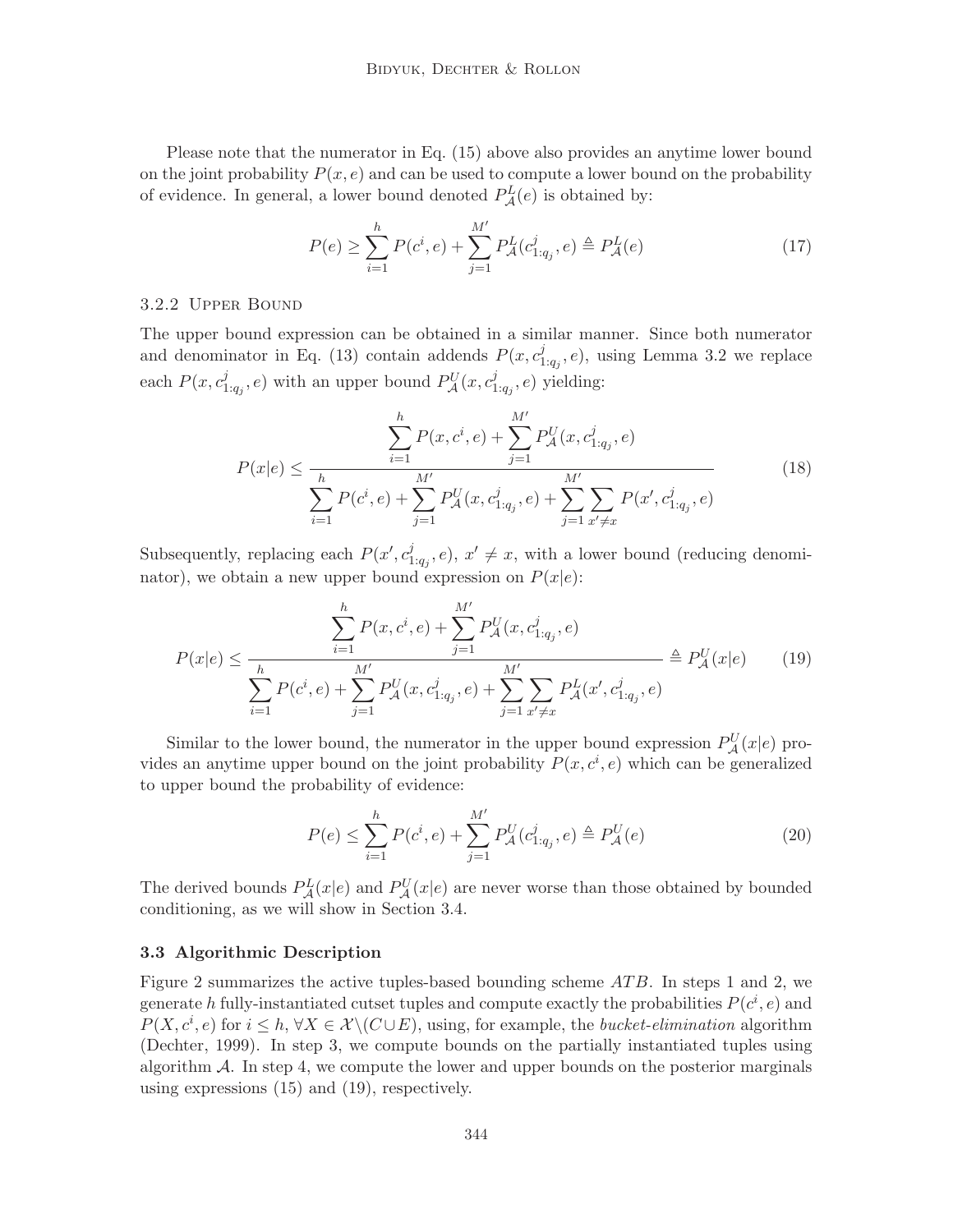Active Tuples-based Bounds Architecture **Input:** A Bayesian network  $(\mathcal{B})$ , variables X, evidence  $E \subset \mathcal{X}$ , cutset  $C \subset \mathcal{X} \backslash E$ , constant h, algorithm  $\mathcal A$  for computing lower and upper bounds on joint probabilities. **Output:** lower bounds  $P^L$ , upper bounds  $P^U$ . 1. Generate h cutset tuples. 2. Compute:  $S \leftarrow \sum_{i=1}^{h} P(c^i, e)$  $S_x \leftarrow \sum_{i=1}^h P(x, c^i, e), \quad \forall x \in \mathcal{D}(X), \quad \forall X \in \mathcal{X} \setminus (C \cup E)$ 3. Traverse partially-instantiated tuples: 3.1 Generate the truncated tree associated with the h tuples and let  $c_{1:q_1}^1, ..., c_{1:q_M}^{M'}$ be the  $M'$  partial assignments. 3.2  $\forall x \in \mathcal{D}(X), \quad \forall X \in \mathcal{X} \setminus (C \cup E),$  compute:  $LB_{\mathcal{A}}(x) \leftarrow \sum_{j=1}^{M'} P_{\mathcal{A}}^{L}(x, c_{1:q_j}^j, e)$  $UB_{\mathcal{A}}(x) \leftarrow \sum_{j=1}^{M'} P_{\mathcal{A}}^{U}(x, c_{1:q_j}^j, e)$  $UB'_{\mathcal{A}}(x) \leftarrow \sum_{j=1}^{M'} UB[P(x, c_{1:q_j}^j, e) + \sum_{x' \neq x} P_{\mathcal{A}}(x', c_{1:q_j}^j, e)]$ 4. Compute bounds:  $P^L_{\mathcal{A}}(x|e) = \frac{S_x + LB_{\mathcal{A}}(x)}{S + UB'_{\mathcal{A}}(x)}$  $P_{\mathcal{A}}^{U}(x|e) = \frac{S_x+UB_{\mathcal{A}}(x)}{S+UB_{\mathcal{A}}(x)+LB_{\mathcal{A}}(x)}$ 5. Output  $\{P_{\mathcal{A}}^{L}(x|e)\}\$  and  $\{P_{\mathcal{A}}^{u}(x|e)\}.$ 

Figure 2: Active Tuples Bounds Architecture

EXAMPLE 3.2 Consider again the Bayesian network B described in Example 3.1. Recall that B has a cutset  $C = \{C_1, ..., C_4\}$  with domains  $\mathcal{D}(C_1) = \mathcal{D}(C_3) = \mathcal{D}(C_4) = \{0, 1\}$  and  $\mathcal{D}(C_2) = \{0, 1, 2\}$ . The total number of cutset tuples is  $M = 24$ . Let  $X \notin C$  be a variable in B with domain  $\mathcal{D}(X) = \{x, x'\}.$  We will compute bounds on  $P(x|e)$ . Assume we generated the same four cutset tuples  $(h = 4)$  as before:

$$
c1 = {C1 = 0, C2 = 1, C3 = 0, C4 = 0} = {0, 1, 0, 0}
$$
  
\n
$$
c2 = {C1 = 0, C2 = 1, C3 = 0, C4 = 1} = {0, 1, 0, 1}
$$
  
\n
$$
c3 = {C1 = 0, C2 = 2, C3 = 1, C4 = 0} = {0, 2, 1, 0}
$$
  
\n
$$
c4 = {C1 = 0, C2 = 2, C3 = 1, C4 = 1} = {0, 2, 1, 1}
$$

The corresponding truncated search tree is shown in Figure 1. For the tuple  $\{0, 1, 0, 0\}$ , we compute exactly the probabilities  $P(x, C_1=0, C_2=1, C_3=0, C_4=0, e)$  and  $P(C_1=0, C_2=1,$  $C_3 = 0, C_4 = 0$ . Similarly, we obtain exact probabilities  $P(x, C_1 = 0, C_2 = 1, C_3 = 0,$  $C_4 = 1$ ) and  $P(C_1 = 0, C_2 = 1, C_3 = 0, C_4 = 1)$  for the second cutset instance  $\{0, 1, 0, 1\}.$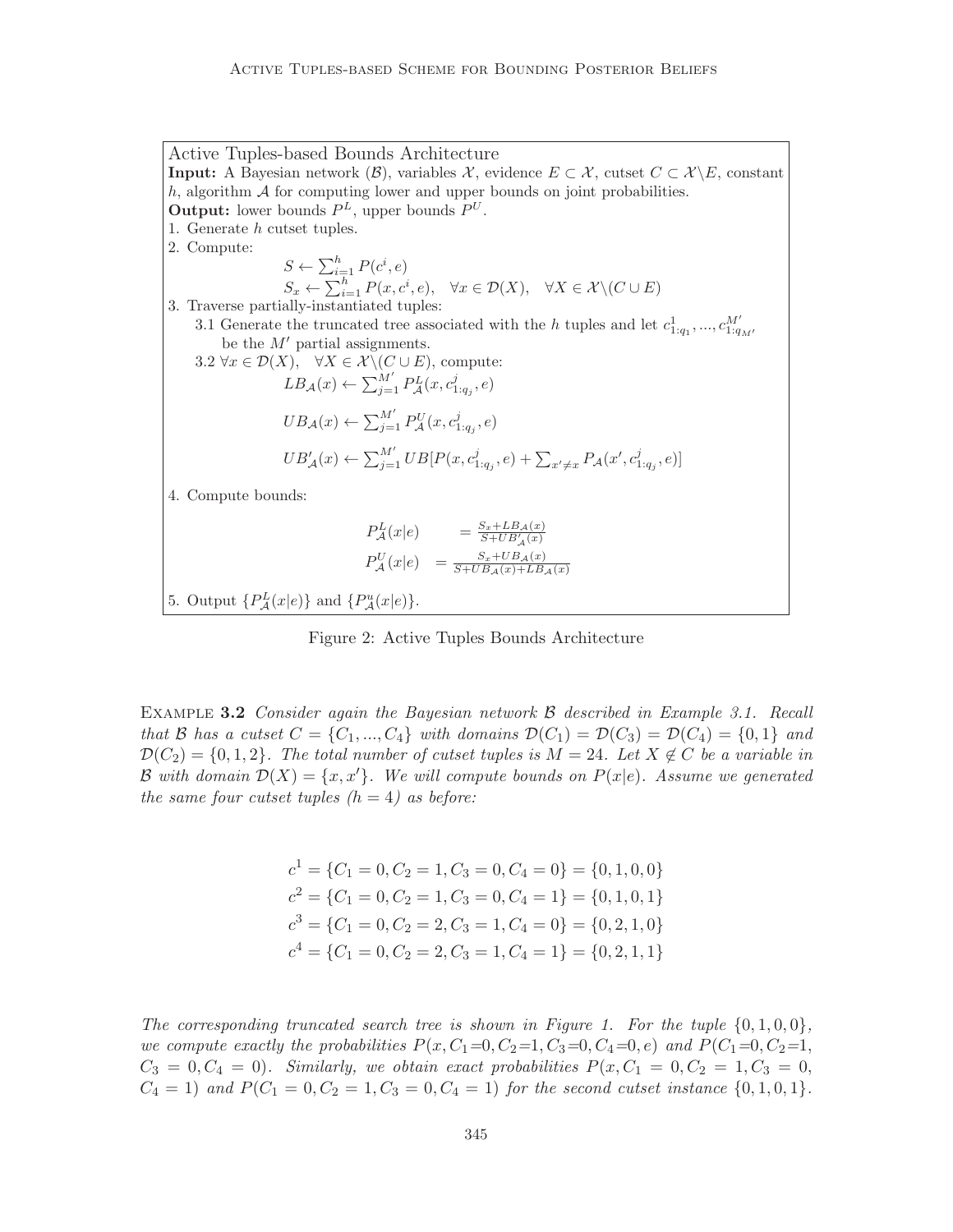Since  $h = 4$ ,  $\sum_{i=1}^{h} P(x', c^i, e)$  and  $\sum_{i=1}^{h} P(c^i, e)$  are:  $\sum$ 4  $i=1$  $P(x, c^i, e) = P(x, c^1, e) + P(x, c^2, e) + P(x, c^3, e) + P(x, c^4, e)$  $\sum$ 4  $i=1$  $P(c^i, e) = P(c^1, e) + P(c^2, e) + P(c^3, e) + P(c^4, e)$ 

The remaining partial tuples are:  $c_{1:2}^1 = \{0,0\}$ ,  $c_{1:3}^2 = \{0,1,1\}$ ,  $c_{1:3}^3 = \{0,2,0\}$ , and  $c_{1:1}^4 =$ {1}. Since these 4 tuples are not full cutsets, we compute bounds on their joint probabilities. Using the same notation as in Figure 2, the sums over the partially instantiated tuples will have the form:

$$
UB_{\mathcal{A}}(x) \triangleq P_{\mathcal{A}}^{U}(x, c_{1:2}^{1}, e) + P_{\mathcal{A}}^{U}(x, c_{1:3}^{2}, e) + P_{\mathcal{A}}^{U}(x, c_{1:3}^{3}, e) + P_{\mathcal{A}}^{U}(x, c_{1:1}^{4}, e)
$$
  

$$
LB_{\mathcal{A}}(x) \triangleq P_{\mathcal{A}}^{L}(x, c_{1:2}^{1}, e) + P_{\mathcal{A}}^{L}(x, c_{1:3}^{2}, e) + P_{\mathcal{A}}^{L}(x, c_{1:3}^{3}, e) + P_{\mathcal{A}}^{L}(x, c_{1:1}^{4}, e)
$$

From Eq. (19) we get:

$$
P_{\mathcal{A}}^{U}(x|e) = \frac{\sum_{i=1}^{4} P(x, c^i, e) + UB_{\mathcal{A}}(x)}{\sum_{i=1}^{4} P(c^i, e) + UB_{\mathcal{A}}(x) + LB_{\mathcal{A}}(x')}
$$

From Eq.  $(15)$  and  $(16)$  we get:

$$
P_{\mathcal{A}}^{L}(x|e) = \frac{\sum_{i=1}^{4} P(x, c^{i}, e) + LB_{\mathcal{A}}(x)}{\sum_{i=1}^{4} P(c^{i}, e) + LB_{\mathcal{A}}(x) + UB_{\mathcal{A}}(x')}
$$

The total number of tuples processed is  $M' = 4 + 4 = 8 < 24$ .

## 3.4 ATB Properties

In this section we analyze the time complexity of the  $ATB$  framework, evaluate its worstcase lower and upper bounds, and analyze the monotonicity properties of its bounds interval (as a function of  $h$ ).

THEOREM 3.1 (complexity) Given an algorithm  $A$  that computes lower and upper bounds on joint probabilities  $P(c_{1:q_i}, e)$  and  $P(x, c_{1:q_i}, e)$  in time  $O(T)$ , and a loop-cutset C,  $P^L_{\mathcal{A}}(x|e)$ and  $P_{\mathcal{A}}^{U}(x|e)$  are computed in time  $O(h \cdot N + T \cdot h \cdot (d-1) \cdot |C|)$  where d is the maximum domain size and N is the problem input size.

PROOF. Since C is a loop-cutset, the exact probabilities  $P(c^i, e)$  and  $P(x, c^i, e)$  can be computed in time  $O(N)$ . From Proposition 3.1, there are  $O(h \cdot (d-1) \cdot |C|)$  partiallyinstantiated tuples. Since algorithm  $\overline{\mathcal{A}}$  computes upper and lower bounds on  $P(c_1)$  $a_{1:q_j}^j, e)$  and  $P(x, c_1^j)$  $\mathcal{O}_{1:q_j}, e$  in time  $O(T)$ , the bounds on partially-instantiated tuples can be computed in time  $O(T \cdot h \cdot (d-1) \cdot |C|)$ . □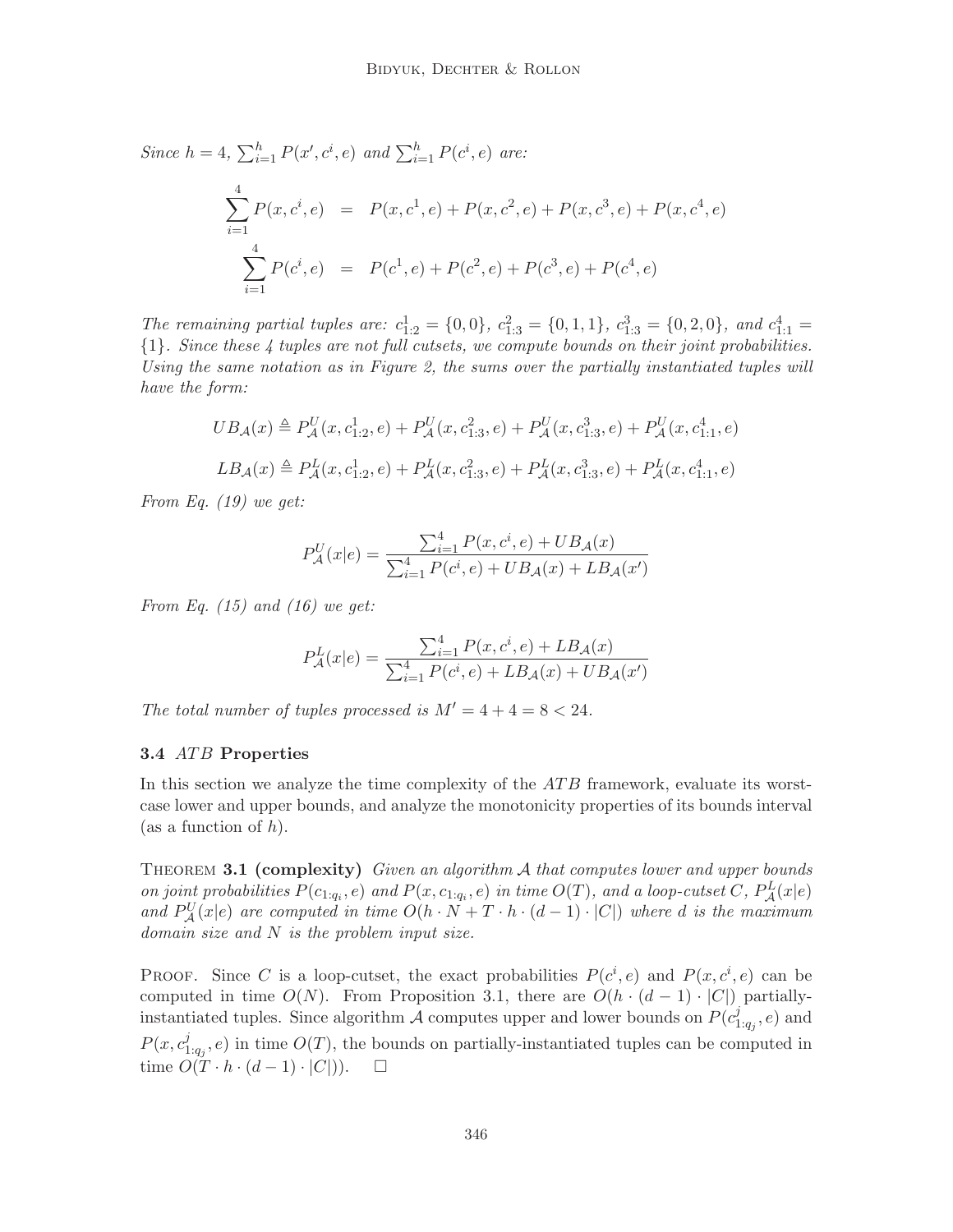Let the plug-in algorithm  $A$  be a brute-force algorithm, denoted  $BF$ , that trivially instantiates  $\overline{P_{BF}^L}(x, c_1^j)$  $\sum_{1:q_j}^{j}$ ,  $e$ ) = 0,  $P_{BF}^{U}(x, c_1^j)$  $\tilde{p}_{1:q_j},e) = P(\tilde{c}_1^j)$  $j_{1:q_j}$ ), and  $UB[P(c_1^j)]$  $\big[ \begin{matrix} j_{1:q_{j}},e \end{matrix} \big] = P(c_{1}^{j})$  $_{1:q_{j}}^{j}).$ Then, from Eq.  $(15)$ :

$$
P_{BF}^{L}(x|e) \triangleq \frac{\sum_{i=1}^{h} P(x, c^{i}, e)}{\sum_{i=1}^{h} P(c^{i}, e) + \sum_{j=1}^{M'} P(c^{j}_{1:q_{j}})} = \frac{\sum_{i=1}^{h} P(x, c^{i}, e)}{\sum_{i=1}^{h} P(c^{i}, e) + \sum_{j=h+1}^{M} P(c^{j})}
$$
(21)

while from Eq.  $(19)$ :

$$
P_{BF}^{U}(x|e) \triangleq \frac{\sum_{i=1}^{h} P(x, c^{i}, e) + \sum_{j=1}^{M'} P(c^{j}_{1:q_{j}})}{\sum_{i=1}^{h} P(c^{i}, e) + \sum_{j=1}^{M'} P(c^{j}_{1:q_{j}})} = \frac{\sum_{i=1}^{h} P(x, c^{i}, e) + \sum_{j=h+1}^{M} P(c^{j})}{\sum_{i=1}^{h} P(c^{i}, e) + \sum_{j=h+1}^{M} P(c^{j})}
$$
(22)

Assuming that algorithm  $A$  computes bounds at least as good as those computed by BF,  $P_{BF}^{L}(x|e)$  and  $P_{BF}^{U}(x|e)$  are the worst-case bounds computed by ATB.

Now, we are ready to compute an upper bound on the *ATB* bounds interval:

THEOREM 3.2 (ATB bounds interval upper bound) ATB length of the interval between its lower and upper bounds is upper bounded by a monotonic non-increasing function of  $h$ :

$$
P_{\mathcal{A}}^{U}(x|e) - P_{\mathcal{A}}^{L}(x|e) \le \frac{\sum_{j=h+1}^{M} P(c^{j})}{\sum_{i=1}^{h} P(c^{i}, e) + \sum_{j=h+1}^{M} P(c^{j})} \triangleq I_{h}
$$

PROOF. See Appendix C.  $\square$ 

Next we show that *ATB* lower and upper bounds are as good or better than the bounds computed by BC.

THEOREM **3.3 (tighter lower bound)**  $P_{\mathcal{A}}^{L}(x|e) \geq P_{BC}^{L}(x|e)$ .

PROOF.  $P_{BF}^{L}(x|e)$  is the worst-case lower bound computed by ATB. Since  $P_{BF}^{L}(x|e)$  =  $P_{BC}^L(x|e)$ , and  $P_{\mathcal{A}}^L(x|e) \ge P_{BF}^L(x|e)$ , then  $P_{\mathcal{A}}^L(x|e) \ge P_{BC}^L(x|e)$ .  $\Box$ 

THEOREM **3.4** (tighter upper bound)  $P_{\mathcal{A}}^{U}(x|e) \leq P_{BC}^{U}(x|e)$ .

PROOF.  $P_{BF}^{U}(x|e)$  is the worst-case upper bound computed by ATB. Since  $P_{BF}^{U}(x|e) \le$  $P_{BC}^U(x|e)$  due to lemma 3.1, it follows that  $P_{\mathcal{A}}^U(x|e) \leq P_{BC}^U(x|e)$ .  $\Box$ 

### 4. Experimental Evaluation

The purpose of the experiments is to evaluate the performance of our ATB framework on the two probabilistic tasks of single-variable posterior marginals and probability of evidence. The experiments on the first task were conducted on 1.8Ghz CPU with 512 MB RAM, while the experiments on the second task were conducted on 2.66GHz CPU with 2GB RAM.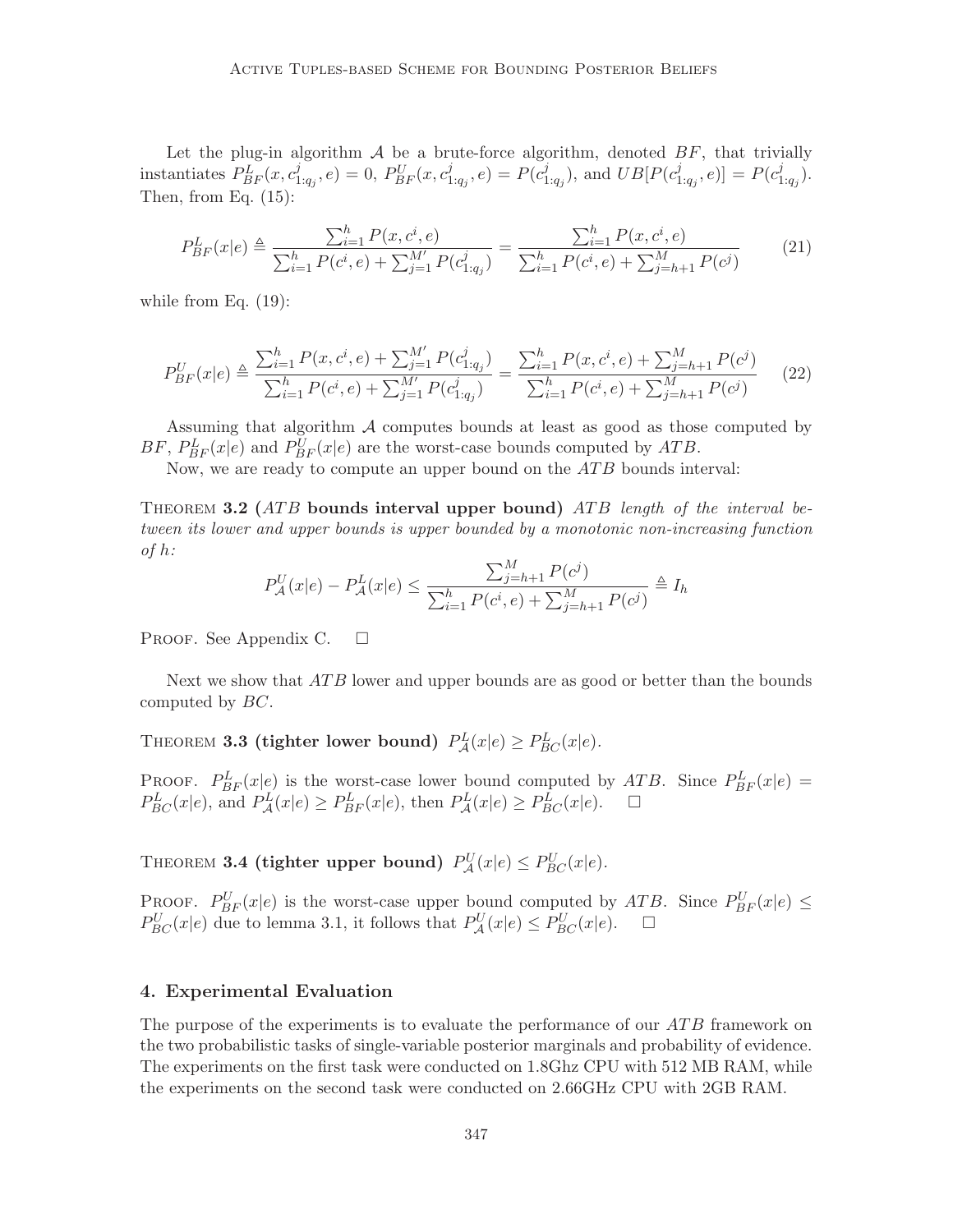Recall that  $ATB$  has a control parameter h that fixes the number of cutset tuples for which the algorithm computes its exact joint probability. Given a fixed  $h$ , the quality of the bounds will presumably depend on the ability to select  $h$  high probability cutset tuples. In our implementation, we use an optimized version of Gibbs sampling, that during the sampling process maintains a list of the  $h$  tuples having the highest joint probability. As noted, other schemes should be considered for this subtask as part of the future work. We obtain the loop-cutset using mga algorithm (Becker & Geiger, 1996).

Before we report the results, we describe bound propagation and its variants, which we use as a plug-in algorithm  $A$  and also as a stand-alone bounding scheme.

#### 4.1 Bound Propagation

*Bound propagation* ( $BdP$ ) (Leisink & Kappen, 2003) is an iterative algorithm that bounds the posterior marginals of a variable. The bounds are initialized to 0 and 1 and are iteratively improved by solving a linear optimization problem for each variable  $X \in \mathcal{X}$  such that the minimum and maximum of the objective function correspond to the lower and upper bound on the posterior marginal  $P(x|e)$ ,  $x \in \mathcal{D}(X)$ .

We cannot directly plug  $BdP$  into  $ATB$  to bound  $P(c_{1:q}, e)$  because it only bounds conditional probabilities. Thus, we factorize  $P(c_{1:q}, e)$  as follows:

$$
P(c_{1:q}, e) = \prod_{e_j \in E} P(e_j|e_1, \dots, e_{j-1}, c_{1:q}) P(c_{1:q})
$$

Each factor  $P(e_i | e_1, \ldots, e_{i-1}, c_{1:q})$  can be bounded by  $BdP$ , while  $P(c_{1:q})$  can be computed exactly since the relevant subnetwork over  $c_{1:q}$  (see Def. 2.5) is singly connected. Let  $P_{BdP}^{L}$ and  $P_{BdP}^{U}$  denote the lower and upper bounds computed by  $BdP$  on some marginal. The bounds BdP computes on the joint probability are:

$$
\prod_{e_j \in E} P_{Bdp}^L(e_j|e_1, \ldots, e_{j-1}, c_{1:q}) P(c_{1:q}) \leq P(c_{1:q}, e) \leq \prod_{e_j \in E} P_{Bdp}^U(e_j|e_1, \ldots, e_{j-1}, c_{1:q}) P(c_{1:q})
$$

Note that  $BdP$  has to bound a large number of tuples when plugged into  $ATB$ , and therefore, solve a large number of linear optimization problems. The number of variables in each problem is exponential in the size of the Markov blanket of X.

As a baseline for comparison with  $ATB$ , we use in our experiments a variant of bound propagation called  $BdP+$  (Bidyuk & Dechter, 2006b) that exploits the structure of the network to restrict the computation of  $P(x|e)$  to the relevant subnetwork of X (see Def. 2.5). The Markov boundary of  $X$  (see Def. 2.4) within relevant subnetwork of  $X$  does not include the children of X that are not observed and have no observed descedants; therefore, it is a subnetwork of the Markov boundary in the original network. Sometimes, the Markov boundary of X is still too big to compute under limited memory resouces.  $BdP+$  uses a parameter k to specify the maximum size of the Markov boundary domain space. The algorithm skips the variables whose Markov boundary domain size exceeds  $k$ , and so their lower and upper bound values remain 0 and 1, respectively. When some variables are skipped, the bounds computed by  $BdP+$  for the remaining variables may be less accurate.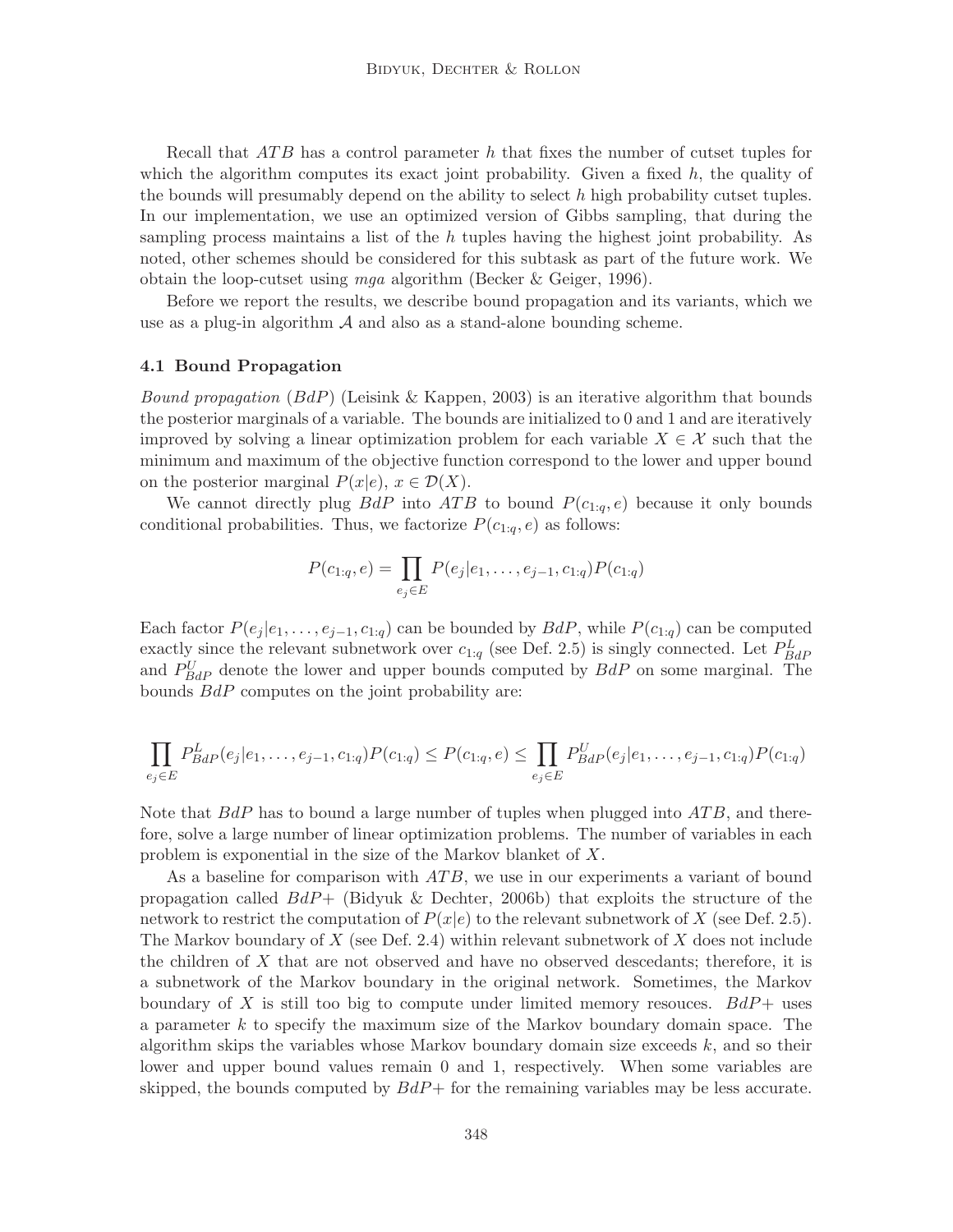| network                  | N    | $w^*$          | $_{\rm LC}$ | $\mathcal{D}(\mathbf{LC})$ | E         | Time(BE)           | Time(LC)                           |
|--------------------------|------|----------------|-------------|----------------------------|-----------|--------------------|------------------------------------|
| Alarm                    | 37   | 4              | 5           | 108                        | $1 - 4$   | $0.01 \text{ sec}$ | $0.05 \text{ sec}$                 |
| Barley                   | 48   | 7              | 12          | $> 2^{27}$                 | $4 - 8$   | $50 \text{ sec}$   | $>22$ hrs <sup>1</sup>             |
| $\text{cpc}\text{s}54$   | 54   | 15             | 15          | 32768                      | $2 - 8$   | $1 \sec$           | $22 \text{ sec}$                   |
| cpcs179                  | 179  | 8              | 8           | 49152                      | $12 - 24$ | $2 \text{ sec}$    | $37 \text{ sec}$                   |
| $\text{cpcs}360\text{b}$ | 360  | 21             | 26          | 2 <sup>6</sup>             | $11 - 23$ | $20 \text{ min}$   | $> 8 \text{ hrs}^1$                |
| csc422b                  | 422  | 22             | 47          | $2^{\prime}$               | $4 - 10$  | $50 \text{ min}$   | $> 2 \times 10^9$ hrs <sup>1</sup> |
| Munin3                   | 1044 | $\overline{ }$ | 30          | $> 2^{30}$                 | 257       | 8 sec              | $>1700$ hrs <sup>1</sup>           |
| Munin4                   | 1041 | 8              | 49          | $> 2^{49}$                 | 235       | $70 \text{ sec}$   | $> 1 \times 10^8$ hrs <sup>T</sup> |

Table 1: Complexity characteristics of the benchmarks from the UAI repository: N-number of nodes, w\*-induced width,  $|LC|$ -number of nodes in a loop-cutset,  $|\mathcal{D}(LC)|$ loop-cutset state space size, Time(BE) is the exact computation time via bucket elimination, Time(LC) is the exact computation time via loop-cutset conditioning. The results are averaged over a set of network instances with different evidence. Evidence nodes and their values are selected at random.

Our preliminary tests showed that plugging  $BdP+$  into  $ATB$  is timewise infeasible (even for small  $k$ ). Instead, we developed and used a different version of bound propagation called  $ABdP+$  (Bidyuk & Dechter, 2006b) as a plug-in algorithm A, which was more costeffective in terms of accuracy and time overhead.  $ABdP+$  includes the same enhancements as  $BdP+$ , but solves the linear optimization problem for each variable using an approximation algorithm. This implies that we obtain bounds faster but they are not as accurate. Roughly, the relaxed linear optimization problem can be described as a fractional packing and covering with multiple knapsacks and solved by a fast greedy algorithm (Bidyuk & Dechter, 2006b).  $ABdP+$  is also parameterized by k to control the maximum size of the linear optimization problem. Thus,  $ATB$  using  $ABdP+\text{ as a plug-in has two control}$ parameters:  $h$  and  $k$ .

#### 4.2 Bounding Single-Variable Marginals

We compare the performance of the following three algorithms:  $ATB$  (with  $ABdP+$  as a plug-in),  $BdP+$ , as described in the previous section, and  $BBdP+$  (Bidyuk & Dechter, 2006a). The latter is a combination of  $ATB$  and  $BdP+$ . First, we run algorithm  $ATB$ with  $ABdP+$  plug-in. Then, we use the bounds computed by  $ATB$  to initialize bounds in  $BdP+$  (instead of 0 and 1) and run  $BdP+$ . Note that, given fixed values of h and k,  $BBdP+$  will always compute tighter bounds than either  $ATB$  and  $BdP+$ . Our goal is to analyze its trade-off between the increase of the bounds' accuracy and the computation time overhead. We also compare with *approximate decomposition*  $(AD)$  (Larkin, 2003) whenever it is feasible and relevant. We did not include the results for the stand-alone  $ABdP+$  since our objective was to compare ATB bounds with the most accurate bounds obtained by bound propagation. Bidyuk (2006) provides additional comparison with various refinements of  $BdP$  (Bidyuk & Dechter, 2006b) mentioned earlier.

<sup>1.</sup> Times are extrapolated.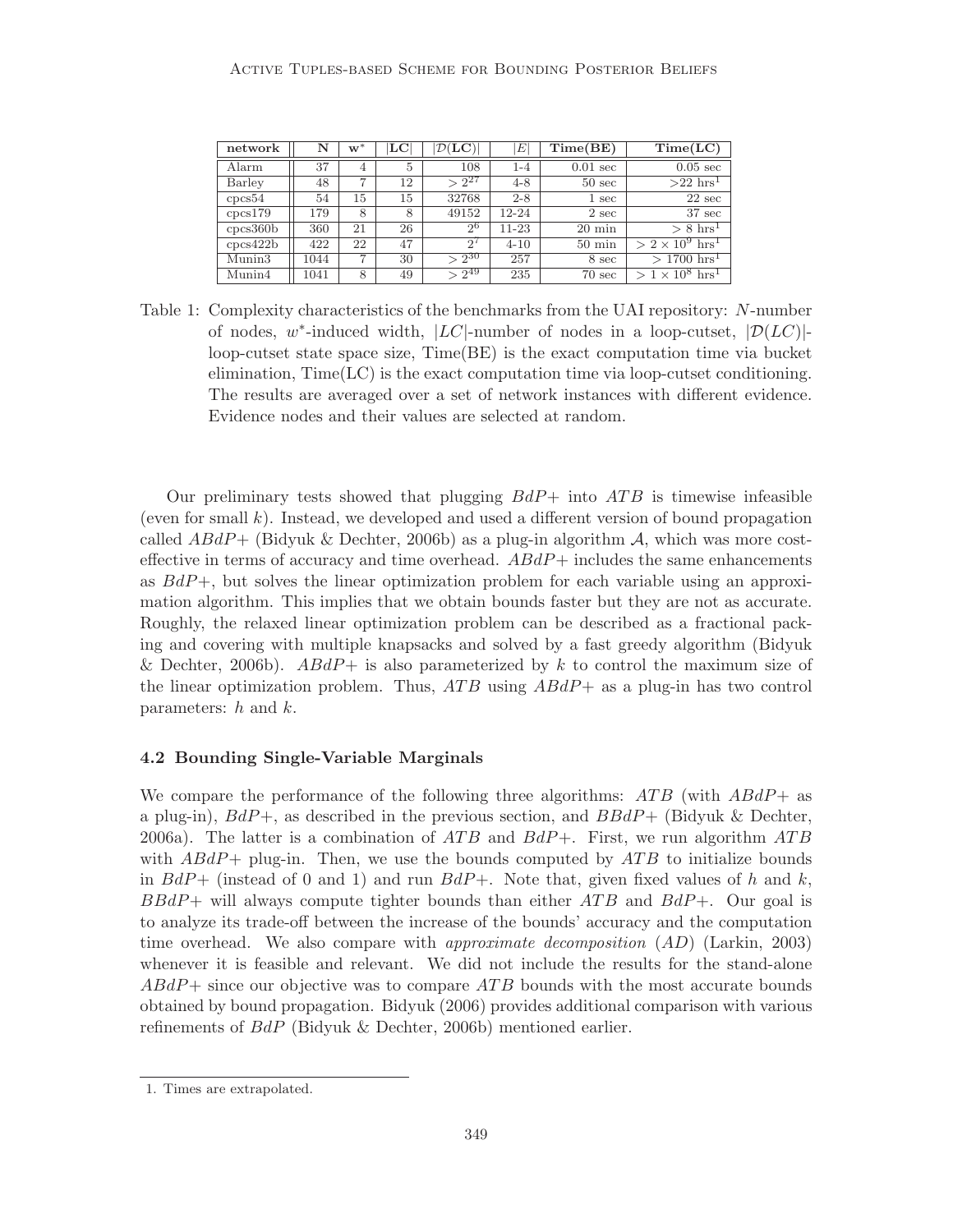### 4.2.1 Benchmarks

We tested our framework on four different benchmarks: Alarm, Barley, CPCS, and Munin. Alarm network is a model for monitoring patients undergoing surgery in an operating room (Beinlich, Suermondt, Chavez, & Cooper, 1989). Barley network is a part of the decisionsupport system for growing malting barley (Kristensen & Rasmussen, 2002). CPCS networks are derived from the Computer-Based Patient Care Simulation system and based on INTERNIST-1 and Quick Medical Reference Expert systems (Pradhan, Provan, Middleton, & Henrion, 1994). We experiment with cpcs54, cpcs179, cpcs360b, and cpcs422b networks. Munin networks are a part of the expert system for computer-aided electromyography (Andreassen, Jensen, Andersen, Falck, Kjaerulff, Woldbye, Srensen, Rosenfalck, & Jensen, 1990). We experiment with Munin3 and Munin4 networks. For each network, we generated 20 different sets of evidence variables picked at random. For Barley network, we select evidence variables as defined by Kristensen and Rasmussen (2002).

Table 1 summarizes the characteristic of each network. For each one, the table specifies the number of variables N, the induced width  $w^*$ , the size of loop cutset  $|LC|$ , the number of loop-cutset tuples  $|\mathcal{D}(LC)|$ , and the time needed to compute the exact posterior marginals by bucket-tree elimination (exponential in the induced width  $w^*$ ) and by cutset conditioning (exponential in the size of loop-cutset).

Computing the posterior marginals exactly is easy in Alarm network, cpcs54, and cpcs179 using either bucket elimination or cutset conditioning since they have small induced width and a small loop-cutset. We include those benchmarks as a proof of concept only. Several other networks, Barley, Munin3, and Munin4, also have small induced width and, hence, their exact posterior marginals can be obtained by bucket elimination. However, since  $ATB$  is linear in space, it should be compared against linear-space schemes such as cutset-conditioning. From this perspective, Barley, Munin3, and Munin4 are hard. For example, Barley network has only 48 variables, its induced width is  $w^* = 7$ , and exact inference by bucket elimination takes only 30 seconds. Its loop-cutset contains only 12 variables, but the number of loop-cutset tuples exceeds 2 million because some variables have large domain sizes (up to 67 values). Enumerating and computing all cutset tuples, at a rate of about 1000 tuples per second, would take over 22 hours. Similar considerations apply in case of Munin3 and Munin4 networks.

#### 4.2.2 Measures of Performance

We measure the quality of the bounds via the average length of the interval between lower and upper bound:

$$
\overline{I} = \frac{\sum_{X \in \mathcal{X}} \sum_{x \in \mathcal{D}(X)} (P^U(x|e) - P^L(x|e))}{\sum_{X \in \mathcal{X}} |\mathcal{D}(X)|}
$$

We approximate posterior marginal as the midpoint between lower and upper bound in order to show whether the bounds are well-centered around the posterior marginal  $P(x|e)$ . Namely:

$$
\hat{P}(x|e) = \frac{P_{\mathcal{A}}^{U}(x|e) + P_{\mathcal{A}}^{L}(x|e)}{2}
$$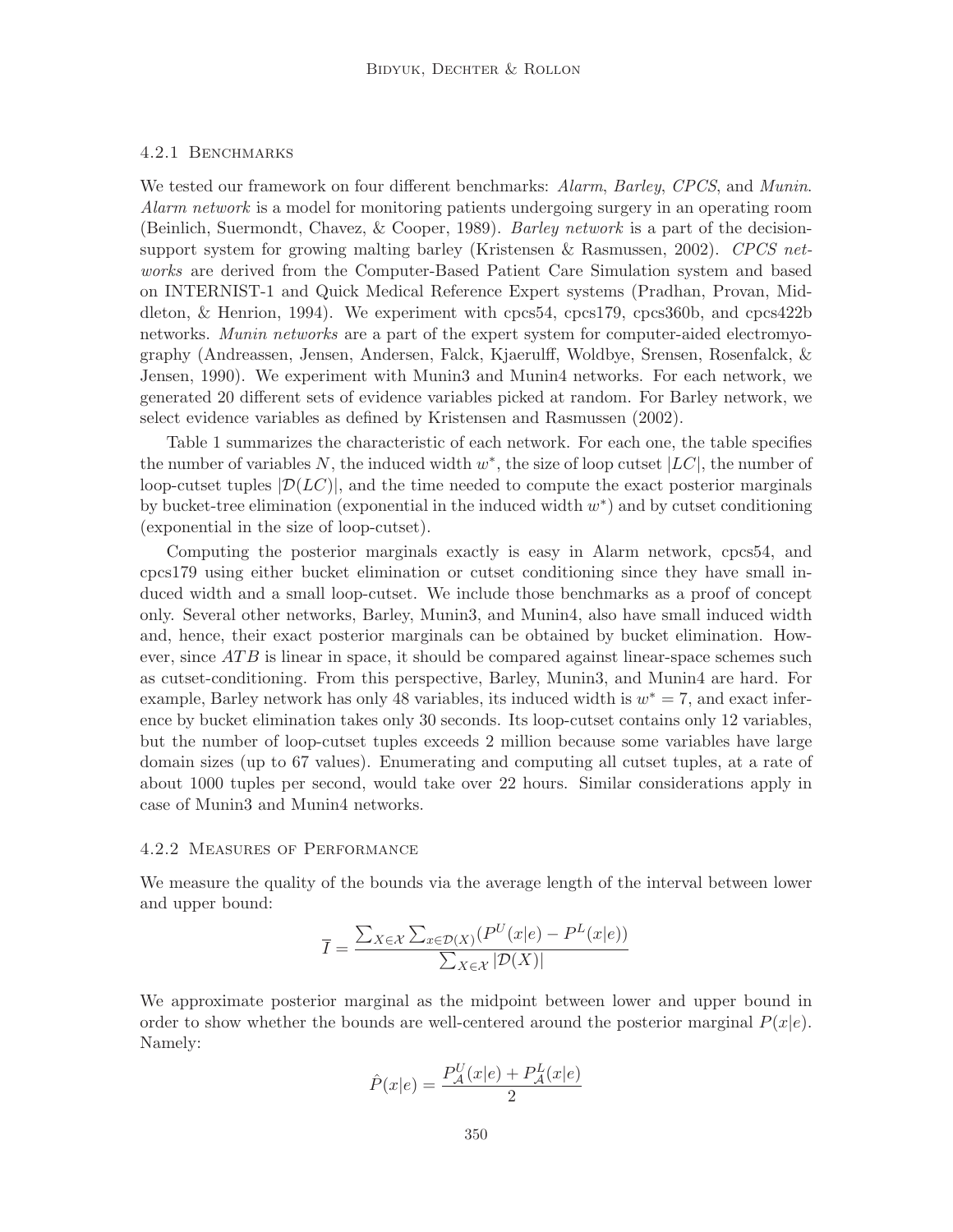and then measure the average absolute error  $\Delta$  with respect to that approximation:

$$
\Delta = \frac{\sum_{X \in \mathcal{X}} \sum_{x \in \mathcal{D}(X)} |P(x|e) - \hat{P}(x|e)|}{\sum_{X \in \mathcal{X}} |\mathcal{D}(X)|}
$$

Finally, we report  $\mathcal{E}(P(e)) = \frac{\sum_{i=1}^{h} P(x, c^i, e)}{P(e)} \times 100\%$  that was covered by the explored cutset tuples. Notably, in some benchmarks, a few thousand cutset tuples is enough to cover  $> 90\%$  of  $P(e)$ .

#### 4.2.3 Results

We summarize the results for each benchmark in a tabular format and charts. We highlight in bold face the first  $ATB$  data point where the average bounds interval is as good or better than  $BdP+$ . The charts show the convergence of the bounds interval length as a function of h and time.

For  $ATB$  and  $BBdP+$  the maximum Markov boundary domain size was fixed at  $k = 2^{10}$ . For  $BdP+$ , we vary parameter k from  $2^{14}$  to  $2^{19}$ . Note that  $BdP+$  only depends on k, not on h. In the tables, we report the best result obtained by  $BdP+$  and its computation time so that it appears as constant with respect to  $h$ . However, when we plot accuracy against time, we include  $BdP+$  bounds obtained using smaller values of parameter k. In the case of Alarm network, varying  $k$  did not make any difference since the full Markov boundary domain size equals  $2^{10} < 2^{14}$ . The computation time of  $BBdP+$  includes the ATB plus the  $BdP+$  time.

Alarm network. Figure 3 reports the results. Since the maximum Markov boundary in Alarm network is small,  $BdP+$  runs without limitations and computes an average bounds interval of 0.61 in 4.3 seconds. Note that the enumeration of less than the 25% of the total number of cutset tuples covers 99% of the  $P(e)$ . This fact suggests that schemes based on cutset conditioning should be very suitable for this benchmark. Indeed, ATB outperforms  $BdP+$ , computing more accurate bounds starting with the first data point of  $h = 25$  where the mean interval  $\overline{I}_{ATB} = 0.41$  while the computation time is 0.038 seconds, an order of magnitude less than  $BdP+$ . The extreme efficiency of  $ATB$  in terms of time is clearly seen in the right chart. The x-axis scale is logarithmic to fit all the results. As expected, the average bounds interval generated by  $ATB$  and  $BBdP+$  decrease as the number of cutset tuples h increases, demonstrating the anytime property of  $ATB$  with respect to h. Given a fixed h,  $BBdP+$  has a very significant overhead in time with respect to  $ATB$  (two orders of magnitude for values of  $h$  smaller than 54) and only a minor improvement in accuracy.

**Barley network**. Figure 4 reports the results.  $ATB$  and  $BBdP+$  improve as h increases. However, the improvement is quite moderate while very time consuming due to more uniform shape of the distribution  $P(C|e)$  as reflected by the very small % of  $P(e)$  covered by explored tuples (only 1% for 562 tuples and only 52% for 12478 tuples). For example, the average  $ATB$  (resp.  $BBdP+$ ) bounds interval decreases from 0.279 (resp. 0.167), obtained in 9 (resp. 10) seconds, to 0.219 (resp. 0.142) obtained in 139 (resp. 141) seconds. Given a fixed h,  $BBdP+$  substantially improves  $ATB$  bounds with little time overhead (2 seconds in general). Namely, in this benchmark,  $BBdP+$  computation time is dominated by  $ATB$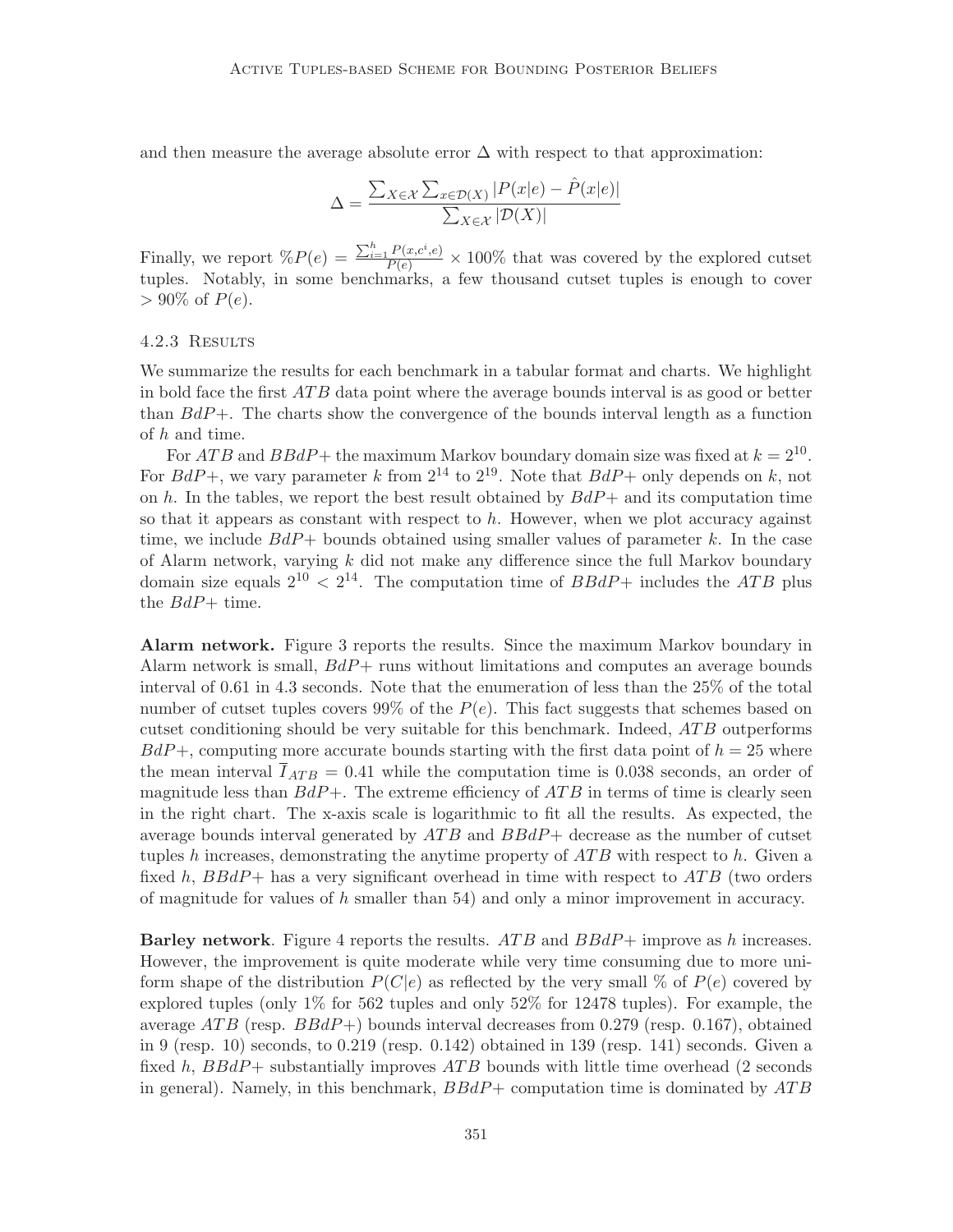

Figure 3: Results for Alarm network. The table reports the average bounds interval I, average error  $\Delta$ , computation time (in seconds), and percent of probability of evidence  $P(e)$  covered by the fully-instantiated cutset tuples as a function of h. We highlight in bold face the first  $ATB$  data point where the average bounds interval is as good or better than  $BdP+$ . The charts show the convergence of the bounds interval length as a function of h and time.  $BdP+$  uses full size Markov boundary since its domain size is small  $( $2^{14}$ ), resulting in only one data point$ on the chart on the right.

computation time. Note that the computation time of the stand-alone  $BdP+$  algorithm is less than 2 seconds. Within that time,  $BdP+$  yields an average interval length of 0.23, while  $ATB$  and  $BBdP+$  spend 86 and 10 seconds, respectively, to obtain the same quality bounds. However, the anytime behavior of the latter algorithms allows them to improve with time, a very desirable characteristic when computing bounds. Moreover, note that its overhead in time with respect to  $ATB$  is completely negligible.

CPCS networks. Figures 5 to 8 show the results for cpcs54, cpcs179, cpcs360b and cpcs422b, respectively. The behavior of the algorithms in all networks is very similar. As in the previous benchmarks,  $ATB$  and  $BBdP+$  bounds interval decreases as h increases. Given a fixed h,  $BBdP+$  computes slightly better bounds intervals than  $ATB$  in all networks but cpcs179. For all networks,  $BBdP+$  has overhead in time with respect to  $ATB$ . This overhead is constant for all values of  $h$  and for all networks except for cpcs54, for which the overhead decreases as h increases. ATB and  $BBdP+$  outperform  $BdP+$ . Both algorithms compute the same bound interval length as  $BdP+$ , improving the computation time in one order of magnitude. Consider for example cpcs422b, a challenging instance for any inference scheme as it has relatively large induced width and loop-cutset size. ATB outperforms  $BdP+$  after 50 seconds starting with  $h = 1181$ , and  $BBdP+$  outperforms  $BdP+$  in 37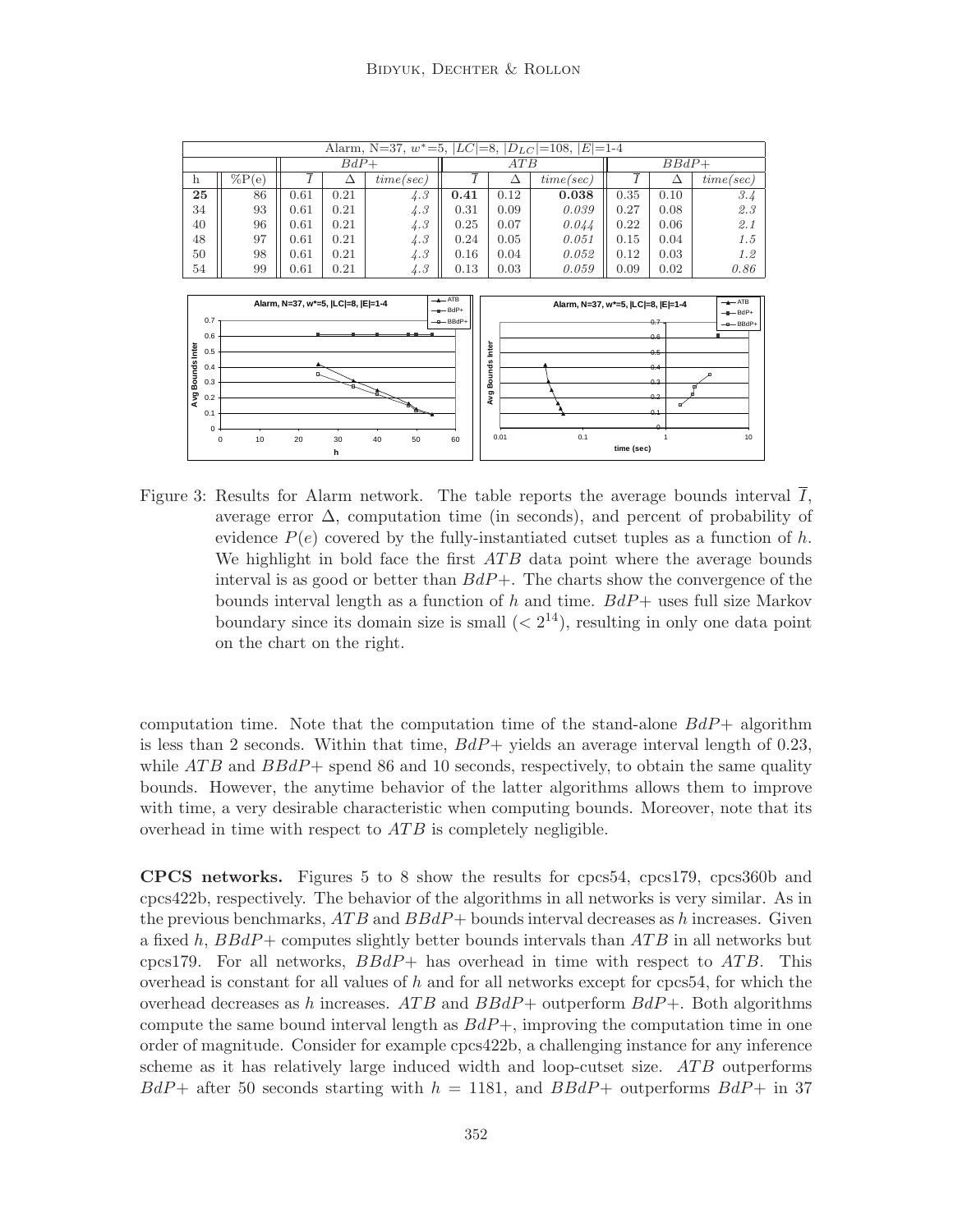

Figure 4: Results for Barley network. The table reports the average bounds interval  $\overline{I}$ , average error  $\Delta$ , computation time (in seconds), and percent of probability of evidence  $P(e)$  covered by the fully-instantiated cutset tuples as a function of h. We highlight in bold face the first  $ATB$  data point where the average bounds interval is as good or better than  $BdP+$ . The charts show the convergence of the bounds interval length as a function of  $h$  and time.

seconds starting with  $h = 253$  ( $BdP+$  convergence is shown in the plot, but only the best result is reported in the table).

Larkin (2003) reported bounds on cpcs360b and cpcs422b using AD algorithm. For the first network, AD achieved bounds interval length of 0.03 in 10 seconds. Within the same time, ATB computes an average bounds interval of  $\approx 0.005$ . For cpcs422b, AD achieved bounds interval of 0.15, obtained in 30 seconds. Within the same time,  $ATB$  and  $BBdP+$ obtain comparable results computing average bounds interval of 0.24 and 0.15, respectively. It is important to note that the comparison is not on the same instances since the evidence nodes are not the same. Larkin's code was not available for further experiments.

Munin networks. Figure 9 reports the results for both Munin networks. Let us first consider Munin3 network. Given a fixed h,  $ATB$  and  $BBdP+$  compute almost identical bound intervals with  $BBdP+$  having a noticeable time overhead. Note that the two curves in the chart showing convergence as a function of  $h$  are very close and hard to distinguish, while the points of  $BBdP+$  in the chart showing convergence as a function of time are shifted to the right with respect to the ones of ATB. ATB is clearly superior to  $BdP+$ both in accuracy and time.  $BdP+$  computes bounds interval of 0.24 within 12 seconds, while  $ATB$  computes bounds interval of 0.050 in 8 seconds. In Munin4, given a fixed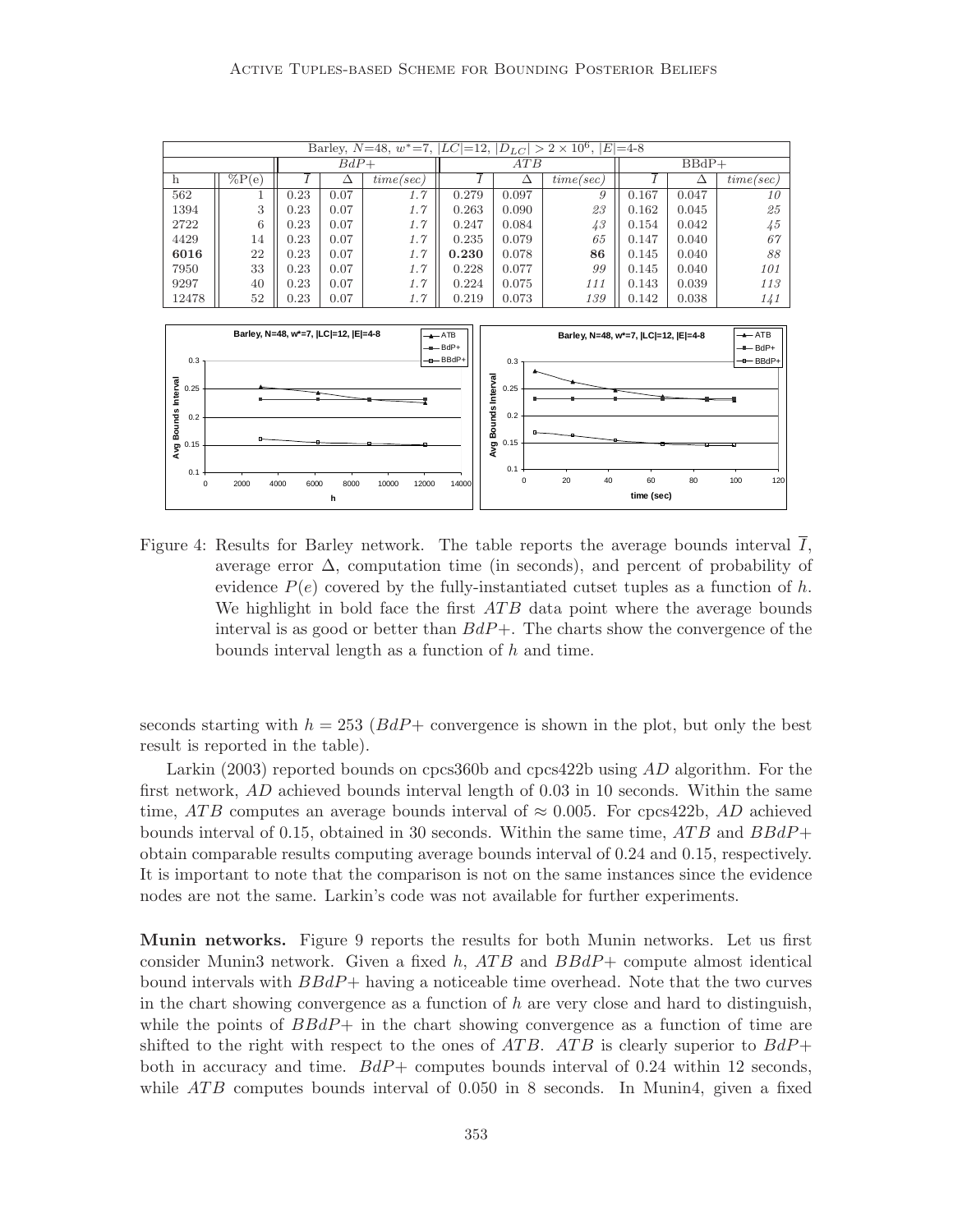

Figure 5: Results for cpcs54 network. The table reports the average bounds interval  $I$ , average error  $\Delta$ , computation time (in seconds), and percent of probability of evidence  $P(e)$  covered by the fully-instantiated cutset tuples as a function of h. We highlight in bold face the first  $ATB$  data point where the average bounds interval is as good or better than  $BdP+$ . The charts show the convergence of the bounds interval length as a function of h and time.

h,  $BBdP+$  computes tighter bounds than  $ATB$  with some time overhead. However, the improvement decreases as h increases as shown by the convergence of both curves either as a function of h and time. Since the loop-cutset size is large, the convergence of  $ATB$ is relatively slow.  $BdP+$  computes bounds interval of 0.23 within 15 seconds, while  $ATB$ and BBdP+ compute bounds of the same quality within 54 and 21 seconds, respectively.

## 4.3 Bounding the Probability of Evidence

We compare the performance of the following three algorithms: ATB, mini-bucket elimination (MBE) (Dechter & Rish, 2003), and variable elimination and conditioning (VEC). For  $ATB$ , we test different configurations of the control parameters  $(h, k)$ . Note that when  $h = 0$ , ATB is equivalent to its plug-in algorithm A, which in our case is  $ABdP+$ .

#### 4.3.1 Algorithms and Benchmarks

MBE is a general bounding algorithm for graphical model problems. In particular, given a Bayesian network, MBE computes lower and upper bound on the probability of evidence.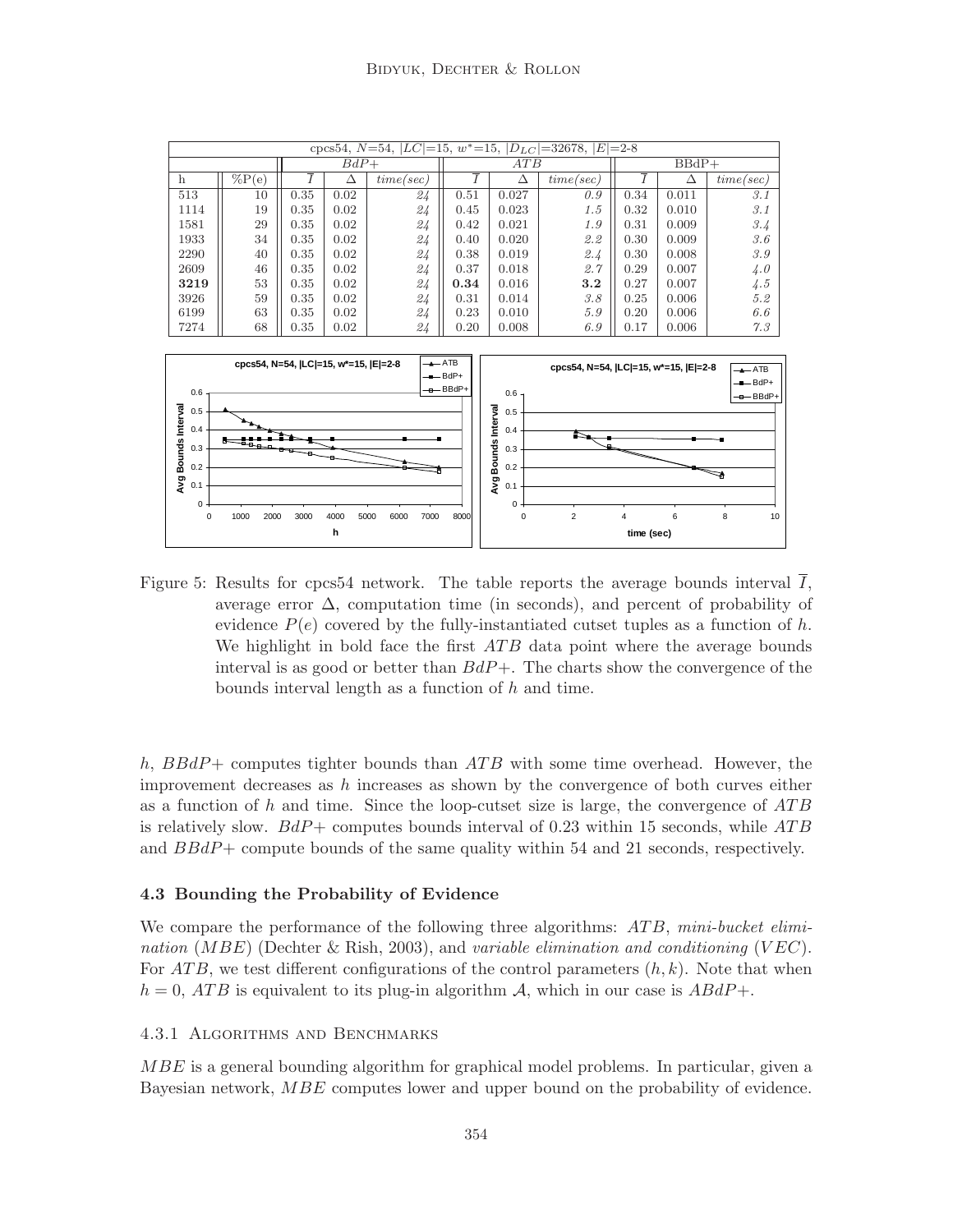



Figure 6: Results for cpcs179 network. The table reports the average bounds interval I, average error  $\Delta$ , computation time (in seconds), and percent of probability of evidence  $P(e)$  covered by the fully-instantiated cutset tuples as a function of h. We highlight in bold face the first  $ATB$  data point where the average bounds interval is as good or better than  $BdP+$ . The charts show the convergence of the bounds interval length as a function of  $h$  and time.

MBE has a control parameter z, that allows trading time and space for accuracy. As the value of the control parameter  $z$  increases, the algorithm computes tighter bounds using more time and space, which is exponential in z.

V EC is an algorithm that combines conditioning and variable elimination. It is based on the w-cutset conditioning scheme. Namely, the algorithm conditions or instantiates enough variables so that the remaining problem conditioned on the instantiated variables can be solved exactly using bucket elimination (Dechter, 1999). The exact probability of evidence can be computed by summing over the exact solution output by bucket elimination for all possible instantiations of the w-cutset. When  $VEC$  is terminated before completion, it outputs a partial sum yielding a lower bound on the probability of evidence. The implementation of  $VEC$  is publicly available<sup>1</sup>.

We tested ATB for bounding  $P(e)$  on three different benchmarks: Two-layer Noisy-Or, grids and coding networks. All instances are included in the UAI08 evaluation<sup>2</sup>.

In two-layer noisy-or networks, variables are organized in two layers where the ones in the second layer have 10 parents. Each probability table represents a noisy OR-function.

<sup>1.</sup> http://graphmod.ics.uci.edu/group/Software

<sup>2.</sup> http://graphmod.ics.uci.edu/uai08/Evaluation/Report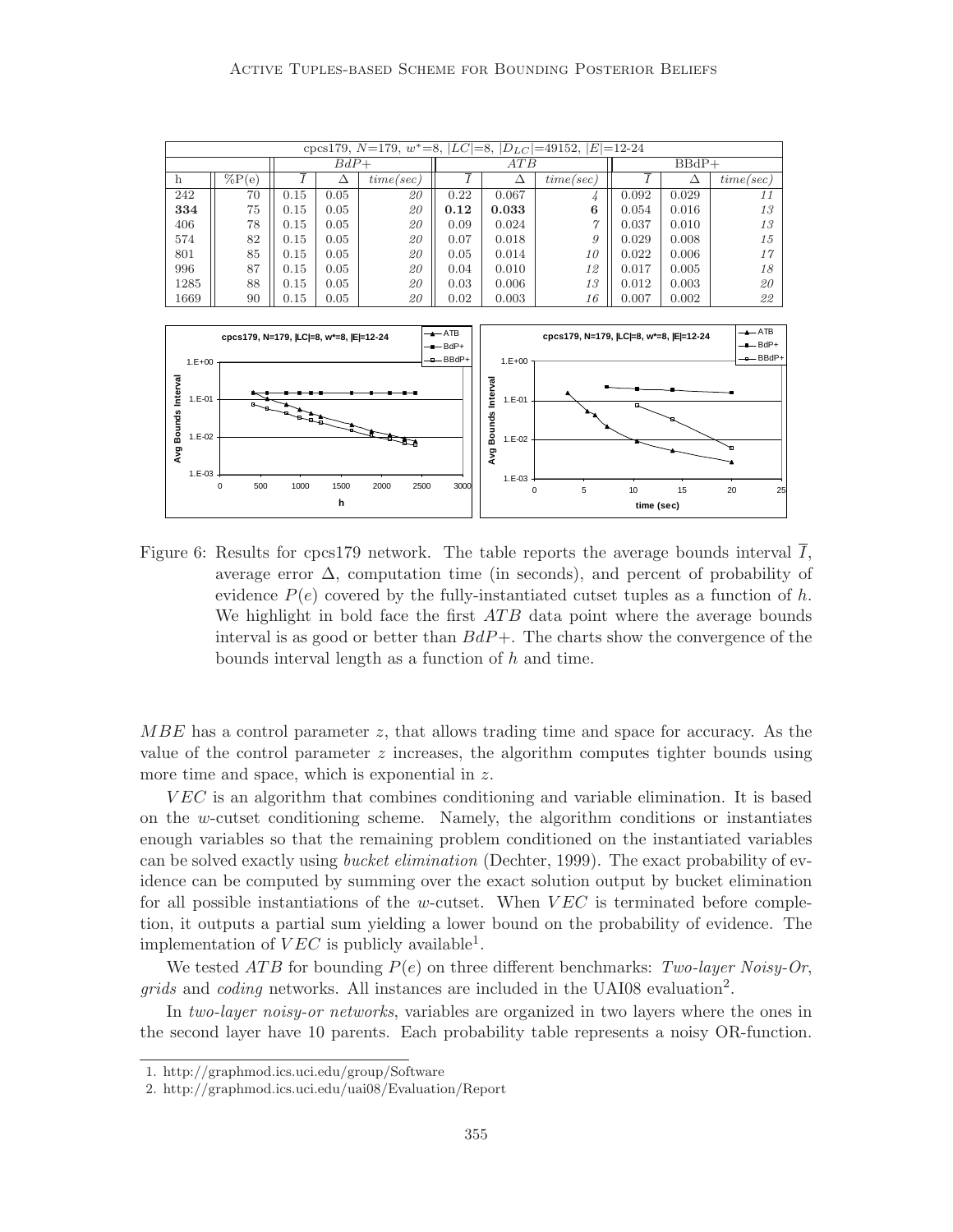|      | cpcs360b, N=360, $w^* = 21$ , $ LC  = 26$ , $ D_{LC}  = 2^{26}$ , $ E  = 11-23$ |       |        |           |        |            |           |         |            |           |  |  |  |  |
|------|---------------------------------------------------------------------------------|-------|--------|-----------|--------|------------|-----------|---------|------------|-----------|--|--|--|--|
|      |                                                                                 |       | $BdP+$ |           |        | ATB        |           | $BBdP+$ |            |           |  |  |  |  |
| h    | $\%P(e)$                                                                        | △     |        | time/sec) |        | $\Delta$   | time/sec) |         | Δ          | time/sec) |  |  |  |  |
| 121  | 83                                                                              | 0.027 | 0.009  | 55        | 0.0486 | $1.6E-2$   | 5         | 0.0274  | $1.0E-2$   |           |  |  |  |  |
| 282  | 92                                                                              | 0.027 | 0.009  | 55        | 0.0046 | $9.0E - 4$ | 10        | 0.0032  | $8.5E-4$   | 12        |  |  |  |  |
| 501  | 96                                                                              | 0.027 | 0.009  | 55        | 0.0020 | $3.6E-4$   | 15        | 0.0014  | $3.5E-4$   | 17        |  |  |  |  |
| 722  | 97                                                                              | 0.027 | 0.009  | 55        | 0.0012 | $2.4E-4$   | 19        | 0.0009  | $2.3E-4$   | 21        |  |  |  |  |
| 938  | 98                                                                              | 0.027 | 0.009  | 55        | 0.0006 | $8.4E-5$   | 25        | 0.0004  | $7.8E-5$   | 27        |  |  |  |  |
| 1168 | 98                                                                              | 0.027 | 0.009  | 55        | 0.0005 | $7.5E-5$   | 29        | 0.0004  | $6.9E-5$   | 31        |  |  |  |  |
| 1388 | 99                                                                              | 0.027 | 0.009  | 55        | 0.0004 | $5.9E-5$   | 35        | 0.0003  | $5.4E-5$   | 37        |  |  |  |  |
| 1582 | 99                                                                              | 0.027 | 0.009  | 55        | 0.0003 | $5.3E-5$   | 39        | 0.0002  | $4.8E - 5$ | 41        |  |  |  |  |
| 1757 | 99                                                                              | 0.027 | 0.009  | 55        | 0.0003 | $4.7E-5$   | 43        | 0.0002  | $4.4E-5$   | 46        |  |  |  |  |



Figure 7: Results for cpcs360b. The table reports the average bounds interval  $\overline{I}$ , average error  $\Delta$ , computation time (in seconds), and percent of probability of evidence  $P(e)$  covered by the fully-instantiated cutset tuples as a function of h. We highlight in bold face the first  $ATB$  data point where the average bounds interval is as good or better than  $BdP+$ . The charts show the convergence of the bounds interval length as a function of  $h$  and time.

Each parent variable  $y_j$  has a value  $P_j \in [0..P_{noise}]$ . The CPT for each variable in the second layer is then defined as  $P(x=0|y_1,\ldots,y_P) = \prod_{y_j=1} P_j$  and  $P(x=1|y_1,\ldots,y_P) =$  $1 - P(x = 0|y_1, \ldots, y_p)$ . We experiment with a class of problems called bn2o instances in the UAI08.

In grid networks, variables are organized as an  $M \times M$  grid. We experiment with grids2 instances, as they were called in UAI08, which are characterized by two parameters  $(M, D)$ , where D is the percentage of determinism (i.e., the percentage of values in all CPTs assigned to either 0 or 1). For each parameter configuration, 10 samples were generated by randomly assigning value 1 to one leaf node. In UAI08 competition, these instances were named  $D-M-I$ , where I is the instance number.

Coding networks can be represented as a four layer Bayesian network having M nodes in each layer. The second and third layer correspond to input information bits and parity check bits respectively. Each parity check bit represents an XOR function of input bits. Input and parity check nodes are binary while the output nodes are real-valued. We consider the  $BN_126$  to  $BN_134$  instances in the UAI08 evaluation. Each one has  $M = 128$ , 4 parents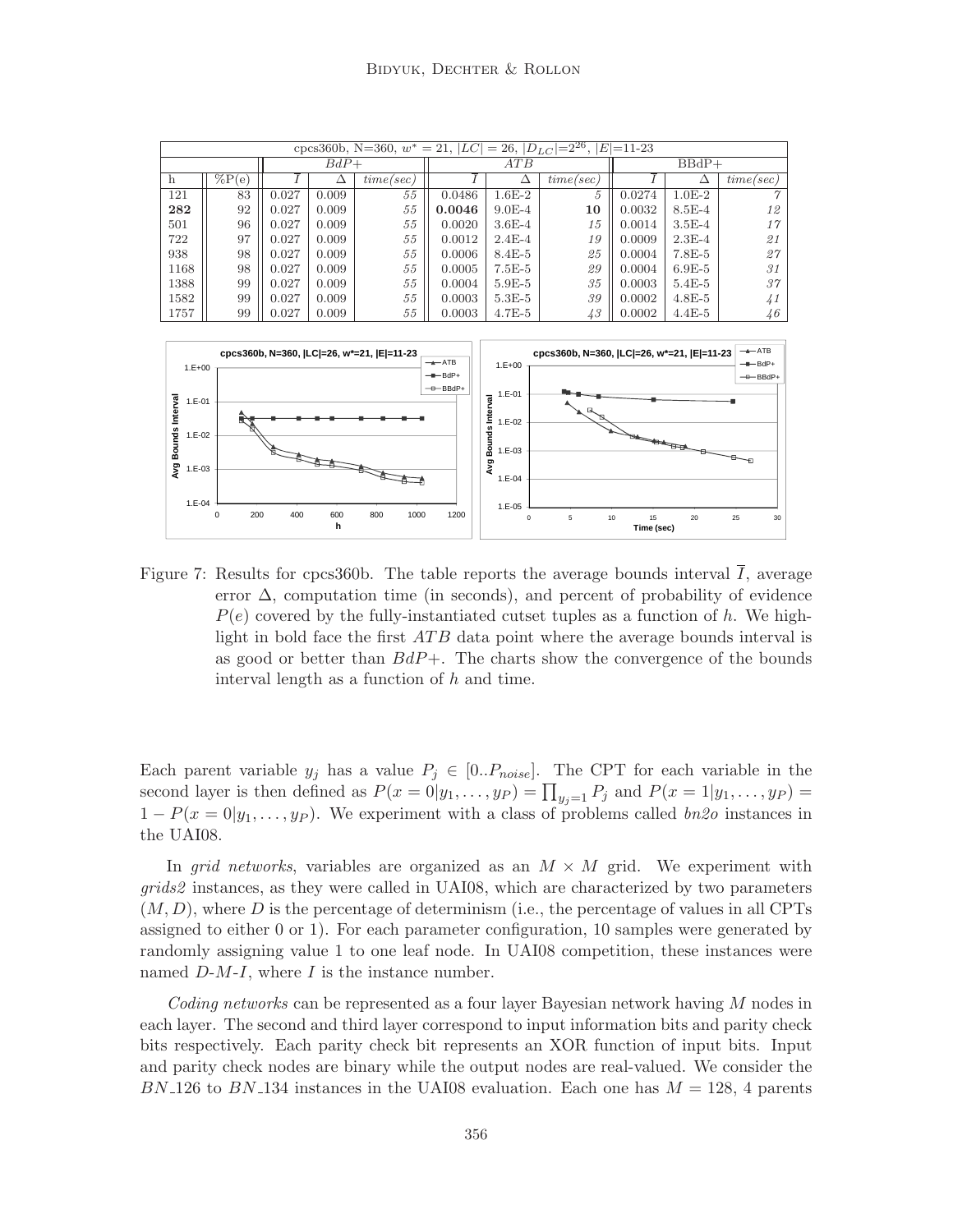|                                                                                                                                  |                     |      |        |            |                       |       | cpcs422b, N=422, $w^* = 22$ , $ LC  = 47$ , $ D_{LC}  = 2^{47}$ , $ E  = 4$ -10 |             |       |                     |
|----------------------------------------------------------------------------------------------------------------------------------|---------------------|------|--------|------------|-----------------------|-------|---------------------------------------------------------------------------------|-------------|-------|---------------------|
|                                                                                                                                  |                     |      | $BdP+$ |            | $BBdP+$<br><b>ATB</b> |       |                                                                                 |             |       |                     |
| h                                                                                                                                | $\overline{\%P}(e)$ |      | Δ      | time/sec)  |                       | Δ     | time/sec)                                                                       | $\mathbf r$ | Δ     | time/sec)           |
| 64                                                                                                                               | 1.7                 | 0.19 | 0.06   | <i>120</i> | 0.28                  | 0.100 | 21                                                                              | 0.19        | 0.056 | 23                  |
| 256                                                                                                                              | 2.0                 | 0.19 | 0.06   | 120        | 0.24                  | 0.090 | 26                                                                              | 0.15        | 0.050 | 35                  |
| 379                                                                                                                              | 2.6                 | 0.19 | 0.06   | 120        | 0.22                  | 0.078 | 32                                                                              | 0.14        | 0.049 | 41                  |
| 561                                                                                                                              | 2.9                 | 0.19 | 0.06   | <i>120</i> | 0.20                  | 0.073 | 36                                                                              | 0.13        | 0.046 | 46                  |
| 861                                                                                                                              | 3.4                 | 0.19 | 0.06   | 120        | 0.19                  | 0.068 | 43                                                                              | 0.12        | 0.044 | 54                  |
| 1181                                                                                                                             | 4.5                 | 0.19 | 0.06   | 120        | 0.18                  | 0.064 | 50                                                                              | 0.12        | 0.041 | 60                  |
| 1501                                                                                                                             | 5.4                 | 0.19 | 0.06   | 120        | 0.17                  | 0.062 | 56                                                                              | 0.12        | 0.041 | 65                  |
| 2427                                                                                                                             | 8.0                 | 0.19 | 0.06   | <i>120</i> | 0.16                  | 0.058 | 73                                                                              | 0.12        | 0.039 | 82                  |
| 3062                                                                                                                             | 9.5                 | 0.19 | 0.06   | <i>120</i> | 0.16                  | 0.057 | 83                                                                              | 0.12        | 0.038 | 92                  |
| 4598                                                                                                                             | 12.2                | 0.19 | 0.06   | <i>120</i> | 0.16                  | 0.053 | 110                                                                             | 0.11        | 0.036 | <i>120</i>          |
|                                                                                                                                  |                     |      |        |            |                       |       |                                                                                 |             |       |                     |
| $\rightarrow$ ATB<br>cpcs422b, N=422,  LC =47, w*=22,  E =4-10<br>cpcs422b, N=422,  LC =47, w*=22,  E =4-10<br>$\rightarrow$ ATB |                     |      |        |            |                       |       |                                                                                 |             |       |                     |
| 0.3                                                                                                                              |                     |      |        |            | $-$ -BdP+             | 0.3   |                                                                                 |             |       | $-$ BdP+            |
| 0.25                                                                                                                             |                     |      |        |            | $\leftarrow$ BBdP+    | 0.25  |                                                                                 |             |       | $\rightarrow$ BBdP+ |



Figure 8: Results for cpcs422b. The table reports the average bounds interval  $\overline{I}$ , average error  $\Delta$ , computation time (in seconds), and percent of probability of evidence  $P(e)$  covered by the fully-instantiated cutset tuples as a function of h. We highlight in bold face the first  $ATB$  data point where the average bounds interval is as good or better than  $BdP+$ . The charts show the convergence of the bounds interval length as a function of  $h$  and time.

for each node and channel noise variance ( $\sigma = 0.40$ ). These networks are very hard and exact results are not available.

Table 2 summarizes the characteristics of each network. For each one, the table specifies the number of variables N, the induced width  $w^*$ , the size of loop cutset  $|LC|$ , the number of loop-cutset tuples  $|\mathcal{D}(LC)|$ , and the time needed to compute the exact posterior marginals by bucket-tree elimination (exponential in the induced width  $w^*$ ) and by cutset conditioning (exponential in the size of loop-cutset). An 'out' indicates that bucket-tree elimination is unfeasible in terms of memory demands. Note that the characteristics of grid networks only depend on their sizes but not on the percentage of determinism; the characteristics of all coding networks are the same.

For our purposes, we consider  $VEC$  as another exact algorithm to compute the exact  $P(e)$  in the first and second benchmarks and as a lower bounding technique for the third benchmark. We fix the control parameter z of  $MBE$  and the w-cutset of  $VEC$  so that the algorithms require less than 1.5GB of space.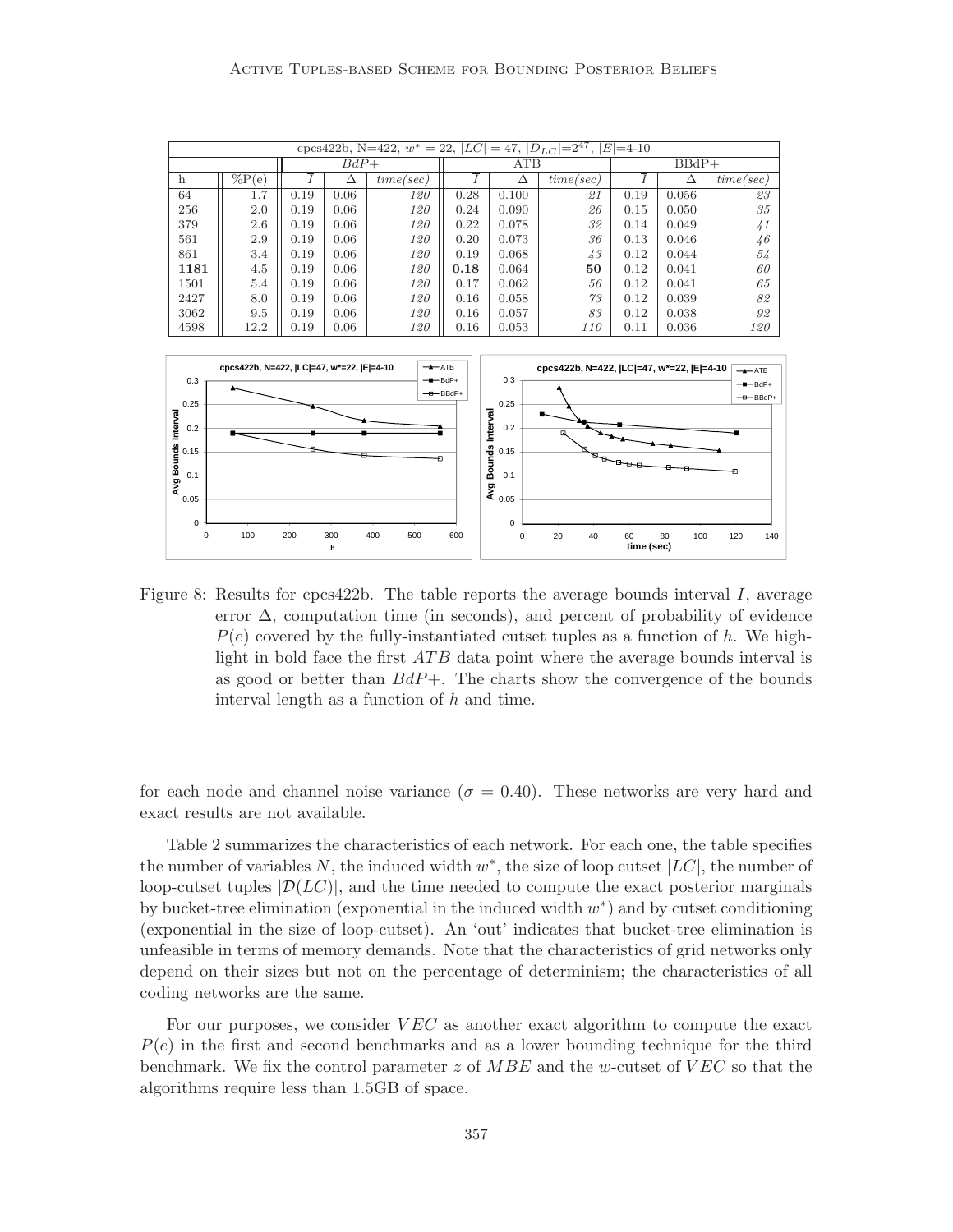MUNIN3

|      | Munin3, N=1044, $w^*$ =7, $ LC $ =30, $ E $ =257 |      |        |           |       |       |           |         |       |           |  |  |  |  |
|------|--------------------------------------------------|------|--------|-----------|-------|-------|-----------|---------|-------|-----------|--|--|--|--|
|      |                                                  |      | $BdP+$ |           |       | ATB   |           | $BBdP+$ |       |           |  |  |  |  |
| h    | $\%P(e)$                                         |      |        | time/sec) |       | Δ     | time/sec) |         | Δ     | time/sec) |  |  |  |  |
| 196  | 64                                               | 0.24 | 0.1    | 12        | 0.050 | 0.020 | 8         | 0.048   | 0.020 | 16        |  |  |  |  |
| 441  | 72                                               | 0.24 | 0.1    | 12        | 0.030 | 0.011 | 12        | 0.029   | 0.012 | 20        |  |  |  |  |
| 882  | 78                                               | 0.24 | 0.1    | 12        | 0.025 | 0.009 | 18        | 0.025   | 0.009 | 26        |  |  |  |  |
| 1813 | 79                                               | 0.24 | 0.1    | 12        | 0.020 | 0.007 | 32        | 0.019   | 0.007 | 40        |  |  |  |  |
| 2695 | 80                                               | 0.24 | 0.1    | 12        | 0.018 | 0.006 | 46        | 0.017   | 0.007 | 54        |  |  |  |  |
| 2891 | 81                                               | 0.24 | 0.1    | 12        | 0.017 | 0.006 | 49        | 0.016   | 0.006 | 57        |  |  |  |  |
| 3185 | 82                                               | 0.24 | 0.1    | 12        | 0.014 | 0.005 | 54        | 0.014   | 0.005 | 62        |  |  |  |  |
| 3577 | 82                                               | 0.24 | 0.1    | 12        | 0.013 | 0.004 | 68        | 0.012   | 0.004 | 76        |  |  |  |  |
| 4312 | 83                                               | 0.24 | 0.1    | 12        | 0.011 | 0.004 | 80        | 0.010   | 0.004 | 88        |  |  |  |  |



MUNIN4

|      | Munin4, N=1041, $w^* = 8$ , $ LC  = 49$ , $ E  = 235$ |      |        |           |      |      |      |         |       |           |  |  |  |  |
|------|-------------------------------------------------------|------|--------|-----------|------|------|------|---------|-------|-----------|--|--|--|--|
|      |                                                       |      | $BdP+$ |           |      | ATB  |      | $BBdP+$ |       |           |  |  |  |  |
| h    | $\%P(e)$                                              |      |        | time/sec) |      |      | time |         |       | time/sec) |  |  |  |  |
| 245  |                                                       | 0.23 | 0.1    | 15        | 0.39 | 0.16 | 14   | 0.24    | 0.102 | 21        |  |  |  |  |
| 441  |                                                       | 0.23 | 0.1    | 15        | 0.32 | 0.13 | 17   | 0.22    | 0.095 | 24        |  |  |  |  |
| 1029 | 11                                                    | 0.23 | 0.1    | 15        | 0.28 | 0.12 | 34   | 0.21    | 0.089 | 44        |  |  |  |  |
| 2058 | 17                                                    | 0.23 | 0.1    | 15        | 0.25 | 0.11 | 54   | 0.19    | 0.082 | 65        |  |  |  |  |
| 3087 | 20                                                    | 0.23 | 0.1    | 15        | 0.22 | 0.11 | 83   | 0.18    | 0.077 | 91        |  |  |  |  |
| 5194 | 24                                                    | 0.23 | 0.1    | 15        | 0.21 | 0.09 | 134  | 0.17    | 0.072 | 145       |  |  |  |  |



Figure 9: Results for munin3 and munin4. The tables report the average bounds interval I, average error  $\Delta$ , computation time (in seconds), and percent of probability of evidence  $P(e)$  covered by the fully-instantiated cutset tuples as a function of h. We highlight in bold face the first  $ATB$  data point where the average bounds interval is as good or better than  $BdP+$ . The charts show the convergence of the bounds interval length as a function of  $h$  and time.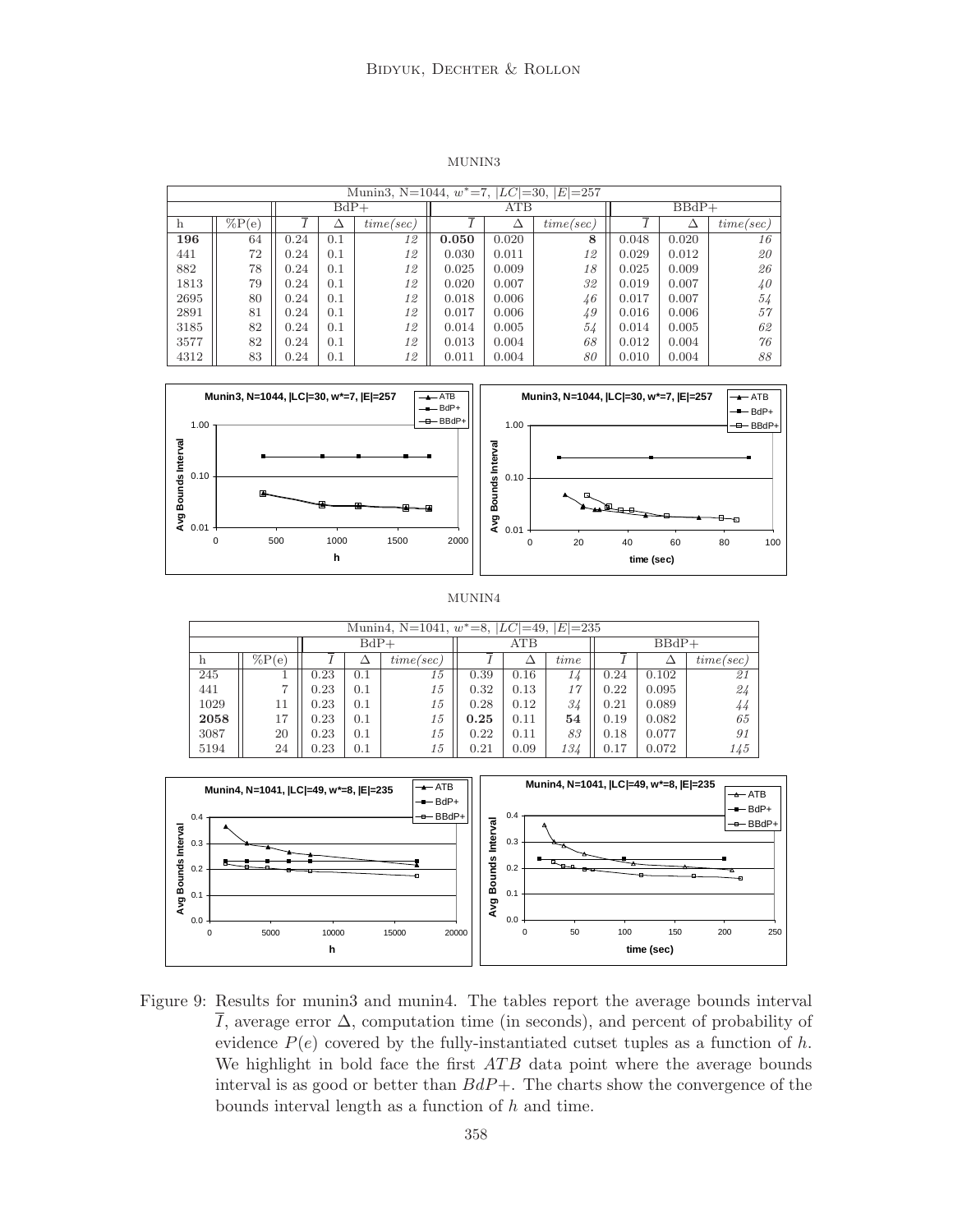| network         | N              | $w^*$ | LC    | $\mathcal{D}(\mathbf{LC})$ | Æ   | Time(BE) | Time(LC)                    |
|-----------------|----------------|-------|-------|----------------------------|-----|----------|-----------------------------|
| $bn2o-15-30-15$ | 45             | 22    | 24    | $2^{24}$                   | 15  | 14.51    | $17.4$ hrs                  |
| $bn2o-15-30-20$ | 50             | 25    | 26    | $2^{26}$                   | 20  | 174.28   | $93.2$ hrs                  |
| $bn2o-15-30-25$ | 55             | 24    | 25    | $2^{25}$                   | 25  | 66.23    | 75.76 hrs                   |
| Grids           | $16 \times 16$ | 22    | 116   | $2^{116}$                  |     | 27.59    | $> 2^{93}$ hrs <sup>1</sup> |
| Grids           | $20 \times 20$ | 29    | 185   | 2185                       |     | out      | $> 2^{66}$ hrs <sup>1</sup> |
| Grids           | $26 \times 26$ | 40    | 325   | $2^{325}$                  |     | out      | $2^{306}$ hrs <sup>1</sup>  |
| Grids           | $42 \times 42$ | 70    | 863   | 2863                       |     | out      | $2^{844} \text{ hrs}^1$     |
| coding          | 512            | 54-61 | 59-64 | $2^{59} - 2^{64}$          | 256 | out      | $> 2^{42}$ hrs <sup>1</sup> |

Table 2: Complexity characteristics of the benchmarks from the UAI repository: N-number of nodes, w\*-induced width,  $|LC|$ -number of nodes in a loop-cutset,  $|\mathcal{D}(LC)|$ loop-cutset state space size, Time(BE) is the exact computation time via bucket elimination,  $Time(LC)$  is the exact computation time via loop-cutset conditioning. The results are averaged over the set of network instances of each benchmark.

#### 4.3.2 Results

We summarize the results for each benchmark in a tabular format. The tables report the bounds and computation time (in seconds) for each compared algorithm. For  $ATB$ , we report results by varying the values of the control parameters  $(h, k)$ . In particular, we consider values of h in the range 4 to 200, and values of k in the set  $\{2^{10}, 2^{12}, 2^{14}\}$ . By doing so, we analyze the impact of each control parameter on the performance of the algorithm. Grey areas in the tables correspond to  $(h, k)$  configurations that cannot be compared due to computation time.

Two-layer noisy-or networks. Table 3 shows the results. As expected, the quality of the bounds produced by  $ATB$  improves when the values of the control parameters  $(h, k)$ increase. We observe that the best bounds are obtained when fixing  $h$  to the highest value (i.e., 200) and k to the smallest value (i.e.,  $2^{10}$ ). However, the increase in the value of h leads to higher computation times than when increasing the value of  $k$ . When taking time into account, comparing configurations with similar time (see  $(h = 50, k = 2^{10})$ ) and  $(h = 4, k = 2^{14})$ , and  $(h = 200, k = 2^{10})$  and  $(h = 50, k = 2^{12})$ , respectively), we observe that the configuration with the highest value of  $h$  and the smallest value of  $k$  outperforms the other ones.

When compared with  $MBE$ , there is no clear superior approach. The accuracy of the algorithms depends on whether we look at upper or lower bounds. When considering upper bounds,  $ATB$  outperforms  $MBE$  for all instances 1b, 2b and 3b. Note that for those instances,  $MBE$  computes worse upper bounds than the trivial one (i.e., greater than 1). However, for instances 1a, 2a and 3a,  $MBE$  computes tighter upper bounds than  $ATB$ . For lower bounds, in general ATB outperforms MBE for instances with 20 and 25 evidence variables, while MBE is more accurate for instances having 15 evidence variables. Regarding computation time,  $ATB$  is definitely slower than  $MBE$ .

<sup>1.</sup> Times are extrapolated.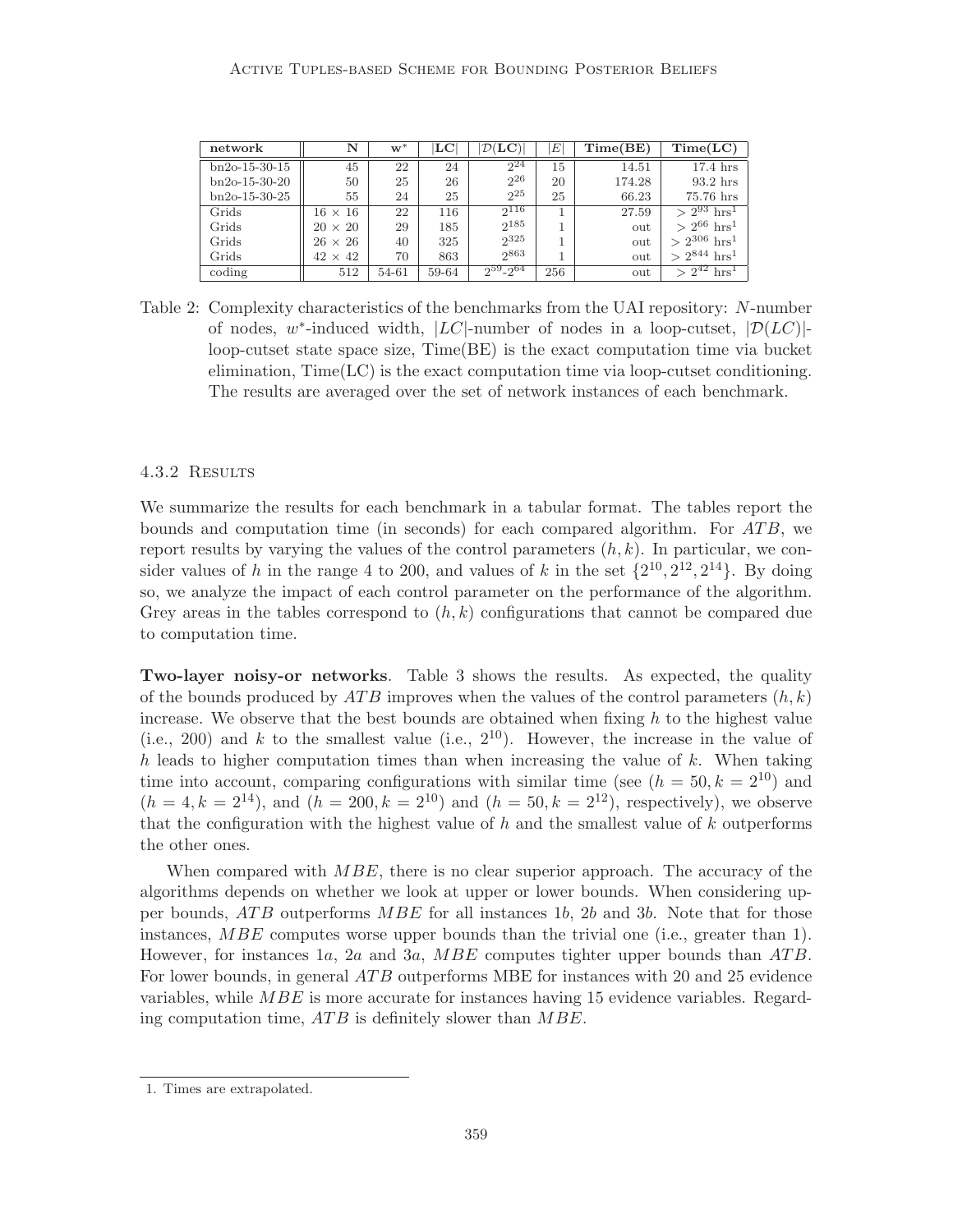| Inst.          | P(e)        | $\mathbf{h}$   | $\sqrt{\%P(e)}$ | $ATB(h, k = 2^{10})$                                  |      | $\overline{\text{ATB}(h, k=2^{12})}$      |       | $ATB(h, k = 2^{14})$ |      | $MBE(z=18)$       |                  |
|----------------|-------------|----------------|-----------------|-------------------------------------------------------|------|-------------------------------------------|-------|----------------------|------|-------------------|------------------|
|                |             |                |                 | LB/UB                                                 | Time | LB/UB                                     | Time  | LB/UB                | Time | LB/UB             | Time             |
|                |             |                |                 |                                                       |      | $bn2o-30-15-150,  E $                     | $=15$ |                      |      |                   |                  |
|                |             |                |                 |                                                       |      |                                           |       |                      |      |                   |                  |
|                | $5.9E-05$   | 50             |                 | $4 0.0004 5.7E-10/5.3E-01$<br>$0.100 1.2E-07/1.1E-01$ |      | $2 5.9E-10/4.8E-01$<br>32 1.2E-07/9.4E-02 | 129   | 8 6.0E-10/4.4E-01    | 38   | 9.1E-06/4.8E-04   | $\boldsymbol{2}$ |
| la             |             | 200            |                 | $0.250 3.5E-07/5.7E-02$                               | 103  |                                           |       |                      |      |                   |                  |
|                |             | 4              |                 | $0.007$ 3.1E-04/9.3E-01                               |      | $2 4.3E-04/9.3E-01$                       |       | 85.0E-04/9.3E-01     | 38   |                   |                  |
| 1 <sub>b</sub> | 0.56565     | 50             |                 | $0.120   4.1E - 03/8.6E - 01$                         |      | $31 4.8E-03/8.6E-01$                      | 124   |                      |      | 0.17277/1.42      | $\overline{2}$   |
|                |             | 200            |                 | $0.460 1.5E-02/8.5E-01$                               | 102  |                                           |       |                      |      |                   |                  |
|                |             | $\overline{4}$ |                 | $0.003 2.0E-11/1.3E-01$                               |      | $2 2.0E-11/1.1E-01$                       |       | 82.1E-11/8.5E-02     | 38   |                   |                  |
| $_{2a}$        | $4.0E-07$   | 50             |                 | $0.020 1.5E-10/1.0E-02$                               |      | 29 1.5E-10/8.9E-03                        | 115   |                      |      | 8.4E-10/2.1E-05   | $\,2$            |
|                |             | 200            |                 | $0.320 1.7E-09/4.0E-03$                               | 89   |                                           |       |                      |      |                   |                  |
|                |             | $\overline{4}$ |                 | $0.008 \, 6.9E - 03/7.9E - 01$                        |      | $2 8.6E-03/8.0E-01$                       |       | 89.2E-03/8.0E-01     | 38   |                   |                  |
| $_{\rm 2b}$    | 0.54111     | 50             |                 | $0.210 5.5E-02/7.8E-01$                               |      | 29 6.1E-02/7.7E-01                        | 115   |                      |      | 0.02647/1.8       | $\boldsymbol{2}$ |
|                |             | 200            |                 | $1.110 1.1E-01/7.5E-01$                               | 90   |                                           |       |                      |      |                   |                  |
|                |             | $\overline{4}$ |                 | $0.216$ 2.9E-07/1.7E-01                               |      | $2 2.9E-07/1.5E-01$                       |       | $8 2.9E-07/1.4E-01$  | 38   |                   |                  |
| Зa             | $1.2E-04$   | 50             |                 | $1.040 1.7E-06/4.6E-02$                               |      | 26 1.7E-06/4.2E-02                        | 103   |                      |      | 4.4E-07/1.5E-03   | $\,2$            |
|                |             | 200            |                 | 3.580 5.3E-06/2.7E-02                                 | 74   |                                           |       |                      |      |                   |                  |
|                |             | $\overline{4}$ |                 | $0.076 1.1E-03/7.7E-01$                               |      | $2 1.1E-03/7.7E-01$                       |       | $8 1.2E-03/7.7E-01$  | 38   |                   |                  |
| 3b             | 0.18869     | 50             |                 | $0.470 6.8E-03/6.3E-01$                               |      | 25 7.1E-03/6.3E-01                        | 95    |                      |      | 0.03089/0.81      | $\boldsymbol{2}$ |
|                |             | 200            |                 | $1.440 2.1E-02/5.4E-01$                               | 69   |                                           |       |                      |      |                   |                  |
|                |             |                |                 |                                                       |      | $bn2o-30-20-200,  E $                     | $=20$ |                      |      |                   |                  |
|                |             |                |                 |                                                       |      |                                           |       |                      |      |                   |                  |
|                |             | 4              |                 | $0.004$ 5.4E-12/1.6E-02                               |      | $3 5.4E-12/1.5E-02$                       |       | 16 5.4E-12/1.4E-02   | 67   |                   |                  |
| la             | 1.4E-07     | 50             |                 | $0.050 9.1E-11/1.8E-03$                               |      | $62 9.1E-11/1.6E-03$                      | 264   |                      |      | 2.4E-15/3.3E-04   | 3                |
|                |             | 200            |                 | $1.880 2.8E-09/5.7E-04$                               | 195  |                                           |       |                      |      |                   |                  |
|                |             | $\overline{4}$ |                 | $0.012 1.0E-04/7.3E-01$                               |      | $3 1.1E-04/7.3E-01$                       |       | 16 1.1E-04/7.3E-01   | 68   |                   |                  |
| 1 <sub>b</sub> | 0.15654     | 50<br>200      |                 | $0.140 3.3E-03/6.7E-01$<br>$0.430 1.1E-02/5.9E-01$    | 218  | 64 3.6E-03/6.7E-01                        | 279   |                      |      | $9.8E-04/1.9$     | 3                |
|                |             | 4              |                 | $0.013$ 3.8E-11/1.6E-02                               |      | $3 3.8E-11/1.6E-02$                       |       | 16 3.8E-11/1.5E-02   | 70   |                   |                  |
|                | $2.2E-07$   | 50             |                 |                                                       |      | $52 1.3E-09/3.1E-03$                      | 211   |                      |      |                   | 3                |
| 2a             |             | 200            |                 | $0.410 1.4E-09/3.3E-03$<br>$1.410 4.5E-09/2.4E-03$    | 169  |                                           |       |                      |      | 4.4E-15/8.0E-05   |                  |
|                |             | $\overline{4}$ |                 | $0.020 6.4E-03/8.3E-01$                               |      | $3 7.3E-03/8.3E-01$                       |       | 16 8.0E-03/8.3E-01   | 68   |                   |                  |
| $_{\rm 2b}$    | 0.27695     | 50             |                 | $0.430 3.0E-02/7.7E-01$                               |      | $51 3.3E-02/7.7E-01$                      | 197   |                      |      | $2.3E-05/2.9$     | 3                |
|                |             | 200            |                 | 1.620 5.9E-02/6.9E-01                                 | 145  |                                           |       |                      |      |                   |                  |
|                |             | 4              |                 | $0.002$ 8.3E-14/1.8E-03                               |      | $3 8.3E-14/1.8E-03$                       |       | $16 8.3E-14/1.8E-03$ | 68   |                   |                  |
| Зa             | $ 2.4E-09$  | 50             |                 | $0.060$  2.2E-12/1.1E-04                              |      | 58 2.2E-12/1.1E-04                        | 236   |                      |      | $5.2E-13/1.7E-06$ | 3                |
|                |             | 200            |                 | $0.090 3.6E-12/3.3E-05$                               | 198  |                                           |       |                      |      |                   |                  |
|                |             |                |                 | $4 0.0002 4.5E-05/9.7E-01$                            |      | $3 5.1E-05/9.7E-01$                       |       | $16 6.2E-05/9.7E-01$ | 68   |                   |                  |
| 3b             | 0.48039     | 50             |                 | $0.110 5.4E-02/9.3E-01$                               |      | 64 5.9E-02/9.3E-01                        | 277   |                      |      | $5.3E-03/1.9$     | 3                |
|                |             | 200            |                 | $0.660 1.1E-01/8.8E-01$                               | 194  |                                           |       |                      |      |                   |                  |
|                |             |                |                 |                                                       |      |                                           |       |                      |      |                   |                  |
|                |             |                |                 |                                                       |      | $bn2o-30-25-250,  E $                     | $=25$ |                      |      |                   |                  |
|                |             |                |                 | $4 0.0004 1.3E-14/6.6E-02$                            |      | $6 1.3E-14/6.5E-02$                       |       | 22 1.3E-14/4.8E-02   | 99   |                   |                  |
| la             | $ 2.9E-09$  | 50             |                 | $0.01$ 3.7E-13/3.3E-03                                |      | 119 3.7E-13/2.8E-03                       | 429   |                      |      | 1.7E-16/3.1E-06   | $\overline{4}$   |
|                |             | 200            |                 | $0.06 2.0E-12/1.1E-03$                                | 396  |                                           |       |                      |      |                   |                  |
|                |             | 4              |                 | $0.016 4.3E-04/8.1E-01$                               |      | $6 5.7E-04/8.1E-01$                       |       | 22 6.2E-04/8.1E-01   | 99   |                   |                  |
| 1 <sub>b</sub> | 0.15183     | 50             |                 | $0.22 4.6E-03/7.2E-01$                                |      | 120 6.7E-03/7.2E-01                       | 437   |                      |      | $1.4E-03/1.4$     | $\left 4\right $ |
|                |             | 200            |                 | $1.07 1.3E-02/6.5E-01$                                | 381  |                                           |       |                      |      |                   |                  |
|                |             |                |                 | $4 0.0004 1.8E-12/1.9E-01$                            |      | $6 1.8E-12/1.9E-01$                       |       | 22 1.8E-12/1.7E-01   | 99   |                   |                  |
| 2a             | $2.4E-07$   | 50             |                 | $[0.0012]$ 5.7E-12/4.5E-02                            |      | $112 5.7E-12/3.9E-02$                     | 398   |                      |      | 1.8E-12/1.2E-05   | $\overline{4}$   |
|                |             | 200            |                 | $0.07 1.8E-10/2.2E-02$                                | 402  |                                           |       |                      |      |                   |                  |
|                |             | $\overline{4}$ |                 | $0.018$ 5.3E-04/7.6E-01                               |      | $6 5.9E-04/7.6E-01$                       | 22    | $6.3E-04/7.6E-01$    | 99   |                   |                  |
| $_{\rm 2b}$    | 0.30895     | 50             |                 | $0.19 5.4E-03/7.4E-01$                                |      | 107 6.1E-03/7.4E-01                       | 374   |                      |      | $7.2E-03/1.7$     | 4                |
|                |             | 200            |                 | $0.65 1.4E-02/7.1E-01$                                | 367  |                                           |       |                      |      |                   |                  |
|                |             |                |                 | $4 0.0001 1.7E-16/1.1E-01$                            |      | $6 1.7E-16/1.1E-01$                       |       | 22 1.7E-16/8.1E-02   | 99   |                   |                  |
| Зa             | $ 2.7E-10 $ | 50             |                 | $0.01 4.3E-14/1.9E-02$                                |      | 119 4.3E-14/1.6E-02                       | 427   |                      |      | 1.3E-15/4.9E-07   | 4                |
|                |             | 200            |                 | $0.20 5.5E-13/7.1E-03$                                | 409  |                                           |       |                      |      |                   |                  |
|                |             |                |                 | $4 0.0065 1.0E-03/7.9E-01$                            |      | $6 1.2E-03/7.9E-01$                       |       | 22 1.3E-03/7.9E-01   | 98   |                   |                  |
| 3b             | 0.46801     | 50             |                 | $0.45 4.2E-02/7.7E-01$                                |      | 106 4.8E-02/7.7E-01                       | 352   |                      |      | $3.5E-03/2.7$     | $\overline{4}$   |
|                |             | 200            |                 | $1.52 8.5E-02/7.5E-01$                                | 337  |                                           |       |                      |      |                   |                  |

Table 3: Results for bn2o networks. The table shows the LB and UB computed by  $ATB$ varying the number of cutset tuples  $h$  and the maximum domain  $k$  of the Markov  $b$  boundary.  $$360\,$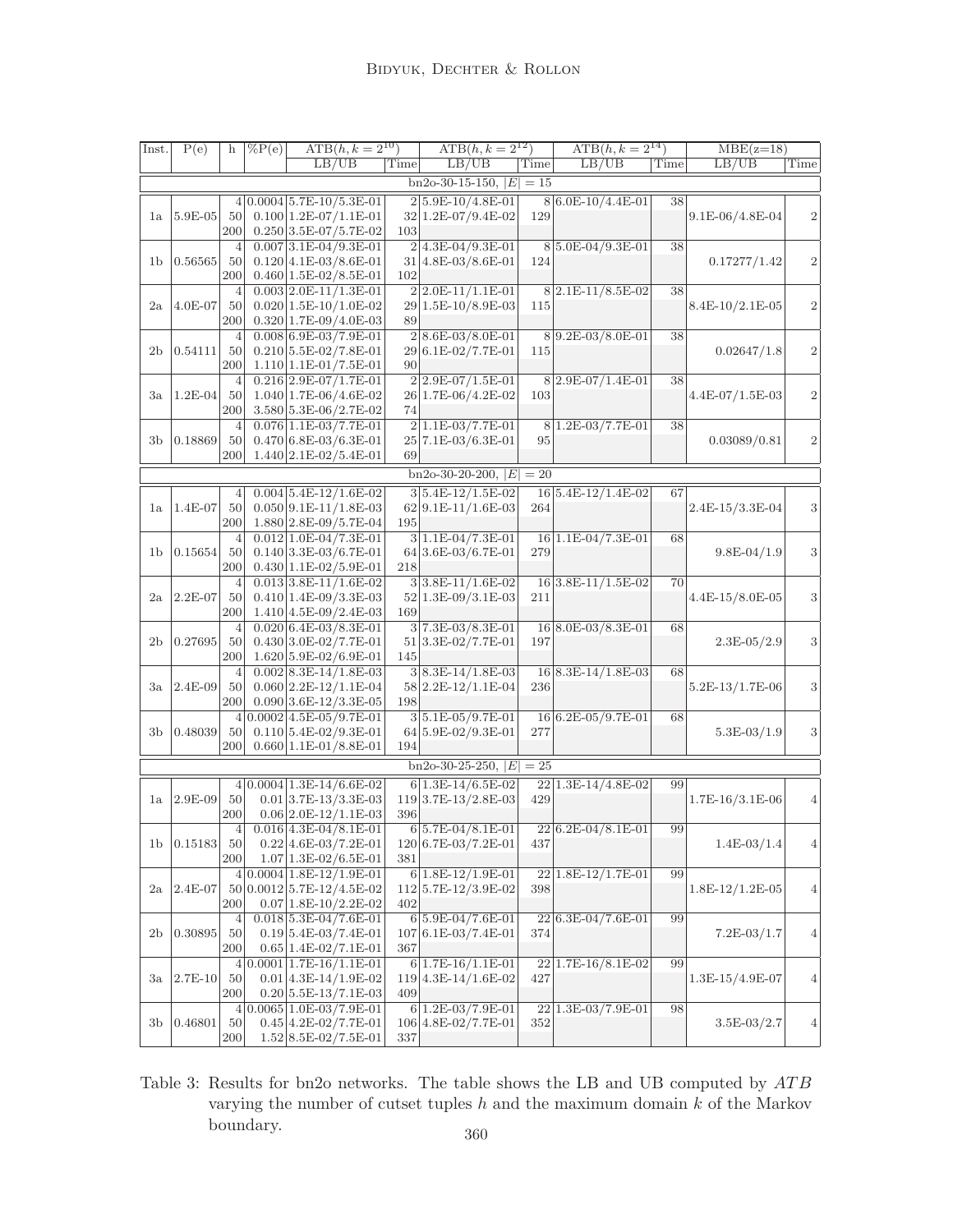|          |        |     |            |                      |      | Grids2, $ E $<br>$=1$ |                |                      |                |             |        |
|----------|--------|-----|------------|----------------------|------|-----------------------|----------------|----------------------|----------------|-------------|--------|
| (M, D)   | P(e)   | h   | $\%P(e)$   | $ATB(k = 2^{10}, h)$ |      | $ATB(k = 2^{12}, h)$  |                | $ATB(k = 2^{14}, h)$ |                | <b>MBE</b>  |        |
|          |        |     |            | LB/UB                | Time | LB/UB                 | Time           | LB/UB                | Time           | UB<br>LB.   | Time   |
|          |        | 4   | 1.57E-14   | 0.3127/0.8286        |      | 0.3127/0.8286         | 1              | 0.3127/0.8286        |                |             |        |
| (16, 50) | 0.6172 | 100 | 3.50E-11   | 0.3127/0.8286        | 57   | 0.3127/0.8286         | 57             |                      |                | 0/5.13      | $16\,$ |
|          |        | 200 | $4.22E-11$ | 0.3127/0.8286        | 111  |                       |                |                      |                |             |        |
|          |        | 4   | $1.07E-24$ | 0.1765/0.4939        | 5    | 0.1765/0.4939         | 5              | 0.1765/0.4939        | 5              |             |        |
| (20, 50) | 0.4441 | 100 | 1.57E-21   | 0.1765/0.4939        | 208  | 0.1765/0.4939         | 203            |                      |                | 0/12411     | 39     |
|          |        | 200 | 1.13E-20   | 0.1765/0.4939        | 412  |                       |                |                      |                |             |        |
|          |        | 4   | $1.25E-09$ | 0.2106/0.7454        | 3    | 0.2106/0.7454         | 3              | 0.2106/0.7454        | 3              |             |        |
| (20, 75) | 0.4843 | 100 | 2.40E-09   | 0.2106/0.7454        | 81   | 0.2106/0.7454         | 80             |                      |                | $0/1E + 05$ | 39     |
|          |        | 200 | 2.89E-09   | 0.2106/0.7454        | 156  |                       |                |                      |                |             |        |
|          |        | 4   | $3.88E-19$ | 0.0506/0.9338        | 6    | 0.0506/0.9338         | 6              | 0.0506/0.9338        | 6              |             |        |
| (26, 75) | 0.6579 | 100 | $7.32E-19$ | 0.0506/0.9338        | 268  | 0.0506/0.9338         | 270            |                      |                | $0/1E+10$   | 84     |
|          |        | 200 | $1.55E-18$ | 0.0506/0.9338        | 534  |                       |                |                      |                |             |        |
|          |        | 4   | $3.47E-08$ | 0.1858/0.8943        | 2    | 0.1858/0.8943         | $\overline{2}$ | 0.1858/0.8943        | $\overline{2}$ |             |        |
| (26, 90) | 0.8206 | 100 | 3.41E-06   | 0.1858/0.8943        | 85   | 0.1858/0.8943         | 84             |                      |                | $0/1E+10$   | 87     |
|          |        | 200 | $8.38E-06$ | 0.1858/0.8943        | 164  |                       |                |                      |                |             |        |
|          |        | 4   | $8.65E-29$ | 0.0048/0.9175        | 10   | 0.0048/0.9175         | 10             | 0.0048/0.9175        | 10             |             |        |
| (42, 90) | 0.4933 | 100 | $2.32E-25$ | 0.0048/0.9175        | 436  | 0.0048/0.9175         | 439            |                      |                | $0/1E+10$   | 110    |
|          |        | 200 | 3.48E-25   | 0.0048/0.9175        | 866  |                       |                |                      |                |             |        |

Table 4: Results on grid networks. The table shows the LB and UB computed by  $ATB$ varying the number of cutset tuples  $h$  and the maximum length  $k$  of the conditional probability tables over the Markov boundary.

Grid networks. Table 4 reports the results. The first thing to observe is that MBE computes completely uninformative bounds. In this case, the anytime behavior of  $ATB$  is not effective either. The increase of the value of its control parameters  $(h, k)$  does not affect its accuracy. Since the Markov boundary in grid networks is relatively small, the smallest tested value of  $k$  is higher than its Markov boundary size which explains the independence on  $k$ . Another reason for its ineffectiveness may be the high percentage of determinism in these networks. It is known that sampling methods are inefficient in the presence of determinism. As a consequence, the percentage of probability mass accumulated in the h sampled tuples is not significant, which cancels the benefits of computing exact probability of evidence for that subset of tuples. Therefore, in such cases a more sophisticated sampling scheme should be used, for example (Gogate  $&$  Dechter, 2007). Consequently, for these deterministic grids, AT B's performance is controlled totally by its bound propagation plugged-in algorithm.

**Coding networks**. Table 5 shows the results. We do not report the percentage of  $P(e)$ covered by the fully-instantiated cutset tuples because the exact  $P(e)$  is not available. We set the time limit of  $VEC$  to 1900 seconds (i.e., the maximum computation time required by running ATB in these instances). We only report the results for  $k = 2^{10}$  and  $k = 2^{14}$ because the increase in the value of  $k$  was not effective and did not result in increased accuracy. In this case, the accuracy of  $ATB$  increases as the value of h increases. In comparing ATB with the other algorithms we have to distinguish between lower and upper bounds. Regarding lower bounds,  $ATB$  clearly outperforms  $MBE$  and  $VEC$  in all instances. Indeed, the lower bound computed by  $MBE$  and  $VEC$  is very loose. Regarding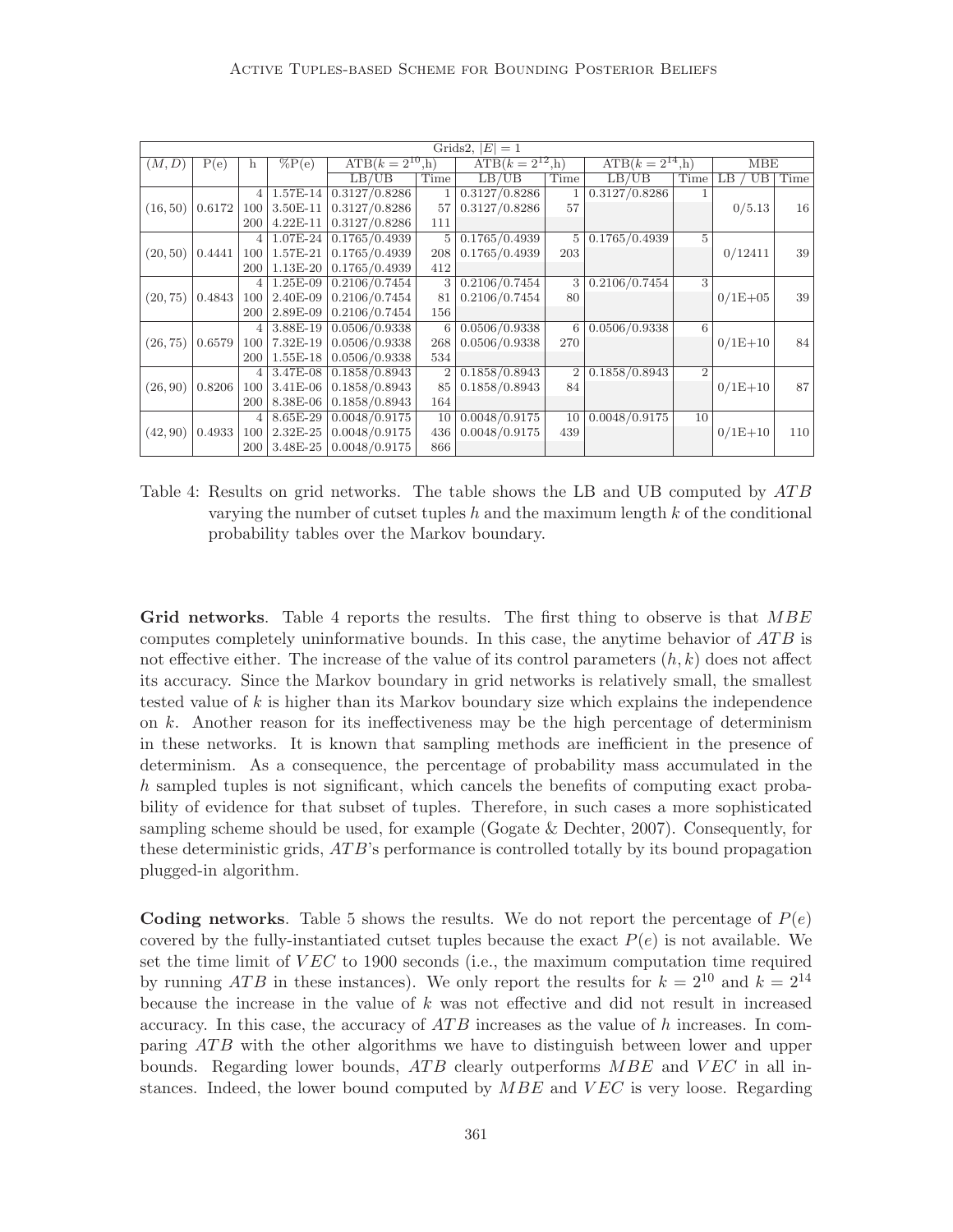|               |                |                      |      | coding, $ E  = 256$  |      |                   |      |                 |      |
|---------------|----------------|----------------------|------|----------------------|------|-------------------|------|-----------------|------|
| Inst.         | $\mathbf{h}$   | $ATB(k = 2^{10}, h)$ |      | $ATB(k = 2^{14}, h)$ |      | $MBE(z=22)$       |      | VEC             |      |
|               |                | LB/UB                | Time | LB/UB                | Time | LB/UB             | Time | $\overline{LB}$ | Time |
|               | $\overline{4}$ | $1.9E-76/1.5E-41$    | 50   | 1.9E-76/1.52E-41     | 3494 |                   |      |                 |      |
| $\rm BN\_126$ | 50             | 1.9E-69/2.5E-42      | 632  |                      |      | 1.4E-139/1.5E-044 | 143  | $9.2E - 102$    | 1900 |
|               | 150            | $1.9E-58/1.3E-42$    | 1442 |                      |      |                   |      |                 |      |
|               | 4              | $5.3E-60/2.3E-43$    | 55   | $5.3E-60/2.3E-43$    | 399  |                   |      |                 |      |
| <b>BN_127</b> | 50             | 1.3E-58/2.3E-44      | 426  |                      |      | 1.6E-134/1.0E-045 | 164  | 5.3E-115        | 1900 |
|               | 150            | $1.6E-58/1.9E-44$    | 946  |                      |      |                   |      |                 |      |
|               | $\overline{4}$ | $7.2E-54/1.6E-42$    | 85   | $7.2E-54/1.6E-42$    | 582  |                   |      |                 |      |
| <b>BN_128</b> | 50             | 4.9E-48/7.2E-43      | 637  |                      |      | 1.2E-144/5.1E-043 | 124  | 1.9E-112        | 1900 |
|               | 150            | $4.9E-48/1.4E-43$    | 1225 |                      |      |                   |      |                 |      |
|               | $\overline{4}$ | $1.4E-72/8.2E-45$    | 50   | $1.5E-72/8.2E-45$    | 362  |                   |      |                 |      |
| <b>BN_129</b> | 50             | $1.5E-64/2.1E-45$    | 585  |                      |      | 2.8E-139/4.8E-043 | 144  | $1.5E-115$      | 1900 |
|               | 150            | 8.5E-64/5.4E-46      | 1400 |                      |      |                   |      |                 |      |
|               | 4              | 4.7E-65/2.9E-44      | 47   | 4.7E-65/2.9E-44      | 324  |                   |      |                 |      |
| <b>BN_130</b> | 50             | $6.3E-63/2.9E-45$    | 619  |                      |      | 1.1E-132/1.9E-045 | 112  | 1.3E-96         | 1900 |
|               | 150            | 3.7E-58/2.3E-45      | 1299 |                      |      |                   |      |                 |      |
|               | $\overline{4}$ | $1.9E-60/1.3E-44$    | 52   | $1.9E-60/1.3E-44$    | 367  |                   |      |                 |      |
| <b>BN_131</b> | 50             | $2.3E-54/3.7E-45$    | 484  |                      |      | 2.3E-141/3.2E-045 | 119  | 3.2E-102        | 1900 |
|               | 150            | $2.3E-54/1.1E-45$    | 1276 |                      |      |                   |      |                 |      |
|               | 4              | $2.3E-79/6.3E-44$    | 50   | 2.3E-79/6.3E-44      | 363  |                   |      |                 |      |
| <b>BN_132</b> | 50             | 3.6E-67/1.0E-44      | 689  |                      |      | 2.8E-134/2.3E-048 | 109  | 8.9E-111        | 1900 |
|               | 150            | $1.5E-66/8.1E-45$    | 1627 |                      |      |                   |      |                 |      |
|               | 4              | $1.6E-56/2.7E-42$    | 53   | $1.6E-56/2.7E-42$    | 398  |                   |      |                 |      |
| <b>BN_133</b> | 50             | $1.1E-54/2.4E-43$    | 671  |                      |      | 1.8E-136/4.1E-045 | 147  | 1.9E-109        | 1900 |
|               | 150            | 2.3E-54/9.5E-44      | 1846 |                      |      |                   |      |                 |      |
|               | $\overline{4}$ | $8.9E-63/1.8E-43$    | 47   | $8.9E-63/1.8E-43$    | 355  |                   |      |                 |      |
| <b>BN_134</b> | 50             | $1.2E-62/8.6E-45$    | 606  |                      |      | 1.9E-148/3.9E-045 | 163  | 4.2E-111        | 1900 |
|               | 150            | $6.1E-57/4.8E-45$    | 1412 |                      |      |                   |      |                 |      |

Table 5: Results on coding networks. The table shows the LB and UB computed by  $ATB$ varying the number of cutset tuples  $h$  and the maximum length  $k$  of the conditional probability tables over the Markov boundary.

upper bounds,  $ATB(h = 150, k = 2^{10})$  outperforms  $MBE$  in three instances (i.e., BN-128,  $BN.129$  and  $BN.131$ ). When taking time into account  $ATB$  only outperforms  $MBE$  in instance BN 129.

**Summary of empirical evaluation.** We demonstrated that  $ATB$ 's bounds converge as h, the number of cutset tuples computed exactly, increases. The speed of convergence varied among benchmarks. The convergence was faster when the active cutset tuples accounted for a large percentage of the probability mass of  $P(C|e)$ , as shown for the case of cpcs54, cpcs179, and cpcs360 networks. Comparing with a variant of bound propagation called  $BdP+\,ATB$  was more accurate if given sufficient time and even when given the same time bound, it computed more accurate bounds on many benchmarks.

We showed that ATB's bounds on the posterior marginals can be further improved when used as initial bounds in  $BdP+$ . We call this hybrid of ATB followed by  $BdP+$ the BBdP+ algorithm. Our experiments demonstrated the added power of BBdP+ in exploiting the time-accuracy trade-off.

We also compared the power of  $ATB$  to bound the probability of evidence against the mini-bucket elimination  $(MBE)$ . We showed that neither algorithm was dominating on all benchmarks. Given the same amount of time, ATB computed more accurate bounds than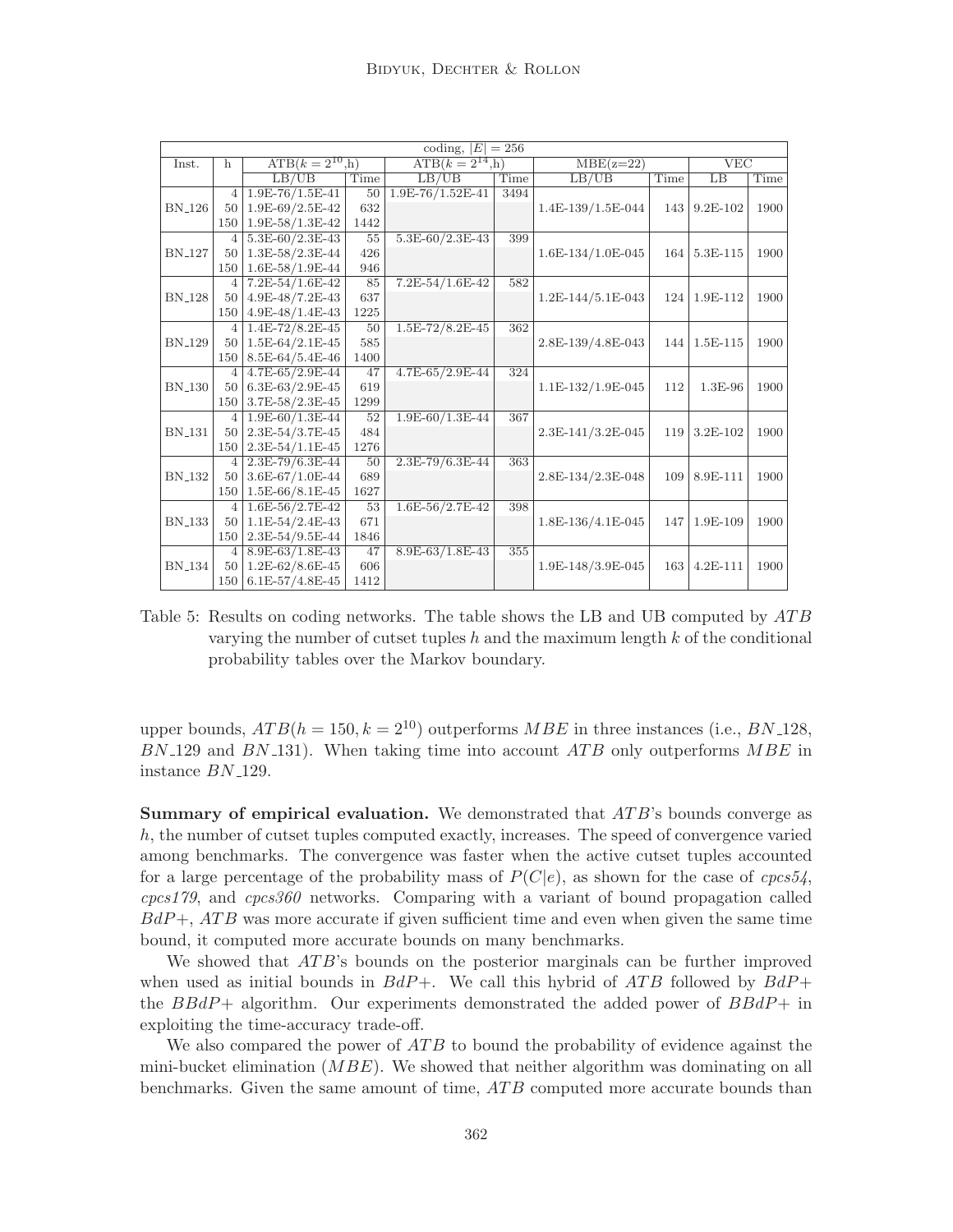MBE on some instances of  $bn2o$  and *coding networks. ATB* outperformed MBE on all instances of the *grid networks* on which  $MBE$  only computed bounds of 0 and 1. On this benchmark, however,  $ATB$  converged very slowly. We believe in part this is due to the grid's large loop-cutset sizes.

We compared ATB's ability to compute the lower bound on  $P(e)$  to  $VEC$  on coding networks. VEC obtains the bound by computing a partial sum in the cutset-conditioning formula (see Eq. 2). By comparing the lower bounds generated by  $ATB$  and  $VEC$ , we can gain insight into the trade-off between enumerating more cutset tuples and bounding the uninstantiated tuples. Since  $ATB$ 's lower bound was consistently tighter, we conclude that bounding the uninstantiated tuples is cost-effective.

#### 5. Related Work

There are three early approaches which use the same principle as  $ATB$ : Poole's algorithm  $(1996)$ , *bounded conditioning*  $(BC)$  (Horvitz et al., 1989) which we have already described, and bounded recursive decomposition (Monti & Cooper, 1996). In all these cases the computation of the bounds is composed of an exact inference over a subset of the tuples and a bounding scheme over the total probabilities over the rest of the tuples.

Similar to  $ATB$ , Poole's scheme is based on a partial exploration of a search tree. However, his search tree corresponds to the state space over all the variables of the whole network and hence, it is exponential in the total number of variables. In contrast, the tree structure used by our approach corresponds to the state space of the loop-cutset variables; therefore, it is exponential in the loop-cutset size only. In addition, Poole updates the bounding function when a tuple with probability 0 (i.e., a conflict) is discovered.

As discussed in Section 2.2, BC is also based on the cutset conditioning principle, but there are two main differences relative to  $ATB$ : (i) the probability mass of the missing tuples is bounded via prior probabilities, and consequently (ii) as we proved, the upper bound expression is looser.

Bounded recursive decomposition uses Stochastic simulation (Pearl, 1988) to generate highly probable instantiations of the variables, which is similar to  $ATB$ , and bounds the missing elements with 0 and prior values. Therefore this approach resembles Poole's algorithm and bounded conditioning. Unlike  $ATB$ , bounded recursive decomposition requires instantiation of all the variables in the network and relies on priors to guide the simulation. In contrast, our algorithm uses Gibbs sampling on a cutset only which is likely to be more accurate at selecting high probability tuples in presence of evidence. ATB subsumes all three algorithms offering a unifying approach to bounding posteriors with anytime properties, able to improve its bounds by investing more time and exploring more cutset tuples.

There are a number of alternative approaches for computing bounds on the marginals. Poole (1998) proposed *context-specific* bounds obtained from simplifying the conditional probability tables. The method performs a variant of bucket elimination where intermediate tables are collapsed by grouping some probability values together. However, since the method was validated only on a small car diagnosis network with 10 variables, it is hard to draw any conclusions. Larkin (2003) also obtains bounds by simplifying intermediate probability tables in the variable elimination order. He solves an optimization problem to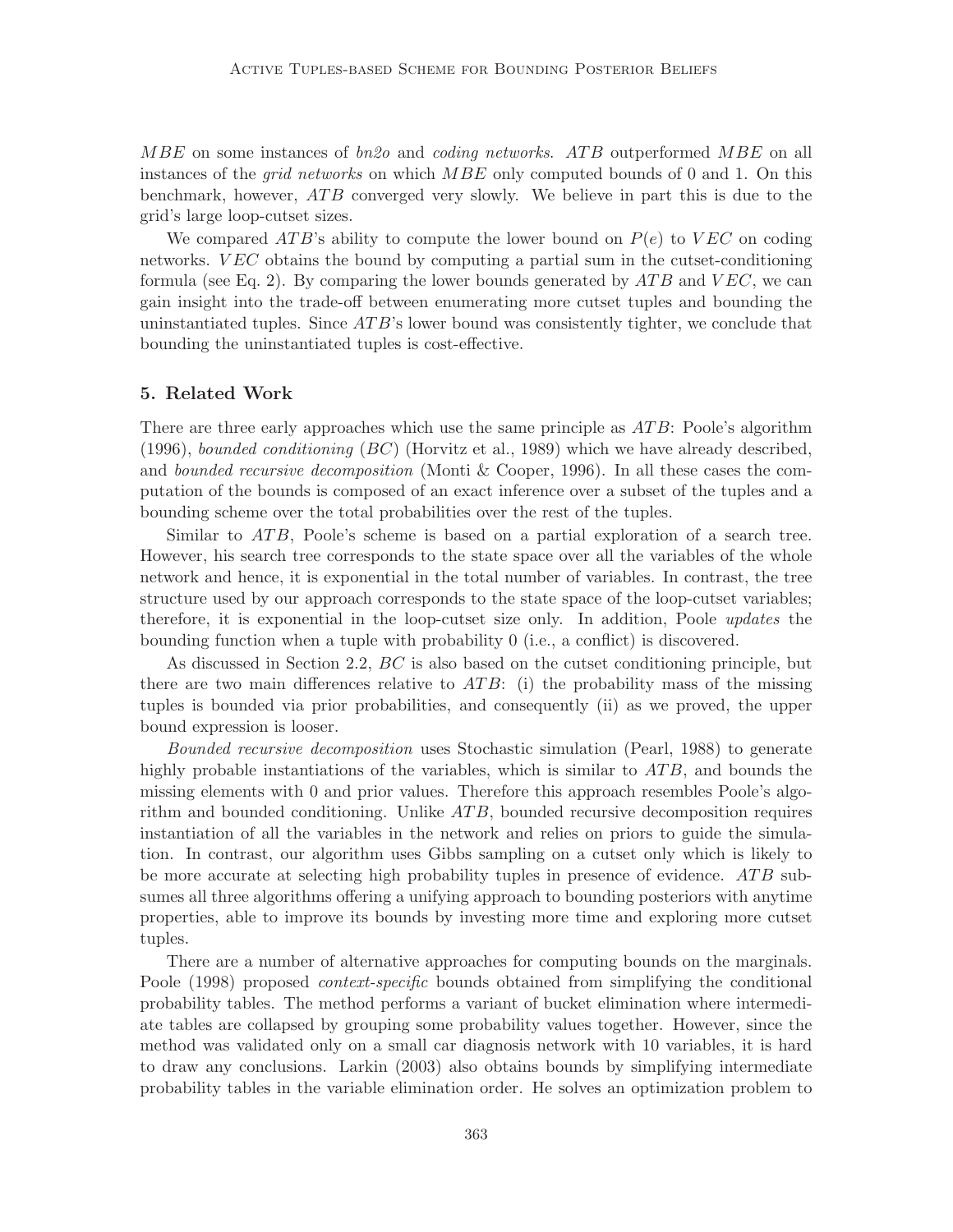find a table decomposition that minimizes the error. Kearns and Saul (1999, 1998) proposed a specialized large deviation bounds approach for layered networks, while Mannino and Mookerjee (2002) suggested an elaborate bounding scheme with nonlinear objective functions. Jaakkola and Jordan (1999) proposed a variational method for computing lower and upper bounds on posterior marginals in Noisy-Or networks and evaluated its performance in the case of diagnostic QMR-DT network. More recent approaches (Tatikonda, 2003; Taga & Mase, 2006; Ihler, 2007; Mooij & Kappen, 2008) aim to bound the error of belief propagation marginals. The first two approaches are exponential in the size of the Markov boundary. The third approach is linear in the size of the network, but is formulated for pairwise interactions only. Finally, the fourth algorithm is exponential in the number of domain values. Recently, Mooij and Kappen (2008) proposed the box propagation algorithm that propagates local bounds (convex sets of probability distributions) over a subtree of the factor graph representing the problem, rooted in the variable of interest.

It is important to note that our approach offers an anytime framework for computing bounds where any of the above bounding algorithms can be used as a subroutine to bound joint probabilities for partially-instantiated tuples within ATB and therefore may improve the performance of any bounding scheme.

Regarding algorithms that bound the probability of evidence, we already mentioned the mini-bucket schemes and compared against it in Section 4.3. Another recent approach is the *tree-reweighted belief propagation*  $(TRW-BP)$  (Wainwright, Jaakkola, & Willsky, 2005). TRW-BP is a class of message-passing algorithms that compute an upper bound of  $P(e)$ as a convex combination of tree-structured distributions. In a recent paper, Rollon and Dechter  $(2010)$  compare  $TRW-BP$ , box propagation (adapted for computing the probability of evidence using the chain rule),  $MBE$  and  $ATB-ABdP+$ . Their empirical evaluation shows the relative strength of each scheme on the different benchmarks (Rollon & Dechter, 2010). In another recent work Wexler and Meek (2008) have proposed MAS, a bounding algorithm for computing the probability of evidence. Shekhar (2009) describes the adjustments required to produce bounds using MAS for Bayesian networks, where the potentials are less than 1. In a forthcoming paper, Wexler and Meek (2010) improve their MAS scheme to obtain tighter bounds and describe how to obtain bounds for Bayesian networks for  $P(e)$ as well as for other inferential problems such as the maximal a posteriori and most probable explanation problems. The comparison with this approach is left as future work.

#### 6. Summary and Conclusions

The paper explores a general theme of approximation and bounding algorithms for likelihood computation, a task that is known to be hard. While a few methods based on one or two principles emerge, it is clear that pooling together a variety of ideas into a single framework can yield a significant improvement. The current paper provides such a framework. It utilizes the principle of cutset conditioning harnessing the varied strengths of different methods. The framework is inherently anytime, an important characteristic for approximation schemes.

Cutset conditioning is a universal principle. It allows decomposing a problem into a collection of more tractable ones. Some of these subproblems can be solved exactly while others can be approximated. The scheme can be controlled by several parameters. In w-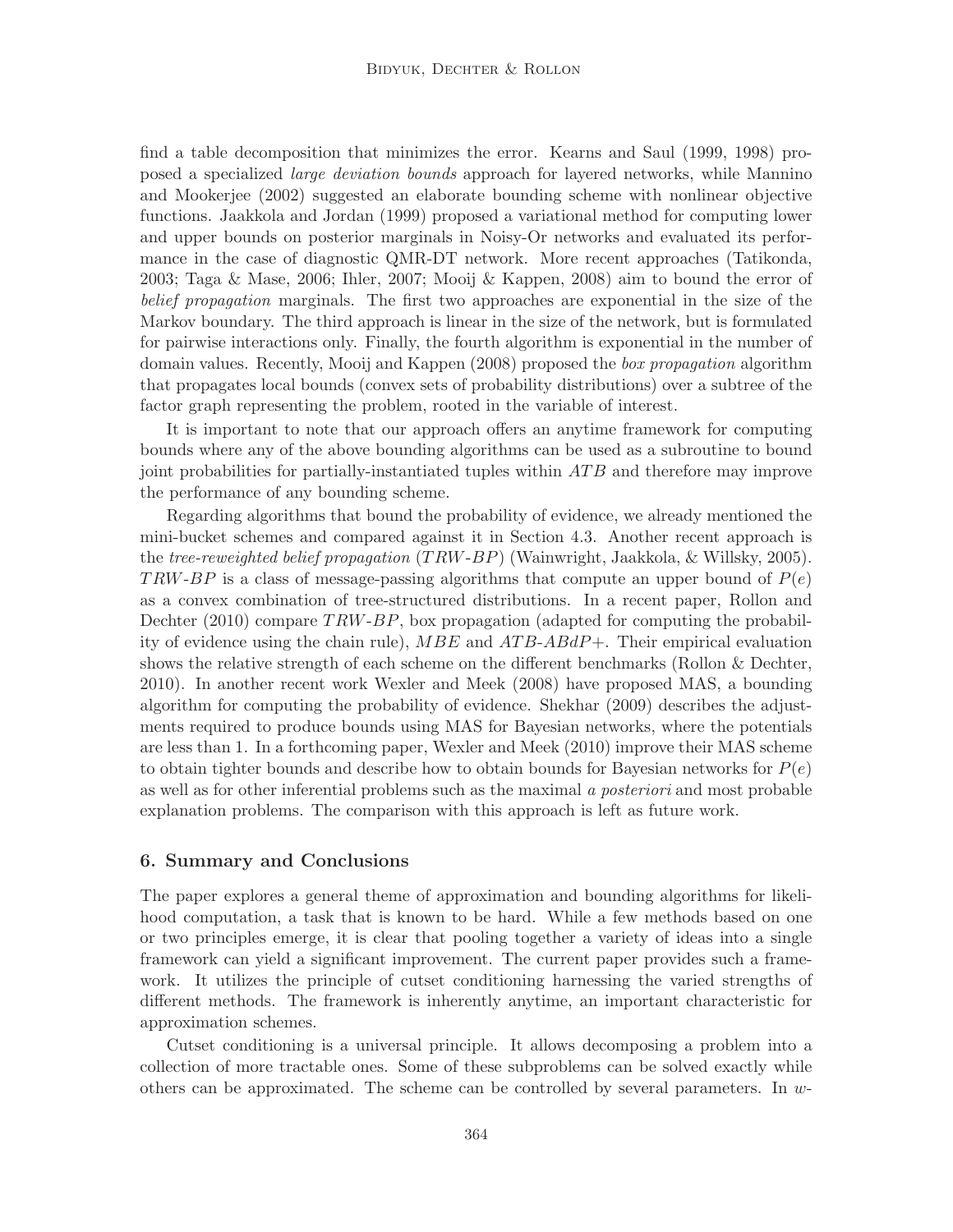cutset we condition on a subset of variables until their treewidth is bounded by  $w$ . Each subproblem can then be solved exactly in time and space exponential in  $w$ . If the number of subproblems is too large, we can use another parameter,  $h$ , to control the number of subproblems solved exactly. The rest of the subproblems are solved using an off-the-shelf bounding scheme.

We developed an expression that incorporates all these aspects using the parameters:  $w$  - the induced-width of the cutset,  $h$  - the number of cutset conditioning subproblems to be solved exactly (e.g., by bucket elimination), and  $A$  - the approximation algorithm that bounds each of the bounded subproblems. We showed that the number of subproblems that are approximated is polynomial in h.

In our empirical evaluation of the general framework, called  $ATB$ , we used the loopcutset scheme  $(w = 1)$  and chose as a bounding algorithm a variant of bound propagation (Leisink & Kappen, 2003), yielding the integrated scheme which we call  $ABdP+$ . We experimented with several benchmarks for the computing posterior marginals and the probability of evidence, and compared against relevant state of the art algorithms.

Our results demonstrate the value of our  $ATB$  framework across all the benchmarks we have tried. As expected, its anytime aspect is visible showing improved accuracy as a function of time. More significantly, even when provided with equal time and space resources, ATB showed remarkable superiority when compared with our variant of bound propagation and with the mini-bucket elimination algorithm  $(MBE)$  (Dechter & Rish, 2003). The latter was recently investigated further by Rollon and Dechter (2010).

Overall, we can conclude that  $ATB$  is a competitive algorithm for both bounding posterior marginals and probability of evidence. Generally, we can expect  $ATB$  to perform well in networks whose cutset C is small relative to the total number of variables and whose distribution  $P(C|e)$  has a small number of high probability tuples.

The possibilities for future work are many. We can explore additional trade offs such as increasing w and therefore decreasing h and improving the selection of the h tuples. We have looked at only one possible instantiation of the plug-in algorithm  $A$ . Other approximation algorithms can be tried which may offer different time/accuracy trade-offs. In particular, we plan to investigate the effectiveness of  $ATB$  using  $MBE$  as plug-in algorithm.

#### Acknowledgments

This work was supported in part by the NSF under award numbers IIS-0331707, IIS-0412854 and IIS-0713118 and by the NIH grant R01-HG004175-02.

Emma Rollon's work was done while a postdoctoral student at the Bren School of Information and Computer Sciences, University of California, Irvine.

The work here was presented in part in (Bidyuk & Dechter, 2006a, 2006b).

### Appendix A. Analysis of Bounded Conditioning

Theorem 2.1 The interval between lower and upper bounds computed by bounded conditioning is lower bounded by the probability mass of prior distribution  $P(C)$  of the unexplored cutset tuples:  $\forall h, P_{BC}^{U}(x|e) - P_{BC}^{L}(x|e) \ge \sum_{i=h+1}^{M} P(c^{i}).$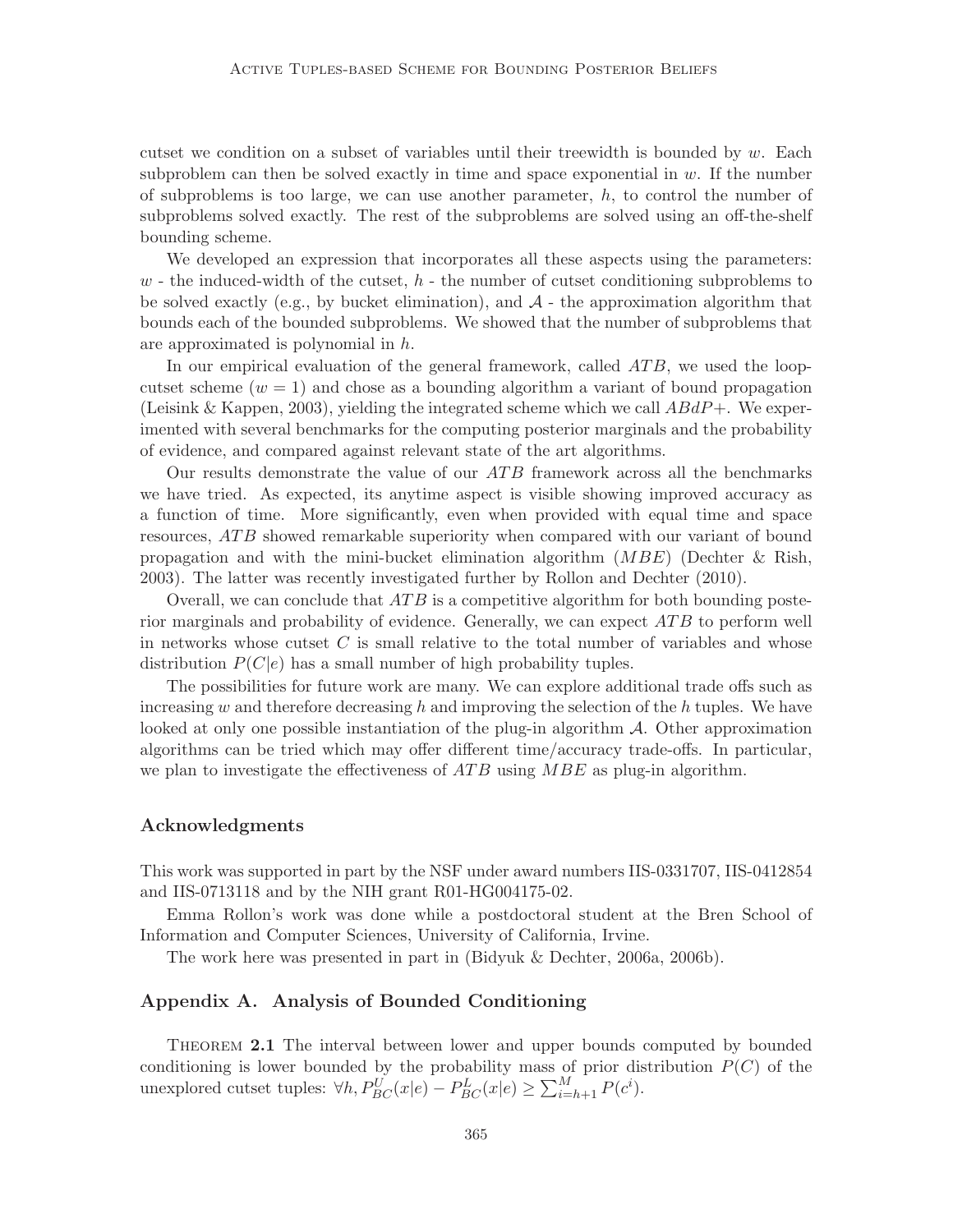PROOF.

$$
P_{BC}^{U}(x|e) - P_{BC}^{L}(x|e) = \frac{\sum_{i=h+1}^{M} P(c^{i})(\sum_{i=1}^{h} P(c^{i}, e) + \sum_{i=h+1}^{M} P(c^{i}))}{\sum_{i=1}^{h} P(c^{i}, e)} + \frac{\sum_{i=1}^{h} P(x, c^{i}, e)}{\sum_{i=1}^{h} P(c^{i}, e) - \sum_{i=1}^{h} P(x, c^{i}, e)} - \frac{\sum_{i=1}^{h} P(x, c^{i}, e)}{\sum_{i=1}^{h} P(c^{i}, e) + \sum_{i=h+1}^{M} P(c^{i})}} \geq \frac{\sum_{i=h+1}^{M} P(c^{i})(\sum_{i=1}^{h} P(c^{i}, e) + \sum_{i=h+1}^{M} P(c^{i}))}{\sum_{i=1}^{h} P(c^{i}, e)} - \frac{\sum_{i=h+1}^{M} P(c^{i}, e)}{\sum_{i=1}^{h} P(c^{i}, e)} \geq \sum_{i=h+1}^{M} P(c^{i})}
$$

 $\Box$ 

## Appendix B. Bounding Posteriors of Cutset Nodes

So far, we only considered computation of posterior marginals for variable  $X \in \mathcal{X} \backslash (C \cup$ E). Now we focus on computing bounds for a cutset node  $C_k \in C$ . Let  $c'_k \in \mathcal{D}(C)$  be some value in domain of  $C_k$ . Then, we can compute exact posterior marginal  $P(c_k|e)$  using Bayes formula:

$$
P(c'_k|e) = \frac{P(c'_k, e)}{P(e)} = \frac{\sum_{i=1}^{M} \delta(c'_k, c^i) P(c^i, e)}{\sum_{i=1}^{M} P(c^i, e)}
$$
(23)

where  $\delta(c'_k, c^i)$  is a Dirac delta-function so that  $\delta(c'_k, c^i) = 1$  iff  $c^i_k = c'_k$  and  $\delta(c'_k, c^i) = 0$ otherwise. To simplify notation, let  $Z = C\backslash Z$ . Let  $M_k$  denote the number of tuples in state-space of Z. Then we can re-write the numerator as:

$$
\sum_{i=1}^{M} \delta(c'_k, c^i) P(c^i, e) = \sum_{i=1}^{M_k} P(c'_k, z^i, e)
$$

and the denominator can be decomposed as:

$$
\sum_{i=1}^{M} P(c^i, e) = \sum_{c_k \in \mathcal{D}(C_k)} \sum_{i=1}^{M_k} P(c'_k, z^i, e)
$$

Then, we can re-write the expression for  $P(c'_k|e)$  as follows:

$$
P(c'_{k}|e) = \frac{\sum_{i=1}^{M_{k}} P(c'_{k}, z^{i}, e)}{\sum_{c_{k} \in \mathcal{D}(C_{k})} \sum_{i=1}^{M_{k}} P(c_{k}, z^{i}, e)}
$$
(24)

Let  $h_{c_k}$  be the number of full cutset tuples where  $c_k^i = c_k$ . Then, we can decompose the numerator in Eq.  $(24)$  as follows:

$$
\sum_{i=1}^{M_k} P(c'_k, z^i, e) = \sum_{i=1}^{h_{c'_k}} P(c'_k, z^i, e) + \sum_{i=h_{c'_k}+1}^{M_k} P(c'_k, z^i, e)
$$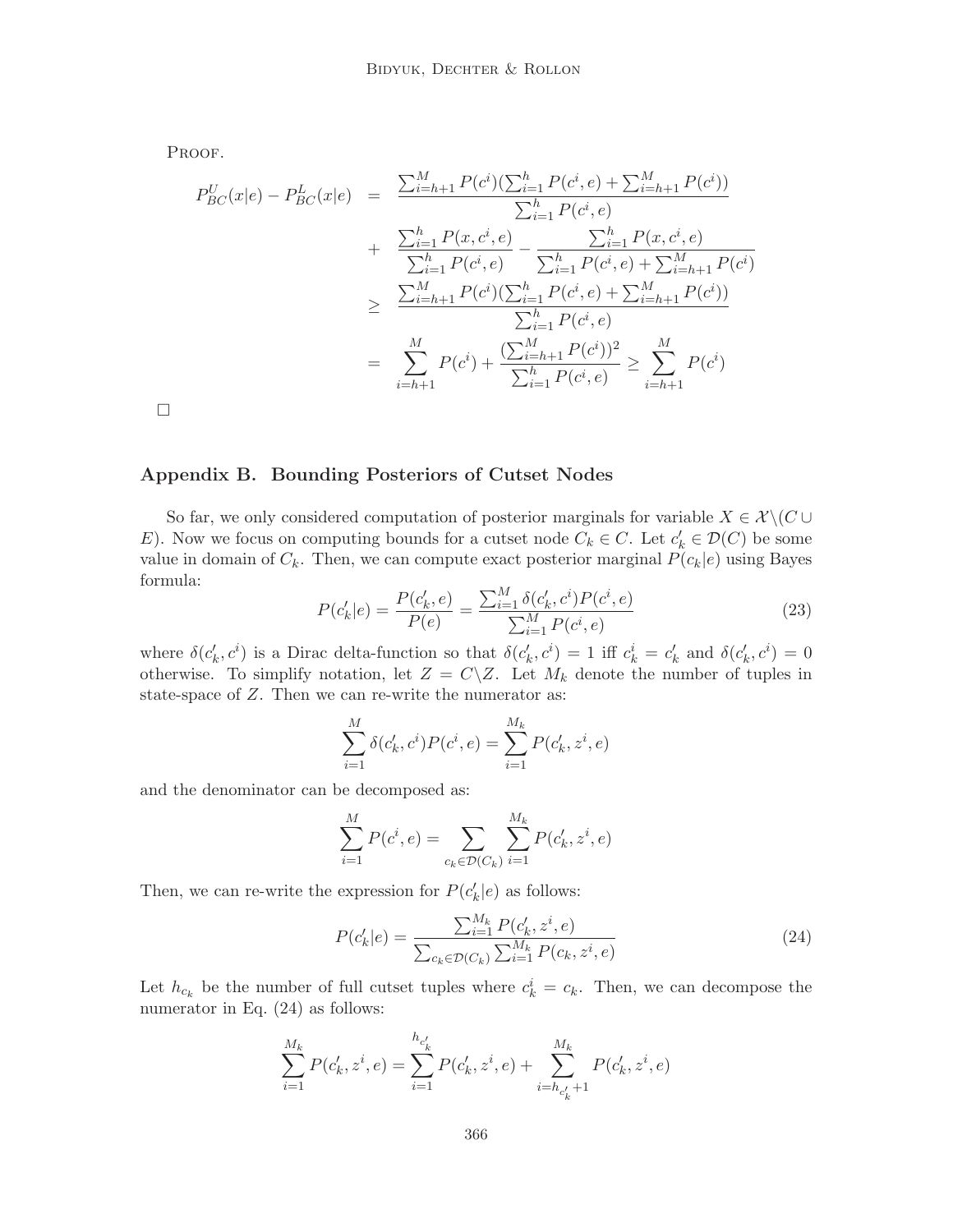Similarly, we can decompose the sums in the denominator:

$$
\sum_{c_k \in \mathcal{D}(C_k)} \sum_{i=1}^{M_k} P(c_k, z^i, e) = \sum_{c_k \in \mathcal{D}(C_k)} \sum_{i=1}^{h_{c_k}} P(c_k, z^i, e) + \sum_{c_k \in \mathcal{D}(C_k)} \sum_{i=h_{c_k}+1}^{M_k} P(c_k, z^i, e)
$$

After decomposition, the Eq. (24) takes on the form:

$$
P(c'_{k}|e) = \frac{\sum_{i=1}^{h_{c'_{k}}} P(c'_{k}, z^{i}, e) + \sum_{i=h_{c'_{k}}+1}^{M_{k}} P(c'_{k}, z^{i}, e)}{\sum_{c_{k} \in \mathcal{D}(C_{k})} \sum_{i=1}^{h_{c_{k}}} P(c_{k}, z^{i}, e) + \sum_{c_{k} \in \mathcal{D}(C_{k})} \sum_{i=h_{c_{k}}+1}^{M_{k}} P(c_{k}, z^{i}, e)}
$$
(25)

Now, for conciseness, we can group together all fully instantiated tuples in the denominator:

$$
\sum_{c_k \in \mathcal{D}(C_k)} \sum_{i=1}^{h_{c_k}} P(c_k, z^i, e) = \sum_{i=1}^h P(c^i, e)
$$

Then, Eq. (25) transforms into:

$$
P(c'_{k}|e) = \frac{\sum_{i=1}^{h_{c'_{k}}} P(c'_{k}, z^{i}, e) + \sum_{i=h_{c'_{k}}+1}^{M_{k}} P(c'_{k}, z^{i}, e)}{\sum_{i=1}^{h} P(c^{i}, e) + \sum_{i=h_{c_{k}}+1}^{M_{k}} \sum_{c_{k} \in \mathcal{D}(C_{k})} P(c_{k}, z^{i}, e)}
$$
(26)

Now, we can replace each sum  $\sum_{i=h_{c'_k}+1}^{M_k}$  over unexplored cutset tuples with a sum over the partially-instantiated cutset tuples. Denoting as  $M'_{c_k} = M_k - h_{c_k} + 1$  the number of partially instantiated cutset tuples for  $C_k = c_k$ , we obtain:

$$
P(c'_{k}|e) = \frac{\sum_{i=1}^{h_{c'_{k}}} P(c'_{k}, z^{i}, e) + \sum_{j=1}^{M'_{c'_{k}}} P(c'_{k}, z^{j}_{1:q_{j}}, e)}{\sum_{i=1}^{h} P(c^{i}, e) + \sum_{j=1}^{M'_{c_{k}}} \sum_{c_{k} \in \mathcal{D}(C_{k})} P(c_{k}, z^{j}_{1:q_{j}}, e)}
$$
(27)

In order to obtain lower and upper bounds formulation, we will separate the sum of joint probabilities  $P(c'_{k}, z_1^j)$  $\frac{j}{1:q_j}, e$  where  $C_k = c'_k$  from the rest:

$$
P(c'_{k}|e) = \frac{\sum_{i=1}^{h_{c'_{k}}} P(c'_{k}, z^{i}, e) + \sum_{j=1}^{M'_{c'_{k}}} P(c'_{k}, z^{j}_{1:q_{j}}, e)}{\sum_{i=1}^{h} P(c^{i}, e) + \sum_{j=1}^{M'_{c'_{k}}} P(c'_{k}, z^{j}_{1:q_{j}}, e) + \sum_{j=1}^{M'_{c_{k}}} \sum_{c_{k} \neq c'_{k}} P(c_{k}, z^{j}_{1:q_{j}}, e)}
$$
(28)

In the expression above, probabilities  $P(c_k, z^i, e)$  and  $P(c^i, e)$  are computed exactly since they correspond to full cutset instantiations. Probabilities  $P(c_k, z_{1:q_i}^i, e)$ , however, will be bounded since only partial cutset is observed. Observing that both the numerator and denominator have component  $P(c'_{k}, z_{1:q_{i}}^{i}, e)$  and replacing it with an upper bound  $P^{U}(c'_{k}, z_{1:q_{i}}, e)$  in both the numerator and denominator, we will obtain an upper bound on  $P(c'_k|e)^{\tilde{}}$  due to Lemma 3.2:

$$
P(c'_{k}|e) \leq \frac{\sum_{i=1}^{h_{c'_{k}}} P(c'_{k}, z^{i}, e) + \sum_{j=1}^{M'_{c'_{k}}} P_{\mathcal{A}}^{U}(c'_{k}, z^{j}_{1:q_{j}}, e)}{\sum_{i=1}^{h} P(c^{i}, e) + \sum_{j=1}^{M'_{c'_{k}}} P_{\mathcal{A}}^{U}(c'_{k}, z^{j}_{1:q_{j}}, e) + \sum_{j=1}^{M'_{c_{k}}} \sum_{c_{k} \neq c'_{k}} P(c_{k}, z^{j}_{1:q_{j}}, e)}
$$
(29)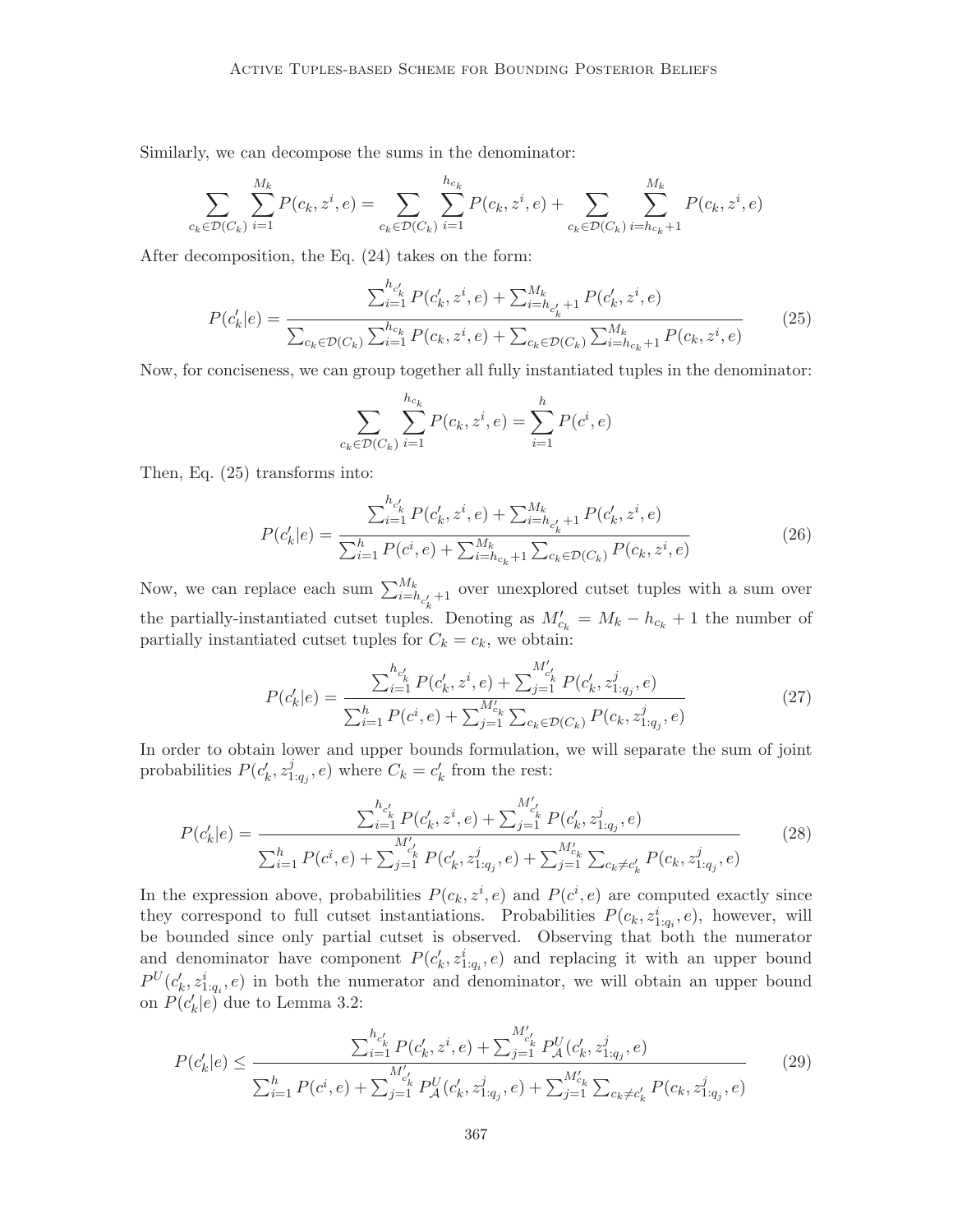Finally, replacing  $P(c_k, z_1^j)$  $L_{1:q_j}^j, e$ ,  $c_k \neq c'_k$ , with a lower bound (also increasing fraction value), we obtain:

$$
P(c'_{k}|e) \leq \frac{\sum_{i=1}^{h_{c'_{k}}} P(c'_{k}, z^{i}, e) + \sum_{j=1}^{M'_{c_{k}}} P_{\mathcal{A}}^{U}(c'_{k}, z^{j}_{1:q_{j}}, e)}{\sum_{i=1}^{h} P(c^{i}, e) + \sum_{j=1}^{M'_{c_{k}}} P_{\mathcal{A}}^{U}(c'_{k}, z^{j}_{1:q_{j}}, e) + \sum_{j=1}^{M'_{c_{k}}} \sum_{c_{k} \neq c'_{k}} P_{\mathcal{A}}^{L}(c_{k}, z^{j}_{1:q_{j}}, e)} = P_{c}^{U}
$$
\n(30)

The lower bound derivation is similar. We start with Eq. (28) and replace  $P(c_k^{\prime}, z_{1:q_i}^i, e)$ in the numerator and denominator with a lower bound. Lemma 3.2 guarantees that the resulting fraction will be a lower bound on  $P(c'_k|e)$ :

$$
P(c'_{k}|e) \geq \frac{\sum_{i=1}^{h_{c'_{k}}} P(c'_{k}, z^{i}, e) + \sum_{j=1}^{M'_{c'_{k}}} P_{\mathcal{A}}^{L}(c'_{k}, z^{j}_{1:q_{j}}, e)}{\sum_{i=1}^{h} P(c^{i}, e) + \sum_{j=1}^{M'_{c'_{k}}} P_{\mathcal{A}}^{L}(c'_{k}, z^{j}_{1:q_{j}}, e) + \sum_{j=1}^{M'_{c_{k}}} \sum_{c_{k} \neq c'_{k}} P(c_{k}, z^{j}_{1:q_{j}}, e)}
$$
(31)

Finally, grouping  $P_{\mathcal{A}}^{L}(c'_{k}, z_{1}^{j})$  $(z_{1:q_j}^j, e)$  and  $\sum_{c_k \neq c'_k} P(c_k, z_1^j)$  $L_{1:q_j}^j$ , e) under one sum and replacing  $P_{\mathcal{A}}^{L}(c'_{k},z_{1}^{j}% ,\ldots,z_{d}^{j})=\sum_{k=0}^{d}(c'_{k},z_{1}^{j},z_{2}^{j},\ldots,z_{d}^{j})$  $(z_{1:q_j}^j, e) + \sum_{c_k \neq c'_k} P(c_k, z_1^j)$  $(i_{1:q_j}, e)$  with an upper bound, we obtain the lower bound  $P_c^L$ :

$$
P(c'_{k}|e) \geq \frac{\sum_{i=1}^{h_{c'_{k}}} P(c'_{k}, z^{i}, e) + \sum_{j=1}^{M'_{c'_{k}}} P_{\mathcal{A}}^{L}(c'_{k}, z^{j}_{1:q_{j}}, e)}{\sum_{i=1}^{h} P(c^{i}, e) + \sum_{j=1}^{M'_{c'_{k}}} U B[P_{\mathcal{A}}^{L}(c'_{k}, z^{j}_{1:q_{j}}, e) + \sum_{c_{k} \neq c'_{k}} P(c_{k}, z^{j}_{1:q_{j}}, e)]} = P_{c}^{L}
$$
(32)

where

$$
UB[P_A^L(c'_k, z_{1:q_j}^j, e) + \sum_{c_k \neq c'_k} P(c_k, z_{1:q_j}^j, e)] = \min \begin{cases} P_A^L(c'_k, z_{1:q_j}^j, e) + \sum_{c_k \neq c'_k} P_A^U(c_k, z_{1:q_j}^j, e) \\ P_A^U(z_{1:q_j}^j, e) \end{cases}
$$

The lower bound  $P_c^L$  is a cutset equivalent of the lower bound  $P<sup>L</sup>$  obtained in Eq. (15).

With respect to computing bounds on  $P(c'_k, z_{1:q}, e)$  in Eq. (30) and (32) in practice, we distinguish two cases. We demonstrate them on the example of upper bound.

In the first case, each partially instantiated tuple  $c_{1:q}$  that includes node  $C_k$ , namely  $k \leq q$ , can be decomposed as  $c_{1:q} = z_{1:q} \bigcup c'_{k}$  so that:

$$
P^{U}(c'_{k}, z_{1:q}, e) = P^{U}(c_{1:q}, e)
$$

The second case concerns the partially instantiated tuples  $c_{1:q}$  that do not include node  $C_k$ , namely  $k > q$ . In that case, we compute upper bound by decomposing:

$$
P^{U}(c'_{k}, z_{1:q}, e) = P^{U}(c_{k}|c_{1:q})P^{U}(c_{1:q}, e)
$$

## Appendix C. ATB Properties

THEOREM 3.2 ATB bounds interval length is upper bounded by a monotonic nonincreasing function of h:

$$
P_{\mathcal{A}}^{U}(x|e) - P_{\mathcal{A}}^{L}(x|e) \le \frac{\sum_{j=h+1}^{M} P(c^{j})}{\sum_{i=1}^{h} P(c^{i}, e) + \sum_{j=h+1}^{M} P(c^{j})} \triangleq I_{h}
$$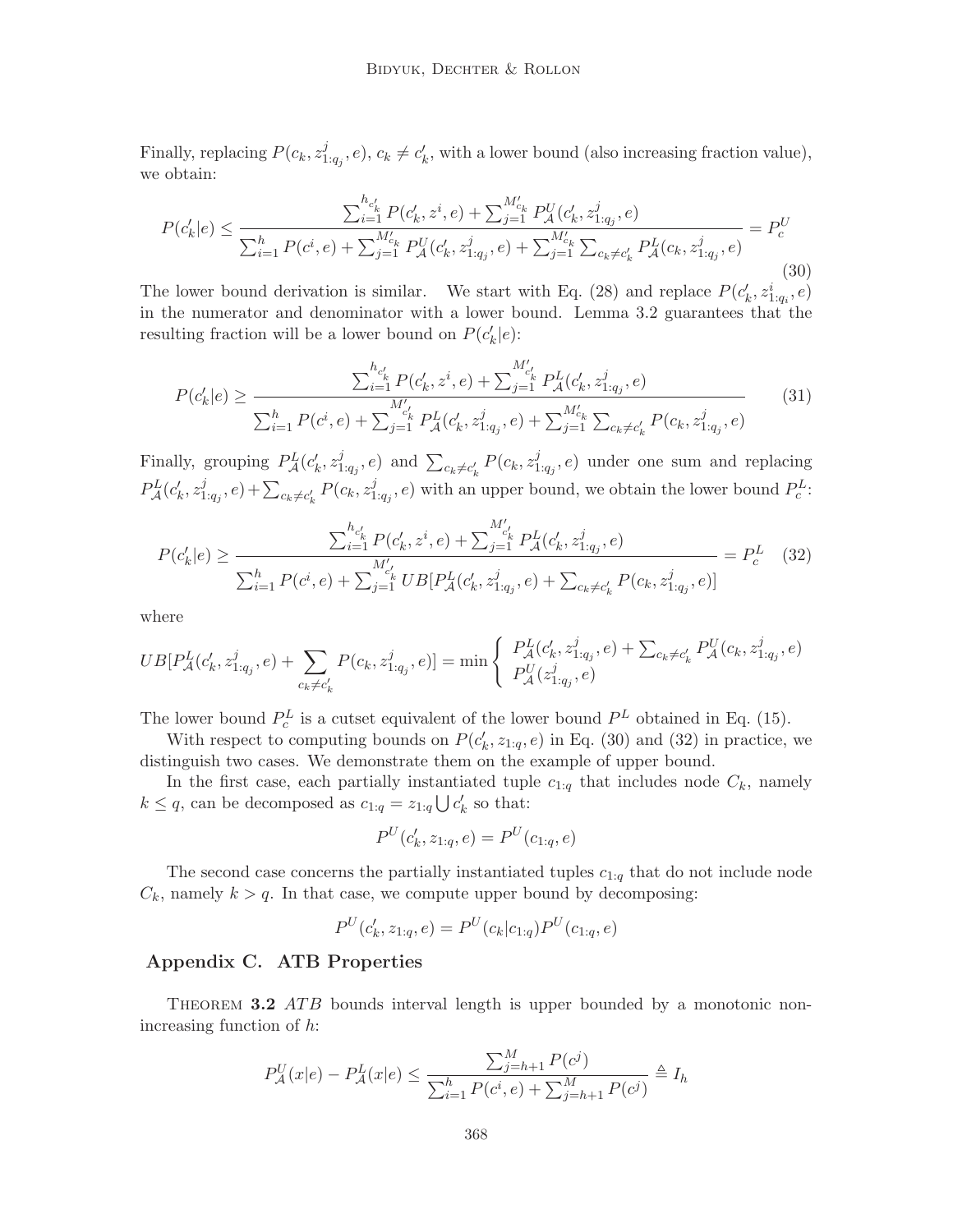PROOF. The upper bound on the bounds interval follows from the fact that,  $P_{\mathcal{A}}^{U}(x|e)$  –  $P_{\mathcal{A}}^{L}(x|e) \leq P_{BF}^{U}(x|e) - P_{BF}^{L}(x|e)$  and from the definitions of brute force lower and upper bounds given by Eq. (21) and (22). We only need to prove that the upper bound is monotonously non-increasing as a function of h.

$$
I_{h-1} = \frac{\sum_{j=h}^{M} P(c^j)}{\sum_{i=1}^{h-1} P(c^i, e) + \sum_{j=h}^{M} P(c^j)} = \frac{P(c^h) + \sum_{j=h+1}^{M} P(c^j)}{\sum_{i=1}^{h-1} P(c^i, e) + P(c^h) + \sum_{j=h+1}^{M} P(c^j)}
$$

Since  $P(c^h) \ge P(c^h, e)$ , then replacing  $P(c^h)$  with  $P(c^h, e)$  and applying Lemma 3.1, yields:

$$
I_{h-1} \geq \frac{P(c^h, e) + \sum_{j=h+1}^M P(c^j)}{\sum_{i=1}^{h-1} P(c^i, e) + P(c^h, e) + \sum_{j=h+1}^M P(c^j)} = \frac{P(c^h, e) + \sum_{j=h+1}^M P(c^j)}{\sum_{i=1}^h P(c^i, e) + \sum_{j=h+1}^M P(c^j)}
$$
  
 
$$
\geq \frac{\sum_{j=h+1}^M P(c^j)}{\sum_{i=1}^h P(c^i, e) + \sum_{j=h+1}^M P(c^j)} = I_h
$$

Thus,  $I_{h-1} \geq I_h$ .  $\Box$ 

### References

- Abdelbar, A. M., & Hedetniemi, S. M. (1998). Approximating MAPs for belief networks is NP-hard and other theorems. Artificial Intelligence, 102, 21–38.
- Andreassen, S., Jensen, F., Andersen, S., Falck, B., Kjaerulff, U., Woldbye, M., Srensen, A., Rosenfalck, A., & Jensen, F. (1990). Munin - an expert EMG assistant. In Desmedt, J. E. (Ed.), Computer-Aided Electromyography and Expert Systems, chap. 21. Elsevier Science Publishers, Amsterdam.
- Becker, A., & Geiger, D. (1996). A sufficiently fast algorithm for finding close to optimal junction trees. In Proceedings of the 12th Conference on Uncertainty in Artificial Intelligence (UAI-96), pp. 81–89, Portland, Oregon, USA. Morgan Kaufmann.
- Beinlich, I., Suermondt, G., Chavez, R., & Cooper, G. (1989). The ALARM monitoring system: A case study with two probabilistic inference techniques for belief networks. In Proceedings of the Second European Conference on AI and Medicine. Springer–Verlag.
- Bidyuk, B. (2006). Exploiting Graph Cutsets for Sampling-Based Approximations in Bayesian Networks. Ph.D. Thesis. Ph.D. thesis, University of California, Irvine.
- Bidyuk, B., & Dechter, R. (2003a). Cycle-cutset sampling for Bayesian networks. In Proceedings of the 16th Canadian Conference on Artificial Intelligence (AI'2006), pp. 297–312, Halifax, Canada.
- Bidyuk, B., & Dechter, R. (2003b). Empirical study of w-cutset sampling for Bayesian networks. In Proceedings of the 19th Conference on Uncertainty in Artificial Intelligence  $(UAI-2003)$ , pp. 37–46, Acapulco, Mexico. Morgan Kaufmann.
- Bidyuk, B., & Dechter, R. (2006a). An anytime scheme for bounding posterior beliefs. In Proceedings of the 21st National Conference on Artificial Intelligence (AAAI'2006), pp. 1095–1100, Boston, MA, USA.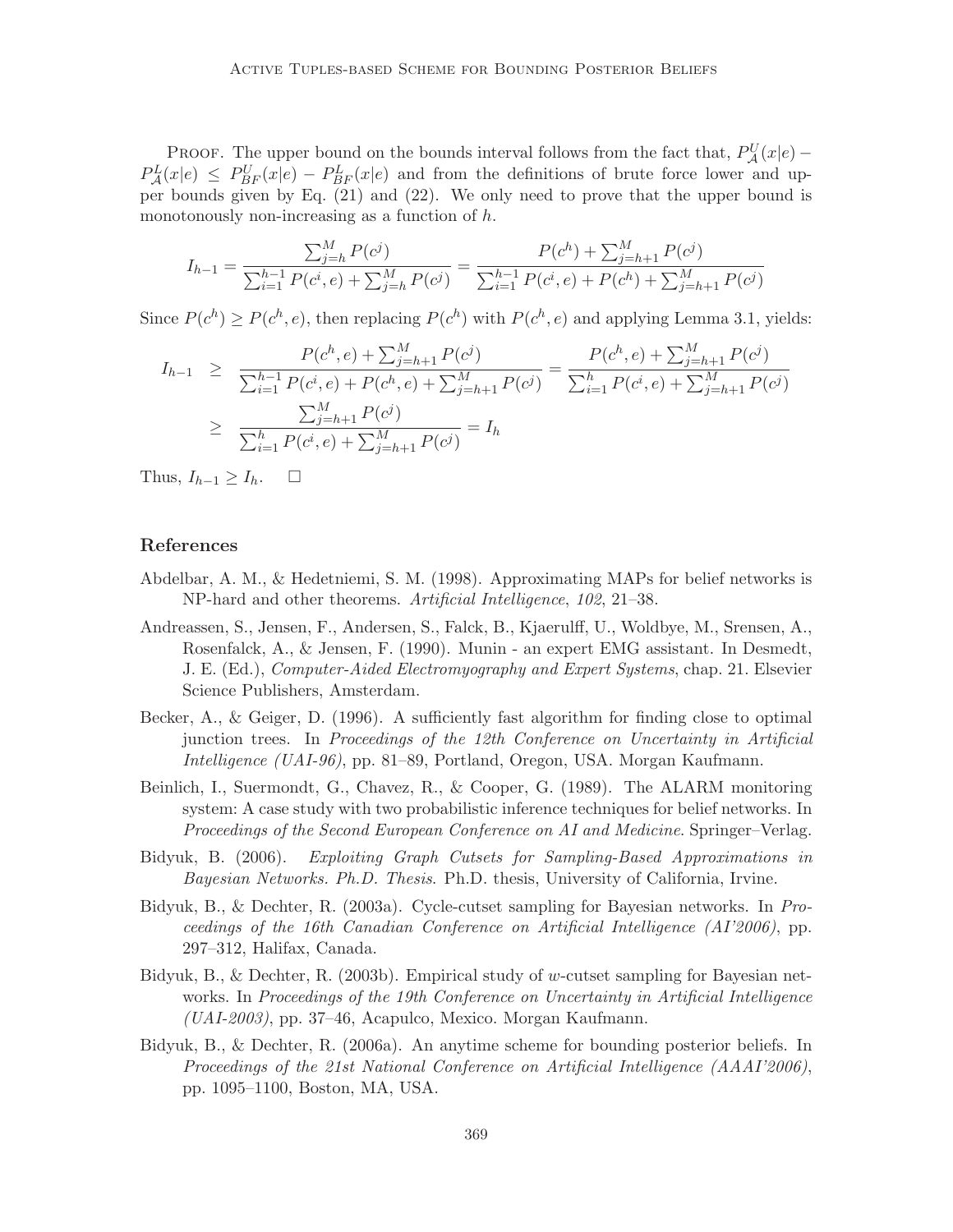- Bidyuk, B., & Dechter, R. (2006b). Improving bound propagation. In *Proceedings of the* 17th European Conference on AI (ECAI'2006), pp. 342–346, Riva Del Garda, Italy.
- Bidyuk, B., & Dechter, R. (2007). Cutset sampling for bayesian networks. Journal of Artificial Intelligence Research, 28, 1–48.
- Cooper, G. (1990). The computational complexity of probabilistic inferences. Artificial Intelligence, 42, 393–405.
- Dagum, P., & Luby, M. (1993). Approximating probabilistic inference in Bayesian belief networks is NP-hard. Artificial Intelligence,  $60(1)$ , 141–153.
- Dechter, R. (1999). Bucket elimination: A unifying framework for reasoning. Artificial Intelligence, 113, 41–85.
- Dechter, R., & Rish, I. (2003). Mini-buckets: A general scheme for bounded inference. Journal of the ACM, 50, 107–153.
- Gogate, V., & Dechter, R. (2007). Samplesearch: A scheme that searches for consistent samples. In Proceedings of 11th International Conference on Artificial Intelligence and Statistics (AISTATS'2007), pp. 198–203.
- Horvitz, E., Suermondt, H., & Cooper, G. (1989). Bounded conditioning: Flexible inference for decisions under scarce resources. In Workshop on Uncertainty in Artificial Intelligence, pp. 181–193, Windsor, ON.
- Ihler, A. (2007). Accuracy bounds for belief propagation. In *Proceedings of the 23rd Con*ference on Uncertainty in Artificial Intelligence (UAI-2007), pp. 183–190, Corvallis, Oregon. AUAI Press.
- Jaakkola, T. S., & Jordan, M. I. (1999). Variational probabilistic inference and the qmr-dt network. Journal of Artificial Intelligence Research, 10, 291–322.
- Kask, K., & Dechter, R. (1999). Stochastic local search for Bayesian networks. In Heckerman, D., & Whittaker, J. (Eds.), Workshop on AI and Statistics, pp. 113–122. Morgan Kaufmann.
- Kearns, M., & Saul, L. (1998). Large deviation methods for approximate probabilistic inference, with rates of convergence. In Proceedings of the 14th Conference on Uncertainty in Artificial Intelligence (UAI), pp. 311–319. Morgan Kaufmann.
- Kearns, M., & Saul, L. (1999). Inference in multilayer networks via large deviation bounds. Advances in Neural Information Processing Systems, 11, 260–266.
- Kristensen, K., & Rasmussen, I. (2002). The use of a Bayesian network in the design of a decision support system for growing malting Barley without use of pesticides. Computers and Electronics in Agriculture, 33, 197–217.
- Larkin, D. (2003). Approximate decomposition: A method for bounding and estimating probabilistic and deterministic queries. In Proceedings of the 19th Conference on Uncertainty in Artificial Intelligence (UAI-2003), pp. 346–353, Acapulco, Mexico.
- Leisink, M. A. R., & Kappen, H. J. (2003). Bound propagation. *Journal of Artificial* Intelligence Research, 19, 139–154.